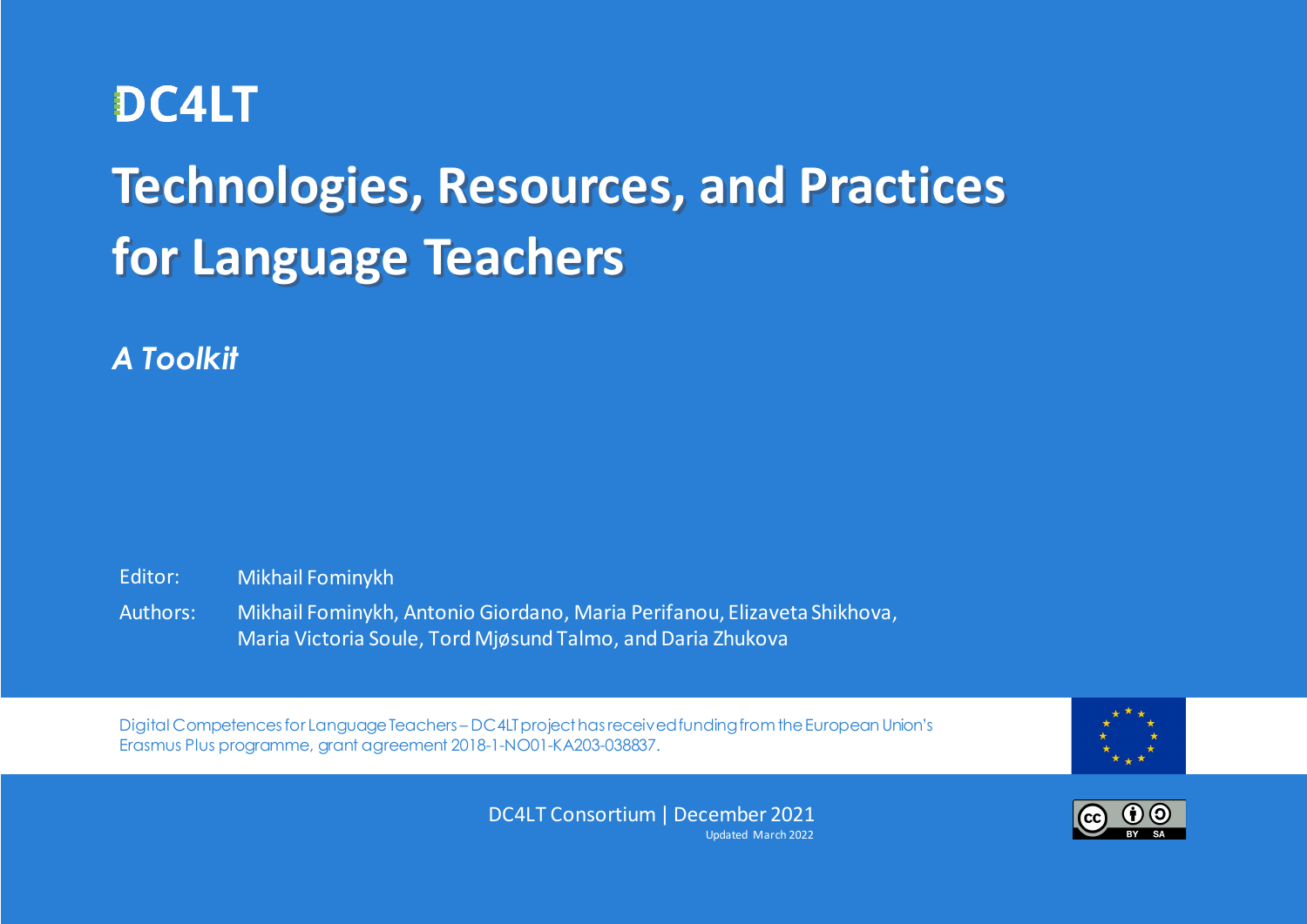#### **Report**

Technologies, Resources, and Practices for Language Teachers: a Toolkit

#### **Editor**

Mikhail Fominykh

#### **Authors**

Mikhail Fominykh, Antonio Giordano, Maria Perifanou, Maria Victoria Soule, Elizaveta Shikhova, Tord Mjøsund Talmo, and Daria Zhukova

#### **Editions**

First edition: December 2021

Second edition: March 2022

#### **License**

The report is published by DC4LT consortium with a CC-BY-SA-4.0 license.

#### **Cite as**

Fominykh M., Giordano A., Perifanou M., Shikhova E., Soule M.V., Talmo T., and Zhukova D.: Technologies, Resources, and Practices for Language Teachers: a Toolkit (2022). DC4LT Consortium. https://www.dc4lt.eu/

TECHNOLOGIES, RESOURCES, AND PRACTICES FOR LANGUAGE TEACHERS – DC4LT CONSORTIUM PAGE 1 OF 59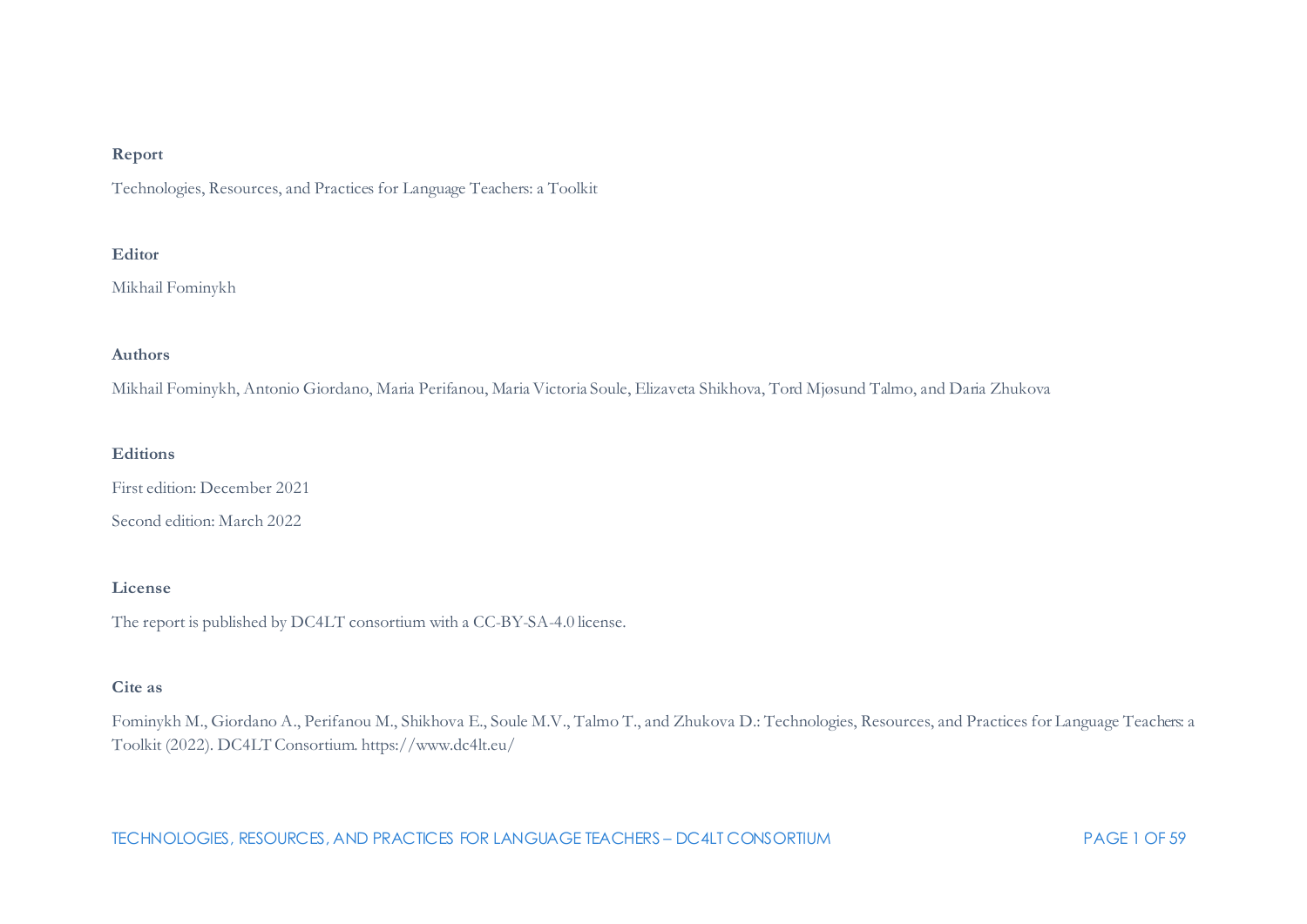# <span id="page-2-0"></span>**Summary**

Technologies, Resources, and Practices for Language Teachers: a Toolkit is an overview of 20 technologies commonly used in computer-assisted language learning. For each of these technologies, the toolkit contains examples of tools and their application for teaching four basic language skills of speaking, writing, listening and reading. The toolkit also contains examples of open educational resources where applicable and Open Educational Practices. Finally, most of the technologies are supplied with teacher education materials. The following technologies are included:

- 1. Educational games and gamification
- 2. Online video and audio
- 3. Social networking
- 4. Instant messaging
- 5. Electronic dictionary, glossaries or annotation
- 6. Course management systems
- 7. Collaborative writing
- 8. Automated feedback
- 9. Intelligent tutoring systems / chat bots
- 10. In-class tools / clickers
- 11. Virtual Reality
- 12. Voice recording and Speech recognition
- 13. Websites and digital resources
- 14. Digital libraries
- 15. e-Books
- 16. White boards
- 17. Online courses / MOOCs
- 18. Wearable Technology
- 19. Augmented Reality
- 20. Robots

This document can be used as a handbook, as the information provided for each of the technologies is concise. At the same time, the toolkit refers to multiple external resources and can serve as a gateway for further learning.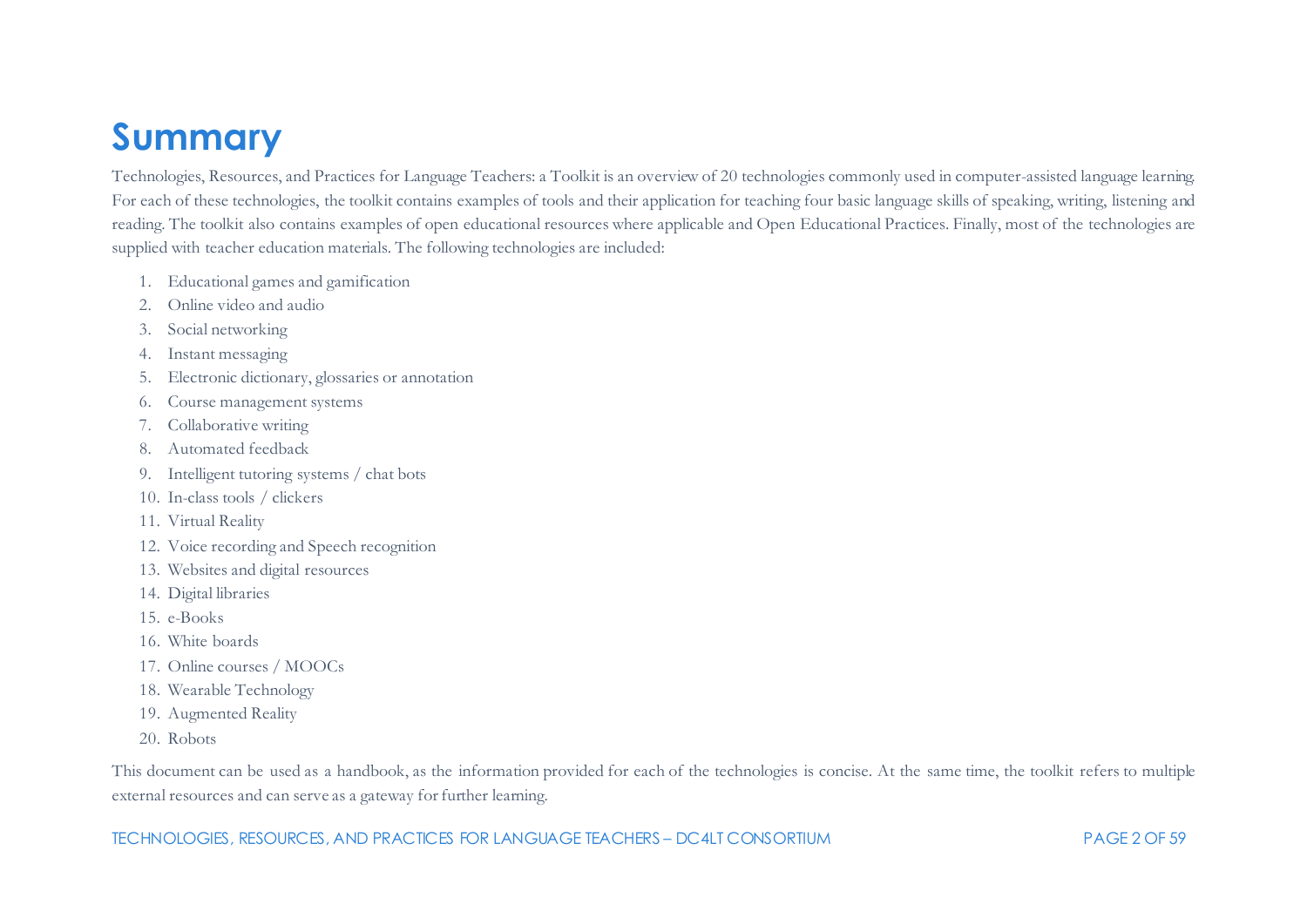# **Table of Contents**

TECHNOLOGIES, RESOURCES, AND PRACTICES FOR LANGUAGE TEACHERS - DC4LT CONSORTIUM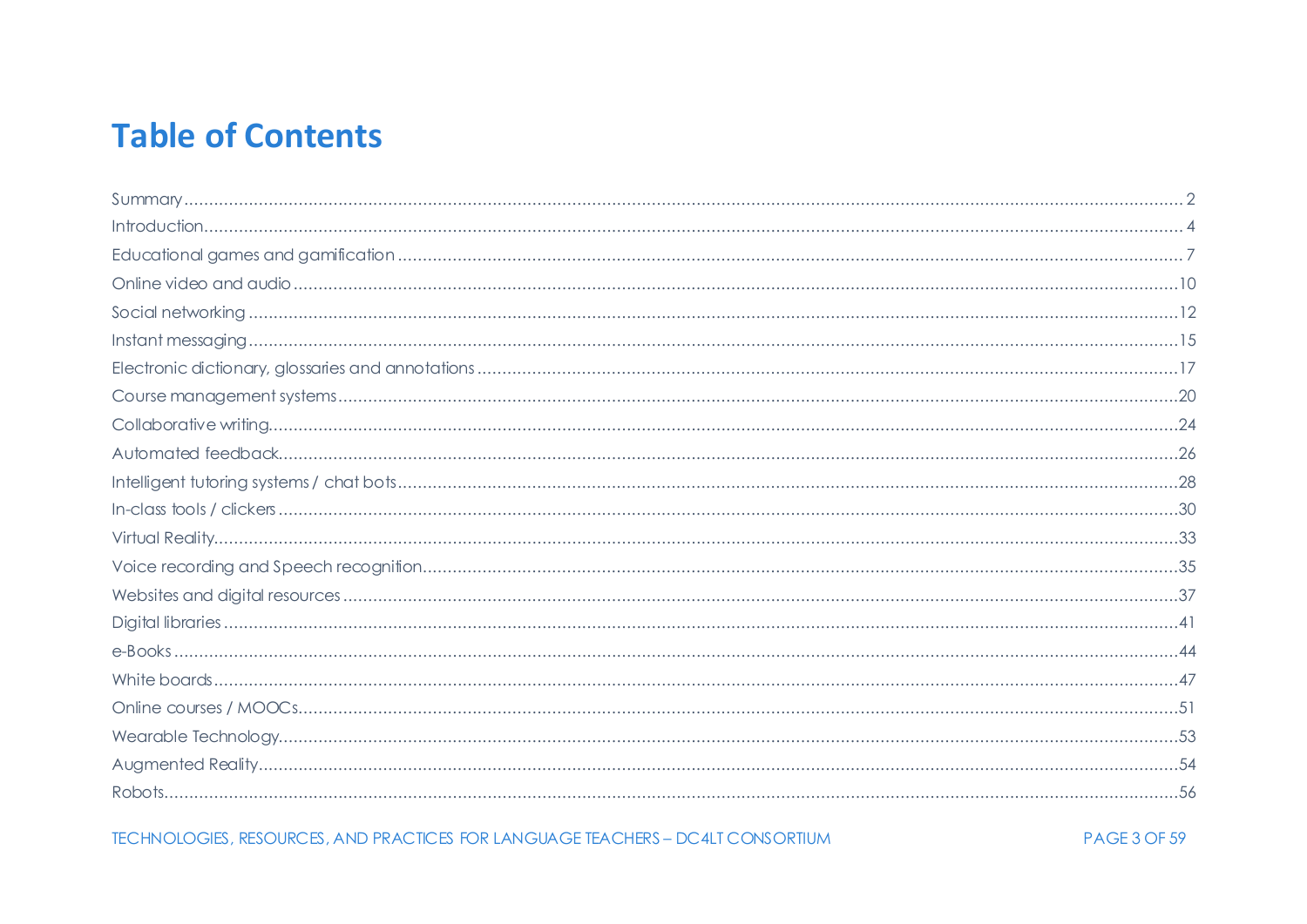# <span id="page-4-2"></span><span id="page-4-1"></span><span id="page-4-0"></span>**Introduction**

This toolkit provides an overview of tools, open resources, practices and teacher training materials on 20 technologies commonly used in computer-assisted language learning. The selection of the 20 technologies was inspired by a recent review of research studies in the area<sup>[1](#page-4-1)</sup>.

The practice of using each technology in this toolkit is presented separately for the basic language skills of speaking, writing, listening and reading. This key element of the toolkit was inspired by The Handbook of Technology and Second Language Teaching and Learning[2](#page-4-2).

An early version of this toolkit has been designed in a form of a webinar:

More about the webinar[: https://www.dc4lt.eu/technology-overview-for-language-teachers/](https://www.dc4lt.eu/technology-overview-for-language-teachers/)

Part of the DC4LT Google Classroom[: https://classroom.google.com/c/MjM2MjI5OTY0MTU0?cjc=p4fgvci](https://classroom.google.com/c/MjM2MjI5OTY0MTU0?cjc=p4fgvci)

Direct link (free enrolment required)[: https://classroom.google.com/u/0/w/MjM2MjI5OTY0MTU0/tc/MjY4NzY2MzI2MTUx](https://classroom.google.com/u/0/w/MjM2MjI5OTY0MTU0/tc/MjY4NzY2MzI2MTUx)

Video:<https://youtu.be/D1sR2Ek8ovU>

# **How to use the Toolkit**

For most of the 20 technologies, the information in the toolkit is structured in a similar way and includes six parts. This aims to simplify the use of the document and make it clear what materials can be found under which title. The nature of some of the technologies and other factors made it impossible to include all six sections for all presented technologies.

For the technologies in this toolkit, we provide:

- 1. A brief and simple definition of the technology
- 2. A table with a brief description of the use of the technology for training the basic language skills of speaking, writing, listening and reading
- 3. Tools: A list of tools that implement the technology in language learning. The tools in this list are examples that include both those dedicated to language learning and general-purpose tools that can be adapted and used for language.

<sup>1</sup> Review of Studies on Technology-Enhanced Language Learning and Teaching<https://www.mdpi.com/2071-1050/12/2/524/htm>

<sup>2</sup> <https://www.wiley.com/en-us/The+Handbook+of+Technology+and+Second+Language+Teaching+and+Learning-p-9781118914038>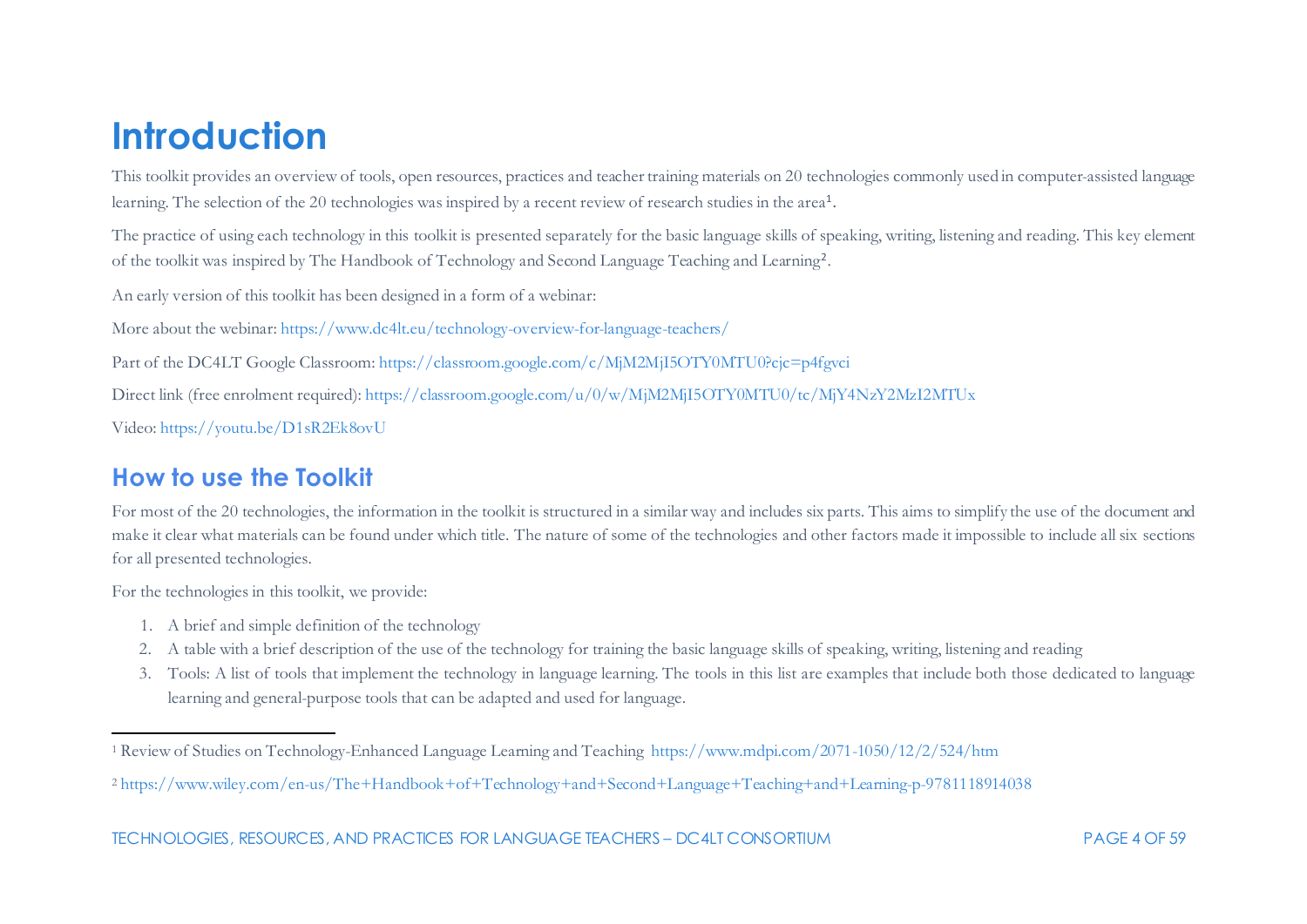- <span id="page-5-1"></span><span id="page-5-0"></span>4. Open Educational Content: Examples of OERs that utilize the technology - material for language teachers that can be directly used for teaching
- 5. Open Educational Practices: Examples of practices how this technology can be used to teach languages material for language teachers
- 6. Teacher training: examples of how to teach the teachers about this technology material for teacher trainers

## **References to the inventory of ICT tools**

In the process of designing this toolkit, we have explored a number of resources to identify useful and easily accessible tools, resources, and practices that could efficiently support language teachers in their daily teaching challenges. One of the most valuable platforms that could help language teachers in discovering digital tools and integrate them in their teaching practice is the 'Inventory of ICT tools" platform<sup>[3](#page-5-0)</sup> which was created in the context of the ICT-REV project and continues to be supported by the European Center of Modern Languages (ECML). The tools in this inventory are carefully selected and evaluated based on specific criteria (*Added value, Usability, Interactivity, Technical requirements*). The inventory is frequently updated.

What makes this inventory stand out is the fact that all these tools have been evaluated by language teachers and language experts. For that reason, we decided to refer to the tools in this inventory in the current toolkit. Other tools that are not yet included in the 'Inventory of ICT tools' platform were recommended by our team and might appear there soon.

## **Examples of open content**

Sharing knowledge and good practices was and continues to be highly important for all language teachers especially now with the advent of so many technological tools. Technology can really support and facilitate the culture of sharing open content between language experts and teachers across Europe and worldwide. During the last decade, various movements have been initiated in order to support and promote Openness in Education and new terminologies have emerged such as *Open Educational Resources (OERs)*, *Open Educational Practices* (OEPs) and more.

UNESCO (2017) defines OERs as "any type of educational materials that are in the public domain or introduced with an open license. The nature of these open materials means that anyone can legally and freely copy, use, adapt and re-share them["4.](#page-5-1) *Open Educational Practices* (OEPs) refer to educational and teaching practices

<sup>3</sup> <https://www.ecml.at/ECML-Programme/Programme2012-2015/ICT-REVandmoreDOTS/ICT/tabid/1906/Default.aspx>

<sup>4</sup> UNESCO Ministerial Statement 2nd World OER Congress, Ljubljana, Slovenia, 2017: [https://en.unesco.org/sites/default/files/oer\\_congress\\_2017\\_ministerial\\_statement.pdf](https://en.unesco.org/sites/default/files/oer_congress_2017_ministerial_statement.pdf)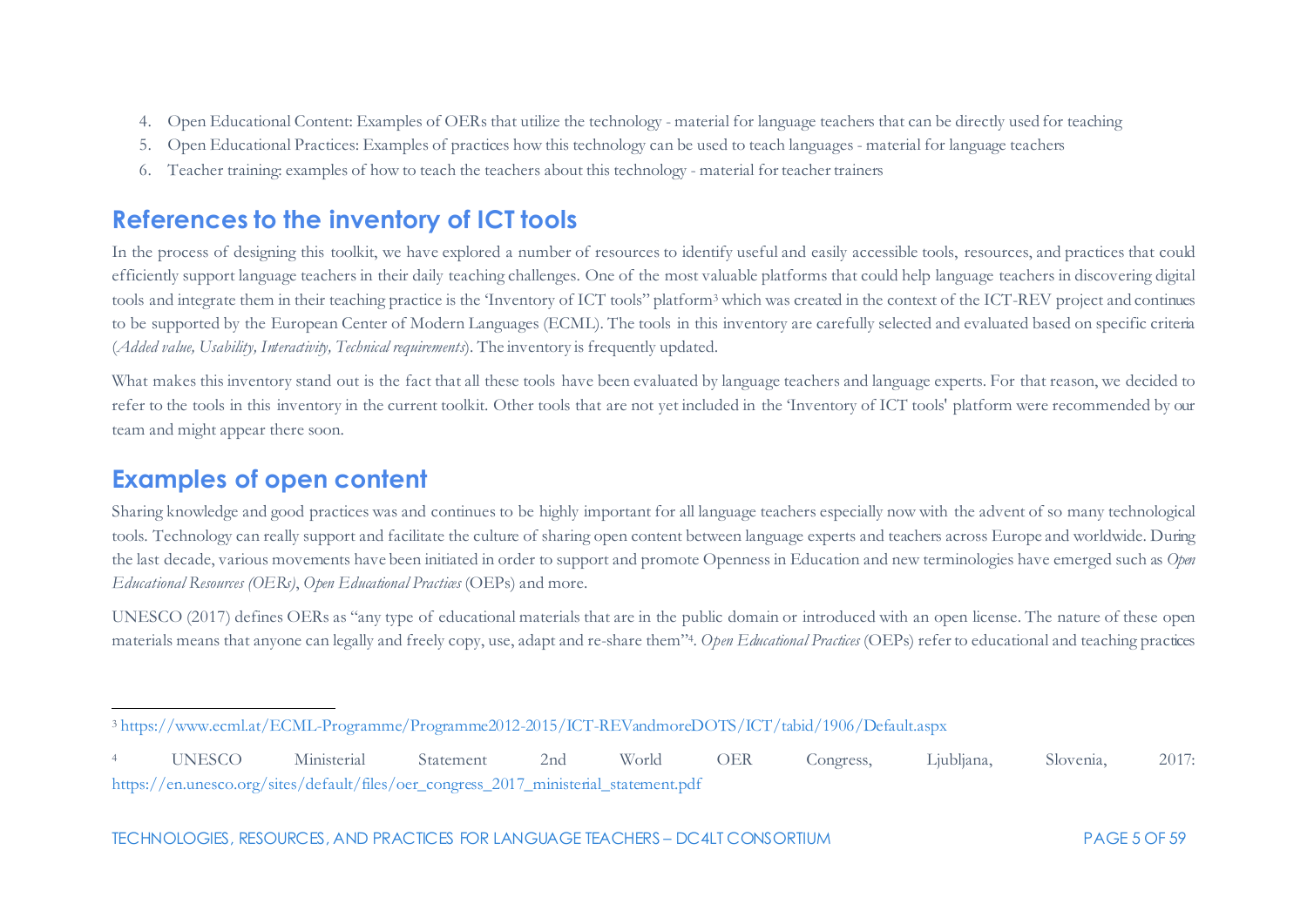<span id="page-6-1"></span><span id="page-6-0"></span>based on creating, using, re-using and sharing OERs<sup>[5](#page-6-0)</sup>. It is highly important for language teachers to know where to search, how to discover and how to use, create as well as share language OERs. It is also necessary to be able to understand the meaning of licenses because in this way they will know what rights they have to use each OER. Some of the examples of OEPs are described following the template designed to describe Open Educational Practices in language teaching and to publish them with an open Creative Commons license<sup>[6](#page-6-1)</sup>.

<sup>5</sup> Economides, A. A., & Perifanou, M. (2018). Dimensions of openness in MOOCs & OERs. DOI[: 10.21125/edulearn.2018.0942](https://doi.org/10.21125/edulearn.2018.0942)

<sup>6</sup> Open Educational Practice Template for Computer-Assisted Language Learnin[g https://www.dc4lt.eu/wp-content/uploads/2021/10/Open-Educational-Practice-](https://www.dc4lt.eu/wp-content/uploads/2021/10/Open-Educational-Practice-Template-for-Computer-Assisted-Language-Learning-by-DC4LT.docx)[Template-for-Computer-Assisted-Language-Learning-by-DC4LT.docx](https://www.dc4lt.eu/wp-content/uploads/2021/10/Open-Educational-Practice-Template-for-Computer-Assisted-Language-Learning-by-DC4LT.docx)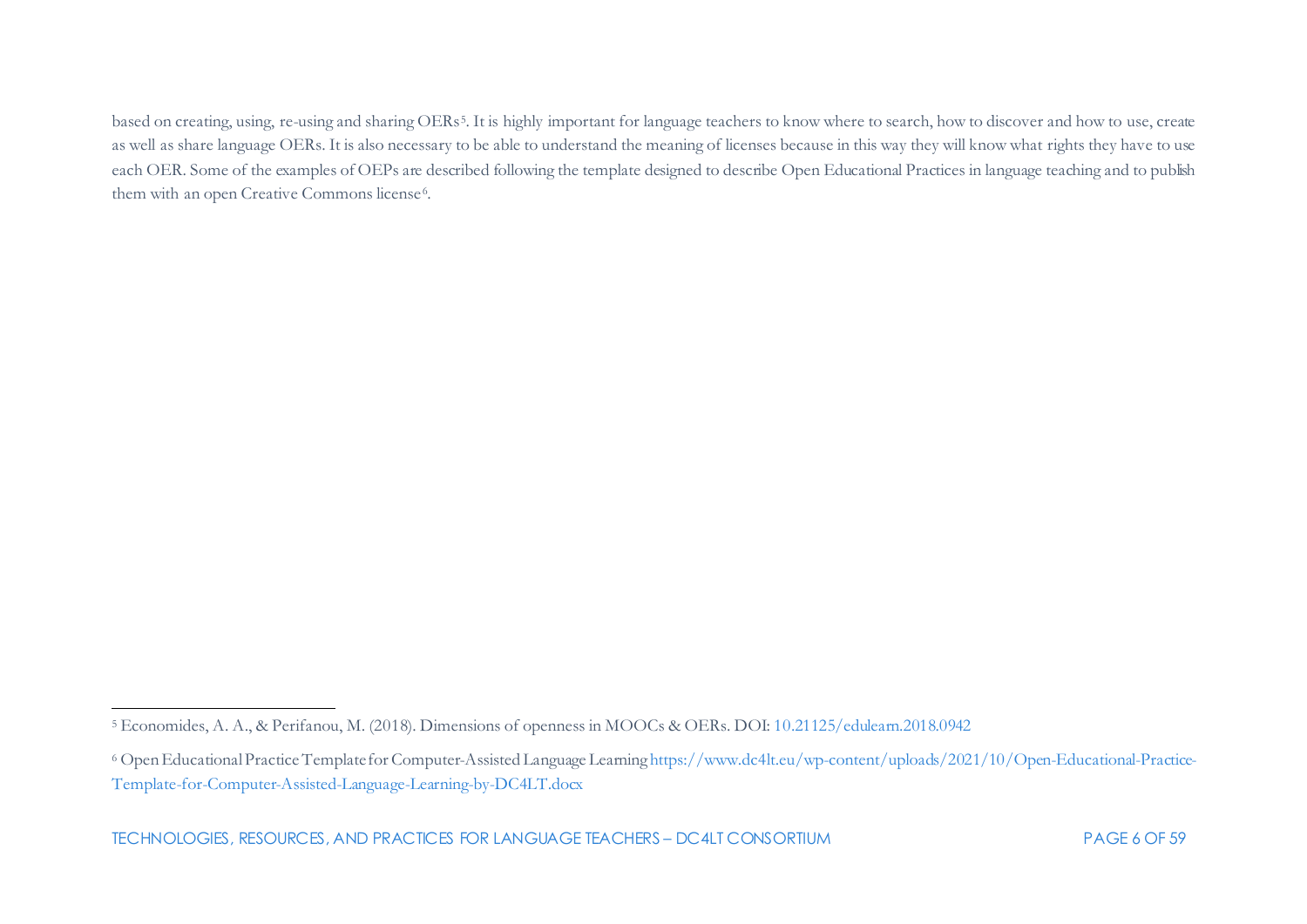# <span id="page-7-0"></span>**Educational games and gamification**

Educational games (also referred to as Instructional or Serious games) are games explicitly designed with educational purposes. They are made to help people learn about certain subjects or assist them in learning a skill as they play.

Gamification of learning is an educational approach to motivate students to learn by using video game design and game elements in learning environments. The goal is to maximize enjoyment and engagement through capturing the interest of learners and inspiring them to continue learning. The concept of gamification emphasizes the added pedagogical value of fun and competition.

| <b>Speaking</b> | Writing                                                                                                                                                                                                                                                                                                                                                                                                                                                                                                                                                                                                                                                                                             | Listening                                                                                                  | Reading                                                                                                                                                                                                      |
|-----------------|-----------------------------------------------------------------------------------------------------------------------------------------------------------------------------------------------------------------------------------------------------------------------------------------------------------------------------------------------------------------------------------------------------------------------------------------------------------------------------------------------------------------------------------------------------------------------------------------------------------------------------------------------------------------------------------------------------|------------------------------------------------------------------------------------------------------------|--------------------------------------------------------------------------------------------------------------------------------------------------------------------------------------------------------------|
|                 | In the context of online games, writing In digital educational games, students Memorizing terms and grammatical<br>mostly implies input of single words or may interact with each other via avatars structures while participating in<br>short phrases. Alternatively, a teacher may or with the programmed AI that quizzes.<br>enhance students' critical thinking and recognizes a student's speech or<br>argumentation skills by launching an comment on their actions. These kinds<br>online debate platform.<br>Games with strong digital storytelling<br>components motivate students to use<br>diverse vocabulary.<br>Examples: Duolingo, Kialo, Scrabble Examples: Ren'py<br>Online, Bubblr | of games are usually tailor-made for a<br>specific institution or educational<br>programs (Serious games). | Examples:<br>Quizlet,<br>Kahoot,<br>Mentimeter, Quizizz, Wooclap, Ren'py<br>Best practices: on LearningApps you<br>may find many apps created by teachers<br>from all over the world, and create your<br>own |

## **Tools**

If you are planning to gamify your language teaching or use educational games, the following tools can be a good start.

## Duolingo

Duolingo is one of the most popular language learning apps. The learning process is gamifie[d https://www.duolingo.com/.](https://www.duolingo.com/)

TECHNOLOGIES, RESOURCES, AND PRACTICES FOR LANGUAGE TEACHERS – DC4LT CONSORTIUM PAGE 7 OF 59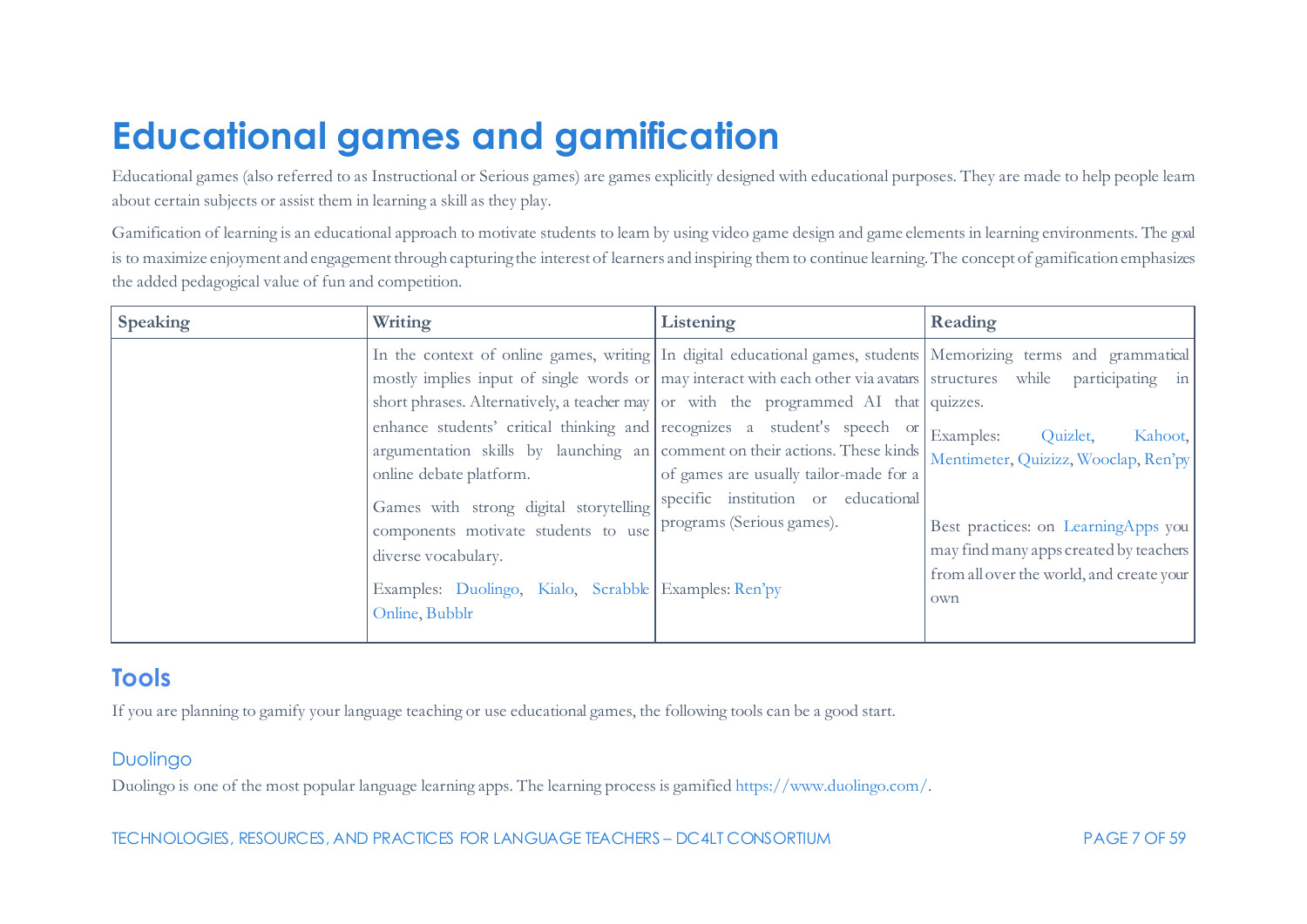Duolingo at ECML[: https://www.ecml.at/Resources/InventoryofICTtools/tabid/1906/InventoryID/168/language/en-GB/Default.aspx](https://www.ecml.at/Resources/InventoryofICTtools/tabid/1906/InventoryID/168/language/en-GB/Default.aspx)

### Kialo

This tool enables the students to participate in digital debates and visualizes collaborative decision-makin[g https://www.kialo.com/.](https://www.kialo.com/)

### Scrabble

The Internet Scrabble Club (ISC) is a website that allows players around the world to play Scrabble through a web interface. Players start games either by sending or accepting a "seek," or sending or accepting a match reques[t https://www.isc.ro/.](https://www.isc.ro/)

#### Bubblr

Bubblr is a community where people can create comic-strips (photonovels) using photos from flickr, just taking a sequence of pictures where you can add bubbles and create a stor[y https://www.pimpampum.net/en/project/bubblr-2/](https://www.pimpampum.net/en/project/bubblr-2/).

## Ren'Py

Ren'Py - a visual novel engine, that helps you use words, images, and sounds to tell interactive stories that run on computers and mobile devices. These can be both visual novels and life simulation games. The easy to learn script language allows anyone to efficiently write large visual novels, while its Python scripting is enough for complex simulation game[s https://www.renpy.org/.](https://www.renpy.org/)

# **Open Educational Practices**

#### Digital Interactive Games

Abstract: Ren'Py based digital interactive games are a flexible way of integrating educational principles and game design. It can easily be used in face-to-face or online settings. Ren'Py relies on virtual reality to produce an immersive experience that greatly contributes to learners' motivation for learning. As a tool it can help teachers design assignments to focus on a deep exploration of content through design thinking and play.

Besides enhancing the practice of the four main competencies - listening, speaking, reading and writing - storytelling teaches vocabulary, functions (making requests, asking questions, etc), and grammar.

Activities: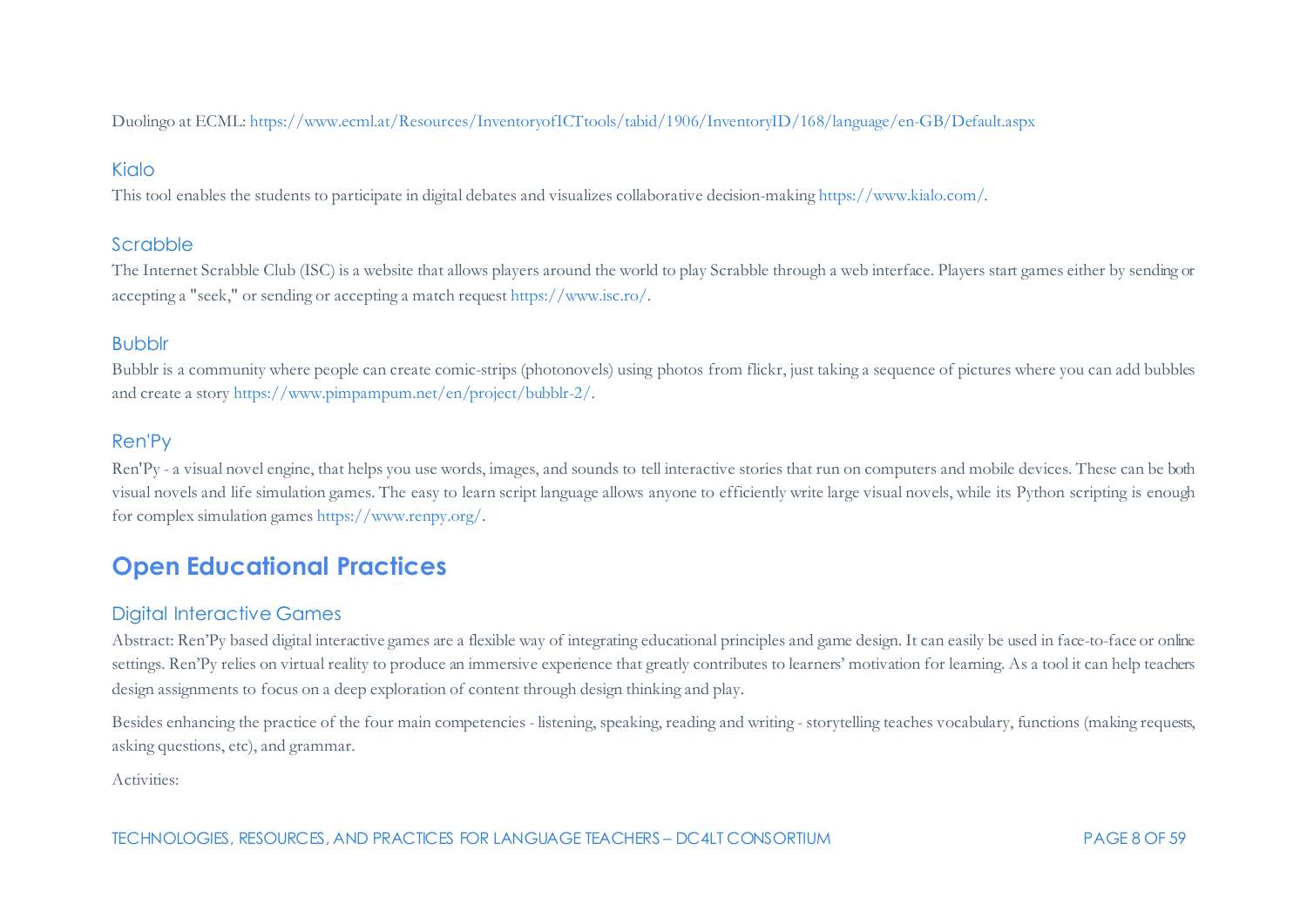- Reading: being a storytelling engine, Ren'Py is ideal to practice reading: decoding information in the text, fluency, vocabulary, sentence construction and cohesion, reasoning and background knowledge.
- Listening: Ren'Py can use audio and video. You can also add images to the audio to enhance the mnemonic functions of the exercise.
- Speaking: renpy can be used in discussions and dialogue practice. It is especially useful if your goal is to make a student use a specific phrase/tense/tone correctly.
- Writing: can be used as a reflection exercise after the game is finished.

Using Ren'Py effectively engages the "whole learner" and contributes to the development of cognitive skills.

# **Teacher training**

## Developing Digital Narrative for Quest-Based Learning

Quest-based Learning is a strategy of using digital interactive games, like Ren'Py, in educational practice. This workshop focuses on building up practical skills so that the participants can work towards creating their own educational games.

The workshop is based on a year-long research and development project of creating and cultivating a Quest-Based Learning Environment at ITMO University. The findings of this research indicated that learners actively participated in the game, utilized different types of strategy to manage their interaction, undertook collaborative dialogues exclusively in the L2 in order to solve puzzles, and had positive attitudes, claiming that interaction in a Quest-Based Learning Environment was engaging, motivating, and enjoyable and improved their fluency and discourse management practice.

The workshop is in 3 parts: first, an overview of theoretical background and the exploration of a case study; second, a detailed explanation of Python statements (menu, label, jump) used for creating dialogues and choices within the narrative; and third, a walk-through of interpreting and writing these statements.

Read more[: https://www.dc4lt.eu/developing-digital-narrative-for-quest-based-learning/](https://www.dc4lt.eu/developing-digital-narrative-for-quest-based-learning/)

Part of the DC4LT Google Classroom[: https://classroom.google.com/c/MjM2MjI5OTY0MTU0?cjc=p4fgvci](https://classroom.google.com/c/MjM2MjI5OTY0MTU0?cjc=p4fgvci)

Direct link (free enrollment required)[: https://classroom.google.com/u/0/w/MjM2MjI5OTY0MTU0/tc/Mjc1OTg3MDg1OTM3](https://classroom.google.com/u/0/w/MjM2MjI5OTY0MTU0/tc/Mjc1OTg3MDg1OTM3)

Video:<https://youtu.be/BBdvXeg2Ov8>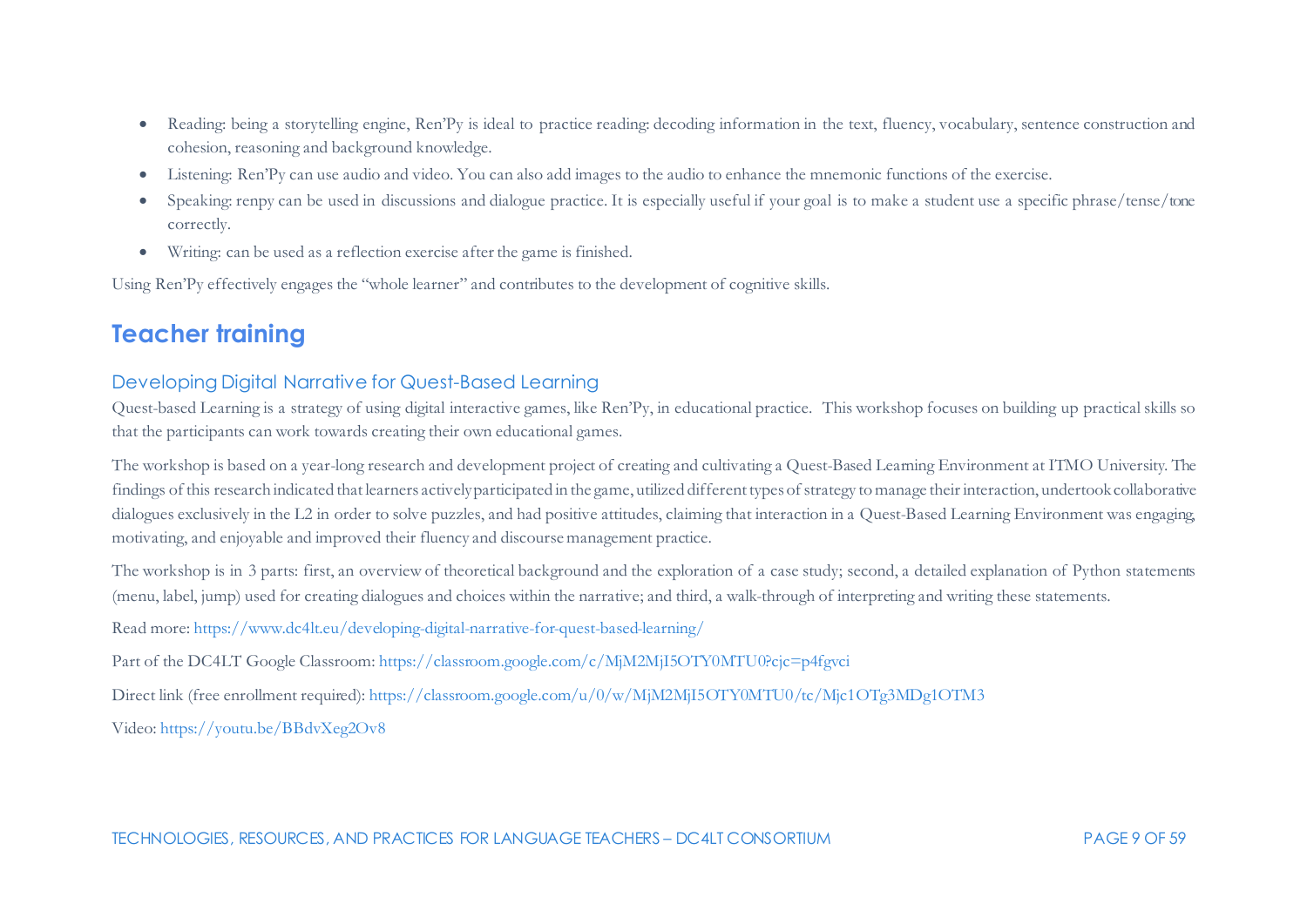# <span id="page-10-0"></span>**Online video and audio**

Online video (or Internet video) is the digital video content delivered over the internet. Online video as an educational tool enhances learning by motivating students, and helping them focus on the subject.

| <b>Speaking</b> | Writing                          | Listening                                                                                                                                                                                                                                                                                                                                                                                                                                                                                                                                                                          | Reading           |
|-----------------|----------------------------------|------------------------------------------------------------------------------------------------------------------------------------------------------------------------------------------------------------------------------------------------------------------------------------------------------------------------------------------------------------------------------------------------------------------------------------------------------------------------------------------------------------------------------------------------------------------------------------|-------------------|
|                 | to improve their writing skills. | Interactive videos with embedded Enhances listening skills and ability to Reading subtitles improves pace of<br>open-end questions motivate students understand people speaking with reading and skimming skills<br>different accents at the natural or<br>slower pace, as well as get cultural<br>insight<br>Online Courses based on video lectures<br>such as on Coursera or edX, and<br>podcasts develop comprehension of<br>the language in the familiar/ new<br>disciplinary context<br>Examples:<br>TED<br>Talks.<br>Easy<br>Languages, Wikitongues, The English<br>we speak | Examples: YouTube |

## **Tools**

If you plan to make your students' experience more enjoyable and interactive, you may try using these tools for creating your own interactive videos:

### **EdPuzzle**

Free for teachers, this web-based tool for creating interactive videos has several basic features: Multiple choice, Note, Open-ended answers. Easy to navigate and import content. The created videos may be embedded into LMS and Google Classroo[m https://edpuzzle.com/.](https://edpuzzle.com/)

TECHNOLOGIES, RESOURCES, AND PRACTICES FOR LANGUAGE TEACHERS – DC4LT CONSORTIUM PAGE 10 OF 59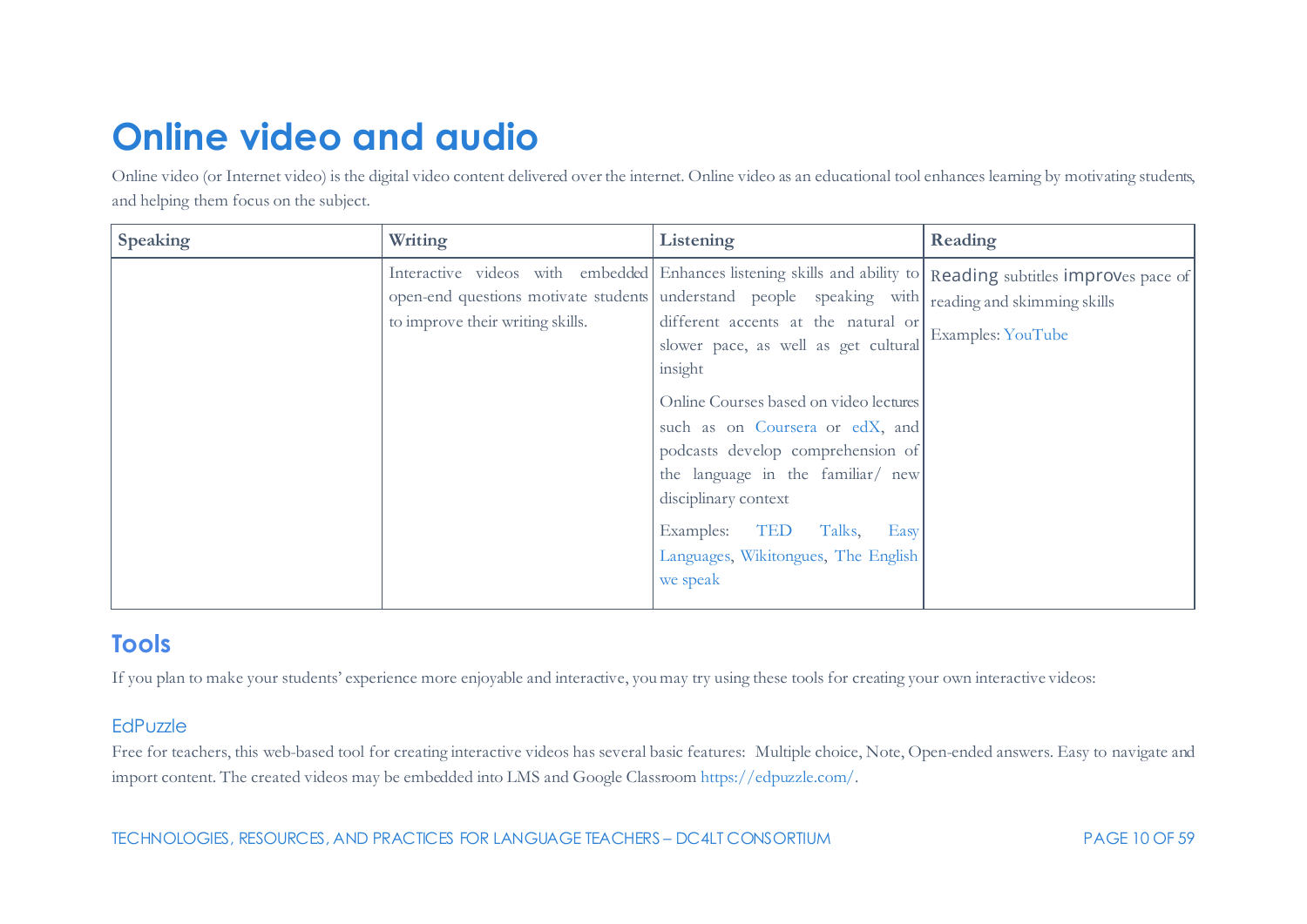EdPuzzle on ECML[: https://www.ecml.at/Resources/InventoryofICTtools/tabid/1906/InventoryID/172/language/en-GB/Default.aspx](https://www.ecml.at/Resources/InventoryofICTtools/tabid/1906/InventoryID/172/language/en-GB/Default.aspx)

## **PlayPosit**

A web-based tool with various interactive features: Quiz, Poll, Text response, Discussion, Place in order. For language teaching, such interactive options as Vocabulary matching and Fill in the blank would be especially usefu[l https://go.playposit.com/.](https://go.playposit.com/)

PlayPosit on ECML:<https://www.ecml.at/Resources/InventoryofICTtools/tabid/1906/InventoryID/140/language/en-GB/Default.aspx>

## YouTube

The most popular tool for authentic video material for language learnin[g https://www.youtube.com/](https://www.youtube.com/)

YouTube on ECML[: https://www.ecml.at/Resources/InventoryofICTtools/tabid/1906/InventoryID/60/language/en-GB/Default.aspx](https://www.ecml.at/Resources/InventoryofICTtools/tabid/1906/InventoryID/60/language/en-GB/Default.aspx)

# **Open Educational Content**

Most video and audio sharing platforms allow content creators to publish with licenses that allow free permission to use their content, but not modification. For example, YouTube allows creators to mark their videos with a Creative Commons CC BY license [\(https://creativecommons.org/licenses/by/3.0/legalcode\)](https://creativecommons.org/licenses/by/3.0/legalcode). More information about the YouTube licenses a[t https://support.google.com/youtube/answer/2797468?hl=en](https://support.google.com/youtube/answer/2797468?hl=en)

# **Teacher training**

Learn Easy Steps: Using YouTube[: https://www.oercommons.org/authoring/41359-learn-easy-steps-using-youtube](https://www.oercommons.org/authoring/41359-learn-easy-steps-using-youtube)

Learning Video Canvas: Collection of Ideas for the Learning Video: [https://www.oercommons.org/courses/learning-video-canvas-collection-of-ideas-for-the](https://www.oercommons.org/courses/learning-video-canvas-collection-of-ideas-for-the-learning-video)[learning-video](https://www.oercommons.org/courses/learning-video-canvas-collection-of-ideas-for-the-learning-video)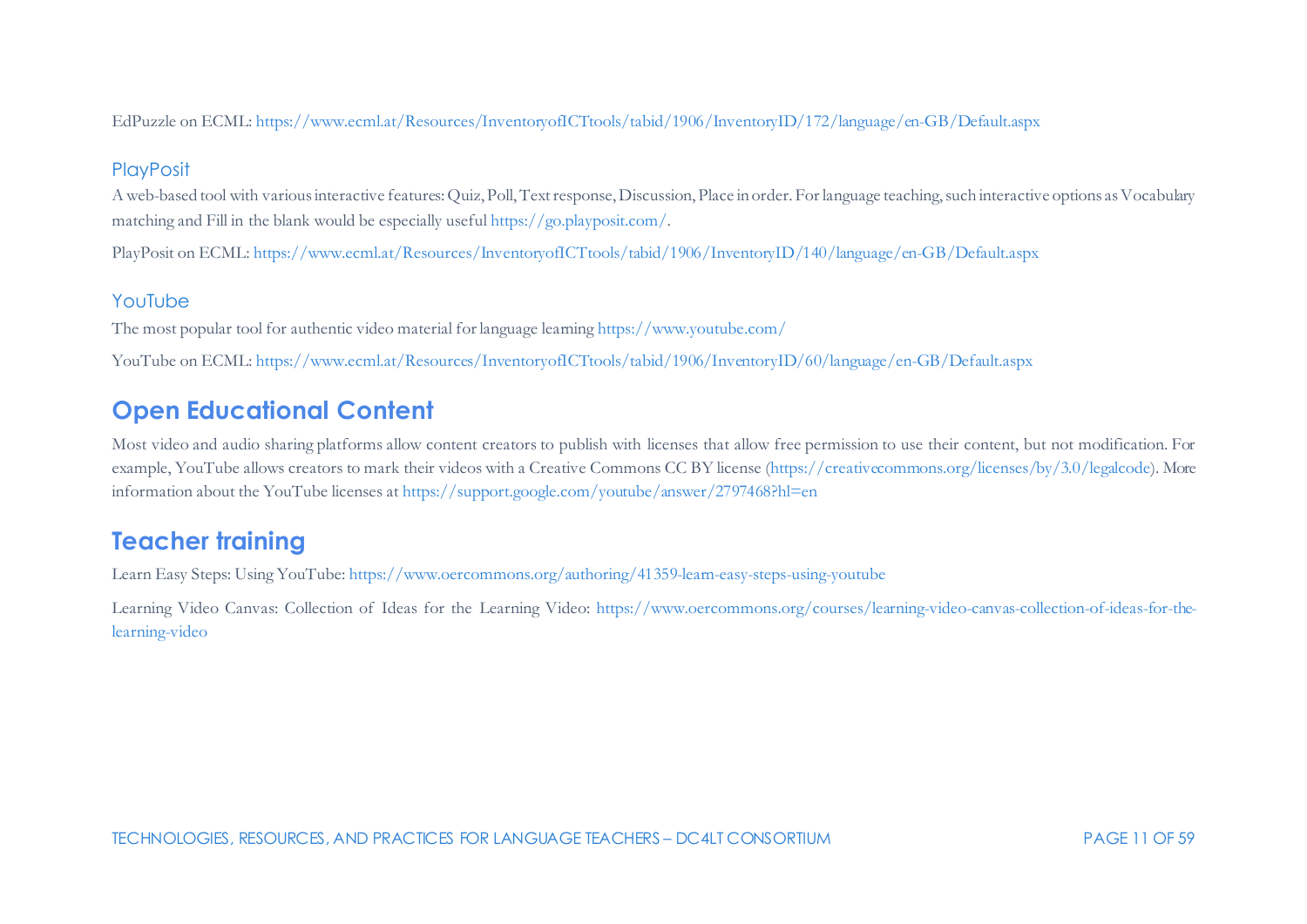# <span id="page-12-0"></span>**Social networking**

Social networking systems are services that help learners create profiles and connect with others.

| <b>Speaking</b>                                                      | Writing                            | Listening     | Reading                                                                 |
|----------------------------------------------------------------------|------------------------------------|---------------|-------------------------------------------------------------------------|
| Many networking systems allow voice Shaping online language identity |                                    |               | Many networking systems allow voice Expanding vocabulary thanks to many |
| communication                                                        | Exchange of knowledge and learning | communication | posts available on different topics                                     |
| Examples: Clubhouse, Twitch, Discord practices among learners        |                                    |               | Examples: Clubhouse, Twitch, Discord Enhances comprehension of both     |
|                                                                      | Facebook,<br>Twitter,<br>Examples: |               | formal and informal texts                                               |
|                                                                      | Instagram                          |               | Twitter,<br>Facebook,<br>Examples:                                      |
|                                                                      |                                    |               | Instagram                                                               |
|                                                                      |                                    |               |                                                                         |

## **Tools**

If you are planning to use social networking systems in your language classes, the following tools can be a good start.

## **Clubhouse**

Clubhouse is a social audio app for iOS and Android where users can communicate in audio chat rooms that accommodate groups of thousands of people [https://www.clubhouse.com/.](https://www.clubhouse.com/)

## **Twitch**

Twitch is an interactive livestreaming service for content spanning gaming, entertainment, sports, music, and mor[e https://www.twitch.tv/](https://www.twitch.tv/).

## **Discord**

Discord is a VoIP, instant messaging and digital distribution platform. Users communicate with voice calls, video calls, text messaging, media and files in private chats or as part of communities called "servers[" https://discord.com/.](https://discord.com/)

Discord at ECML: <https://www.ecml.at/Resources/InventoryofICTtools/tabid/1906/InventoryID/216/language/en-GB/Default.aspx>

TECHNOLOGIES, RESOURCES, AND PRACTICES FOR LANGUAGE TEACHERS – DC4LT CONSORTIUM PAGE 12 OF 59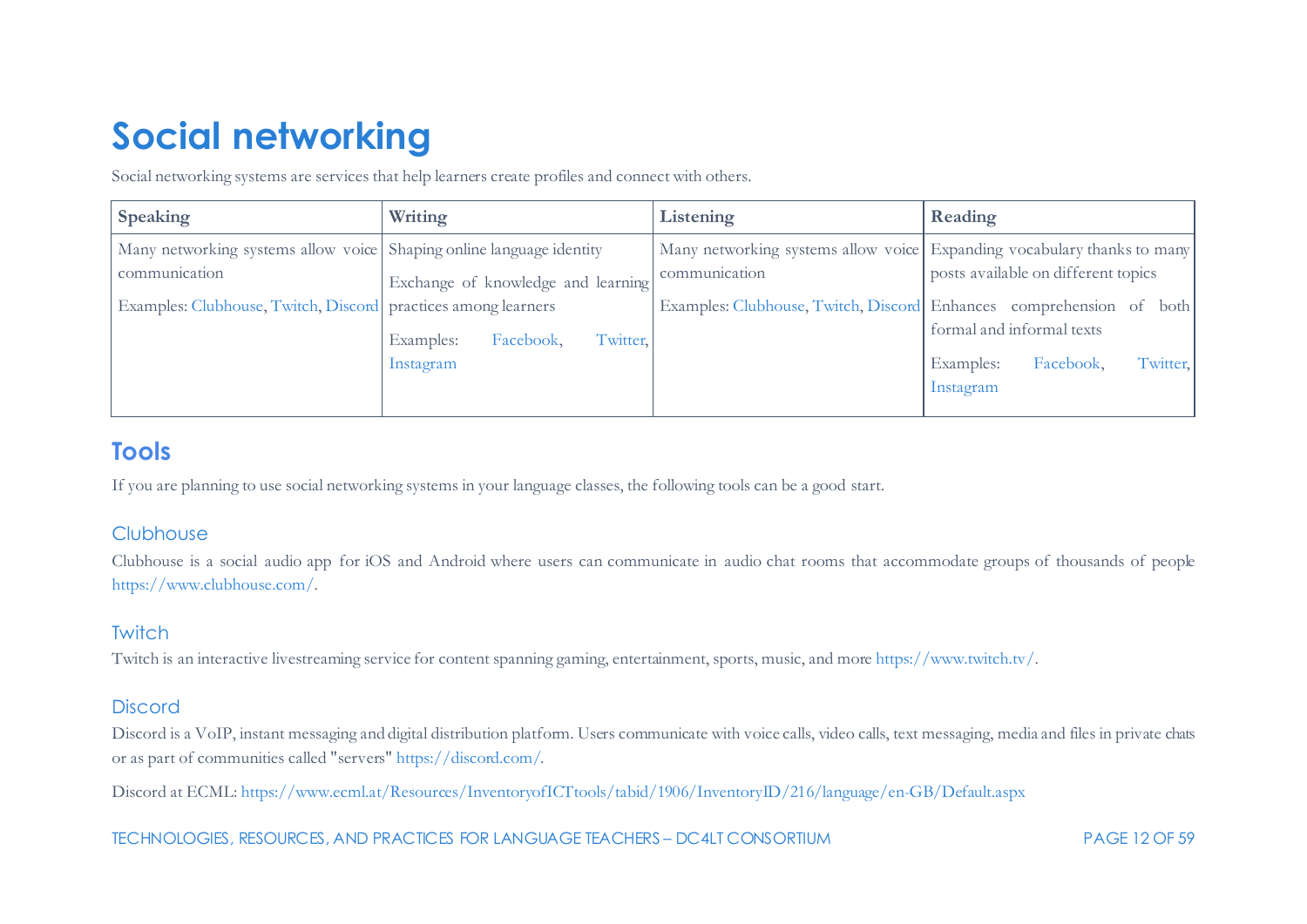#### Facebook

Meta Platforms, Inc., trading as Meta and formerly Facebook, Inc is a website which allows users, who sign-up for free profiles, to connect with friends, work colleagues or people they don't know, online. It allows users to share pictures, music, videos, and articles, as well as their own thoughts and opinions with however many people they lik[e https://www.facebook.com/](https://www.facebook.com/).

Facebook at ECML[: https://www.ecml.at/Resources/InventoryofICTtools/tabid/1906/InventoryID/18/language/en-GB/Default.aspx](https://www.ecml.at/Resources/InventoryofICTtools/tabid/1906/InventoryID/18/language/en-GB/Default.aspx)

#### **Twitter**

Twitter is a social media site, and its primary purpose is to connect people and allow people to share their thoughts with a big audience. It is a microblogging and social networking service on which users post and interact with messages known as "tweets". Registered users can post, like, and retweet tweets, but unregistered users can only read those that are publicly availabl[e https://twitter.com/](https://twitter.com/home?lang=en).

Twitter at ECML[: https://www.ecml.at/Resources/InventoryofICTtools/tabid/1906/InventoryID/53/language/en-GB/Default.aspx](https://www.ecml.at/Resources/InventoryofICTtools/tabid/1906/InventoryID/53/language/en-GB/Default.aspx)

#### Instagram

Instagram is a photo and video sharing social networking servic[e https://www.instagram.com/](https://www.instagram.com/).

## **Open Educational Practices**

With the use of Facebook learners can exchange knowledge and interact with each other.

- First activity: The instructor (administrator) creates a private group that will be used for educational purposes. He/She ensures to check the settings in order to use this tool according to safeguarding policies.
- Second activity: The instructor invites the learners (members) to join the group.
- Third activity: In groups, learners share their previously created work (examples: a collaborative created story with Google Docs, a collaborative created Mind Map with Coggle, a hypertext collaboratively created with Thinglink) by posting in the private group.
- Fourth activity: Each group comments on the post of other groups by adding questions related to the content of the posts. Interaction among groups is developed by the exchange of questions and answers.
- Fifth activity: Storytelling. The instructor posts an image with a question and asks the learners to create a story based on the image and the question. Each learner writes a post following the plot that is being created by all learners.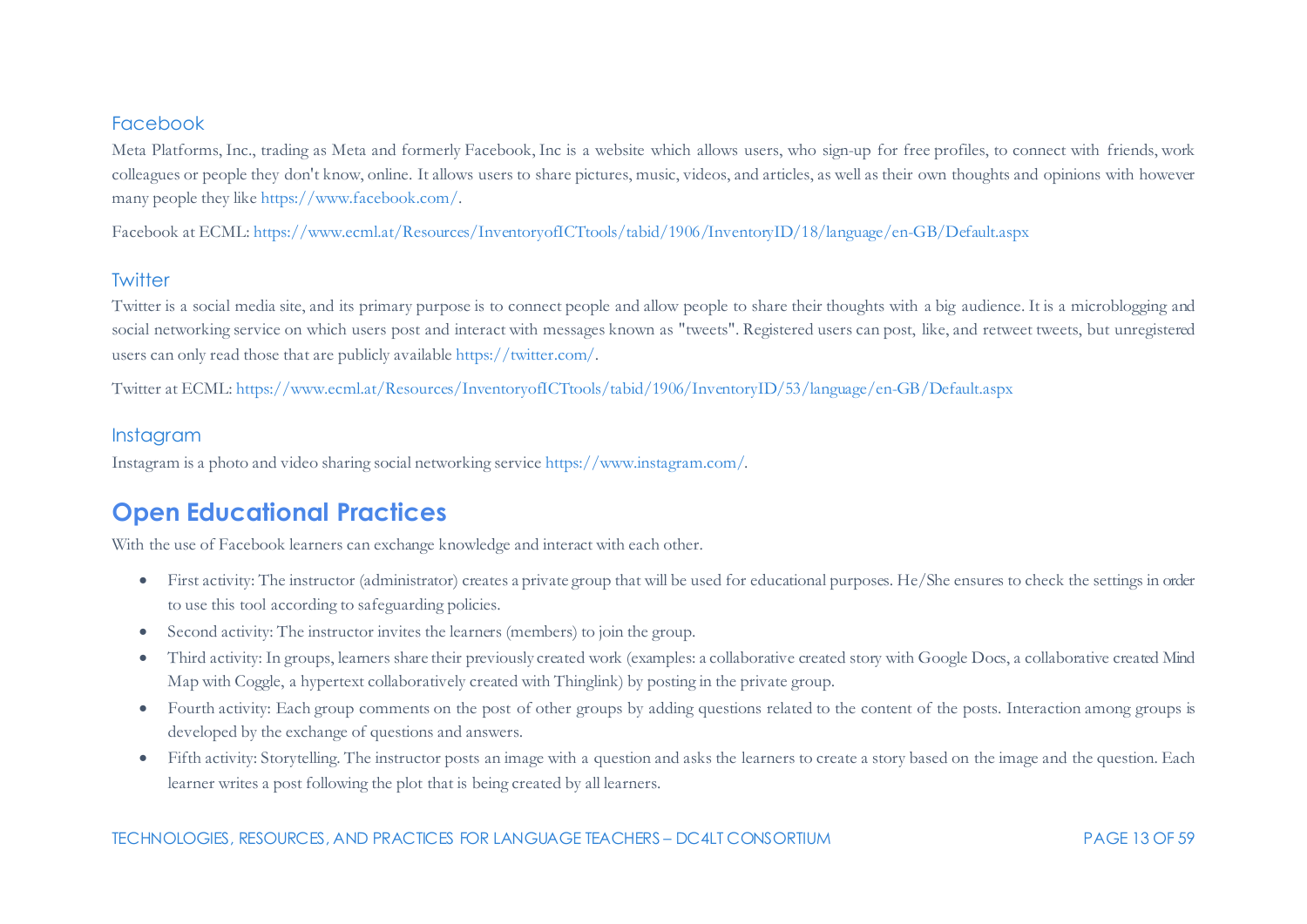Other Open Educational Practices can be found in:

Yeh, E. & Mitric, S. (2019). Voices to Be Heard: Using Social Media for Digital Storytelling to Foster Language Learners' Engagement. *TESL-EJ, 23* (2). Retrieved from[: https://www.tesl-ej.org/wordpress/issues/volume23/ej90/ej90int/](https://www.tesl-ej.org/wordpress/issues/volume23/ej90/ej90int/)

Social Networking can also be implemented through Virtual Exchange programs which are aimed at developing different learners' skills, such as cultural awareness, critical thinking, creativity, problem solving, collaboration, technology skills and digital literacy.

## **Teacher training**

In the DC4LT workshop *Virtual Exchange: Developing Critical Digital Literacies* an introduction to Virtual Exchange as a pedagogical approach for developing learners' (critical) digital literacies is explored. In this workshop reference is made to different modes and configuration of virtual exchange or telecollaboration projects in language learning contexts. Typologies for designing and implementing a task sequence for a VE project are mentioned along with useful tools that can mediate the online collaboration. The learning objectives of this training comprise: learn about virtual exchange embedded in language learning contexts, navigate the UNICollaboration platform, design a virtual exchange project, and learn how to add a class in the UNICollaboration platform.

More about the workshop[: https://www.dc4lt.eu/virtual-exchange-developing-critical-digital-literacies/](https://www.dc4lt.eu/virtual-exchange-developing-critical-digital-literacies/)

Part of the DC4LT Google Classroom[: https://classroom.google.com/c/MjM2MjI5OTY0MTU0?cjc=p4fgvci](https://classroom.google.com/c/MjM2MjI5OTY0MTU0?cjc=p4fgvci)

Direct link (free enrollment required)[: https://classroom.google.com/u/0/w/MjM2MjI5OTY0MTU0/tc/Mjc5MTYwNjE3ODM4](https://classroom.google.com/u/0/w/MjM2MjI5OTY0MTU0/tc/Mjc5MTYwNjE3ODM4)

Video: [https://youtu.be/rmjbA9bUh\\_g](https://youtu.be/rmjbA9bUh_g)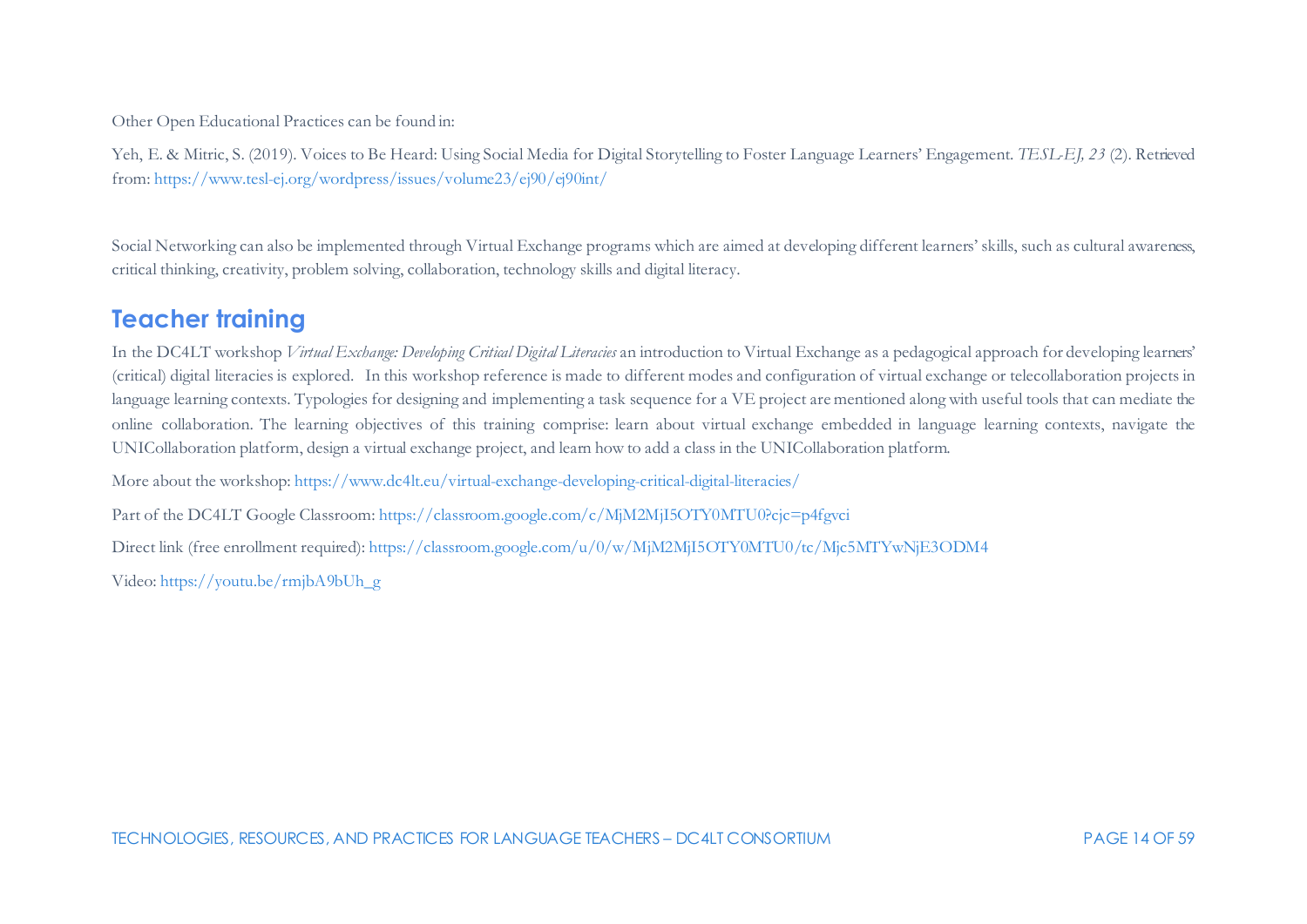# <span id="page-15-0"></span>**Instant messaging**

Instant messaging is a type of online chat that offers real-time text transmission over the Internet, which involves one-to-one, one-to-many, or many-to-many exchanges of text, audio, and/or video messages. In language learning this technology may address the problem of limited practicing opportunities, such as language writing and speaking in interaction.

| Voice and video communication Encourage students to interact with Voice and video communication Helps to organize daily learning routine<br>enables students to practice speaking each other through written discourse<br>enables students to practice speaking Motivates faster reading<br>and listening skills with the peers, the<br>and listening skills with the peers, the<br>Promotes a peer-tutoring environment<br>teacher or a native speaker of a language<br>teacher or a native speaker of a language | <b>Speaking</b> | Writing                              | Listening  | Reading |
|--------------------------------------------------------------------------------------------------------------------------------------------------------------------------------------------------------------------------------------------------------------------------------------------------------------------------------------------------------------------------------------------------------------------------------------------------------------------------------------------------------------------|-----------------|--------------------------------------|------------|---------|
| skills<br>Provides a sense of instant learning<br>support from the teacher                                                                                                                                                                                                                                                                                                                                                                                                                                         | they learn      | Improves editing and quick responses | they learn |         |

# **Tools**

Most of the instant messaging tools have similar functionality. They support exchange of text, voice and video messages, files and audio and video calls. The differences are in their integration with other services, such as social networks, sign-up procedures, and popularity among different communities of users.

#### WhatsApp

WhatsApp is a free, cross-platform instant messaging and voice-over-IP app owned by Meta Platforms. The app requires a cellular mobile telephone number to sign up and allows users to send text messages and voice messages, make voice and video calls, and share conten[t https://www.whatsapp.com/.](https://www.whatsapp.com/)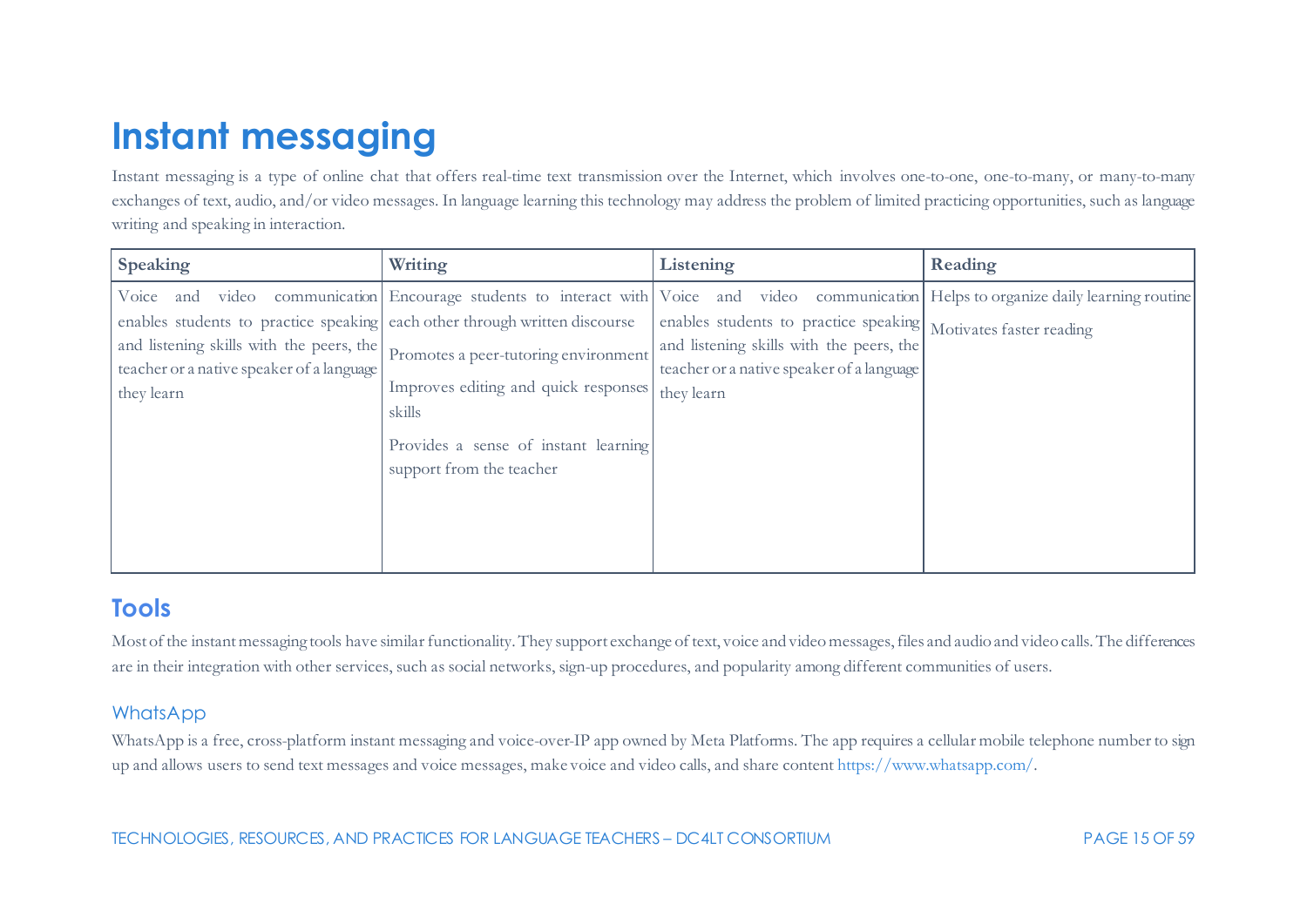#### <span id="page-16-0"></span>**WeChat**

WeChat is a multi-purpose instant messaging, social media and mobile payment app developed by Tencent. The app became the world's largest standalone mobile app in 2018 with over 1 billion monthly active users[7](#page-16-0)[. https://www.wechat.com/en/](https://www.wechat.com/en/).

#### Viber

Viber is a free cross-platform voice over IP and instant messaging app owned by Japanese company Rakuten. The app requires a cellular telephone number to sign up on a mobile phone [http://www.viber.com.](http://www.viber.com/)

#### Facebook Messenger

Messenger is an instant messaging app owned by Meta Platforms. Messenger is available as an iOS and Android app, web service, and a desktop app for Windows and macOS. The users can send text messages, exchange files, and voice and video callin[g https://www.messenger.com/.](https://www.messenger.com/)

#### Telegram

Telegram is a free, cross-platform, instant messaging app. In addition to exchanging messages and content, Telegram users can create channels, a form of one-way messaging where admins are able to post messages while any other users can subscrib[e https://telegram.org/](https://telegram.org/).

<sup>7</sup> <https://en.wikipedia.org/wiki/WeChat>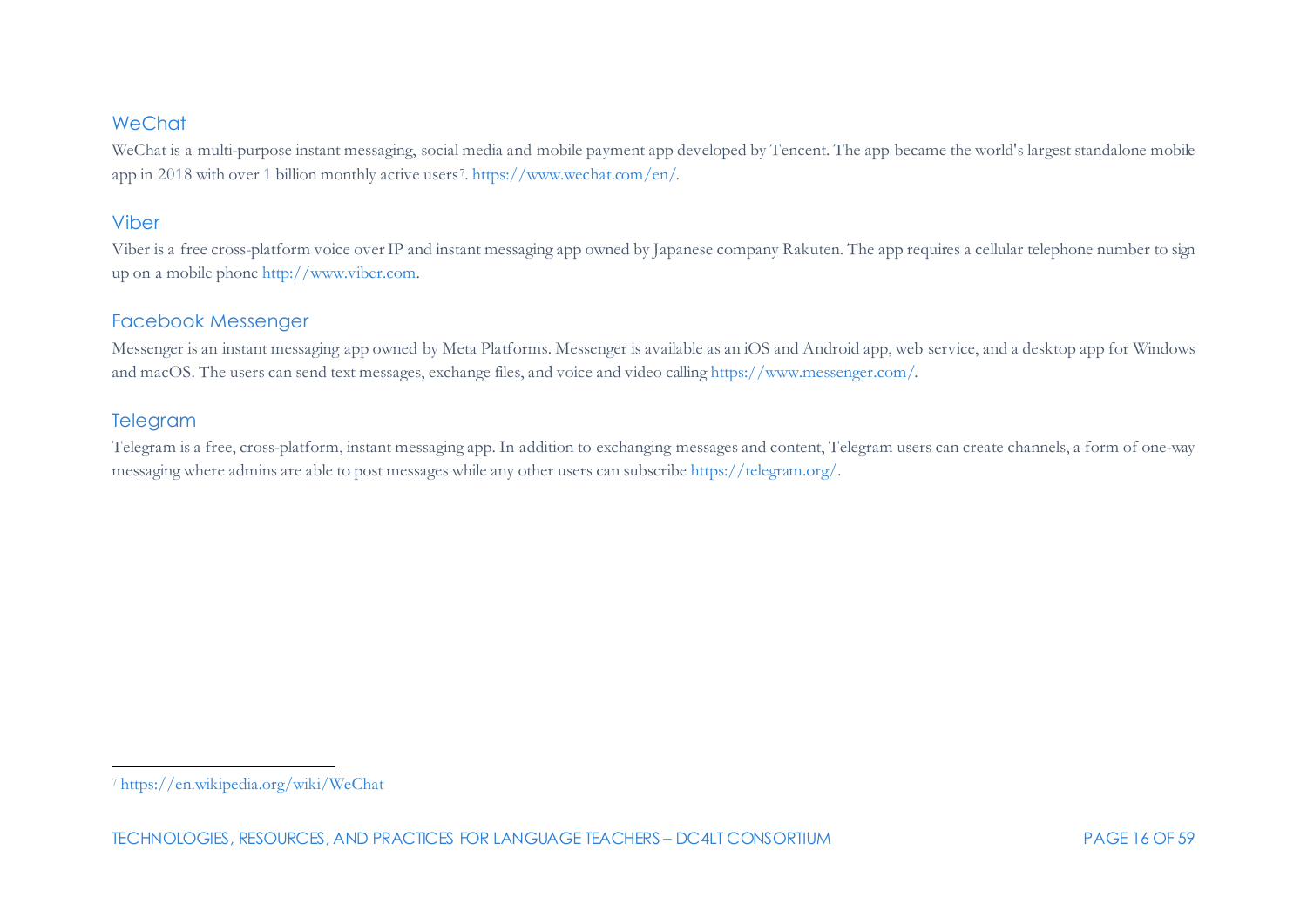# <span id="page-17-0"></span>**Electronic dictionary, glossaries and annotations**

Electronic dictionary is a digital learning tool, which converts the traditional printed tools into digital ones and allows for quick inquiry.

Electronic Gloss or Annotation are notes a learner makes to record thoughts or comments within a document. In the online environment digital reading annotation system (DRAS) enables easy and effective notes making. The integrated software allows both individual and group work.

| Speaking                         | Writing                                                                 | Listening | Reading                                                               |
|----------------------------------|-------------------------------------------------------------------------|-----------|-----------------------------------------------------------------------|
| Allows pronunciation improvement | increase in vocabulary<br>Enhances                                      |           | Provides students with the opportunity                                |
| Examples: Translate.Google       | acquisition                                                             |           | to interact and learn from each other<br>within the same text context |
|                                  | Enhances effective vocabulary learning<br>and delayed word recollection |           | Improves the reading comprehension                                    |
|                                  | Translate.Google,<br>Examples:                                          |           | in the online environment                                             |
|                                  | TheFreeDictionary.com,<br>Collins                                       |           | Fosters in-depth conversations and                                    |
|                                  | English<br>Dictionary,<br>Corpora,                                      |           | ideas exchange                                                        |
|                                  | OneLook, Ozdic                                                          |           | Builds critical reading skills                                        |
|                                  |                                                                         |           | Examples: Adobe Reader, Hypothes.is,                                  |
|                                  |                                                                         |           | NowComment                                                            |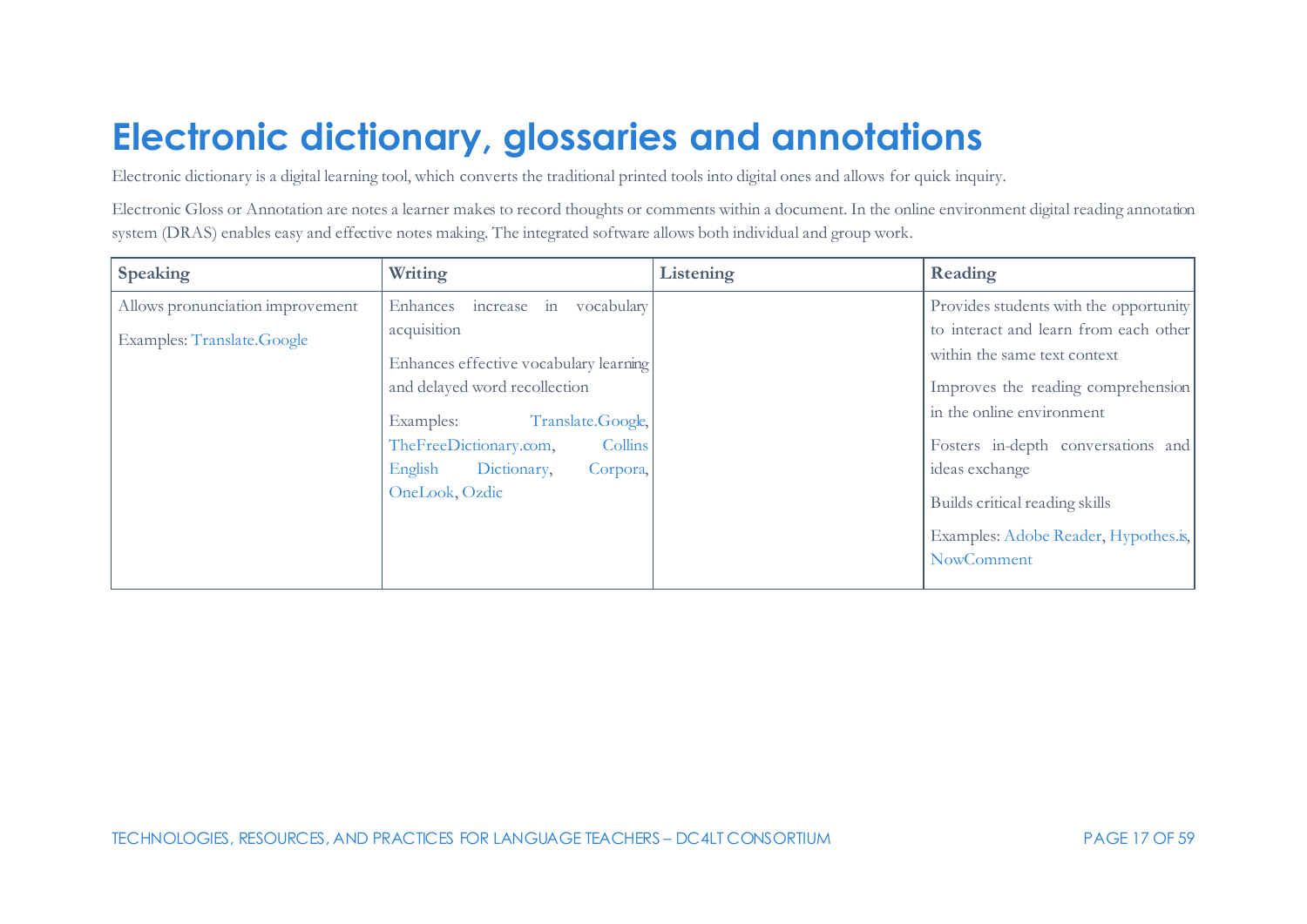## <span id="page-18-0"></span>**Tools**

### Google Translate

Google Translate is one of the most popular multilingual translation services and app[s https://translate.google.com/.](https://translate.google.com/) The users can use it to translate text, documents and websites from one language into another. In addition to the stand-alone apps and services, Google Translate provides an application programming interface that allows software developers to integrate Google Translate services into their applications. Google Translate supports 109 languages<sup>[8](#page-18-0)</sup>.

#### Hypothes.is

hypothes.is is an annotation tool that enables sentence-level note taking or critique on top of classroom reading, news, blogs, scientific articles, books, terms of service, ballot initiatives, legislation and more. It i[s free,](http://www.gnu.org/philosophy/free-sw.html) open, neutral, and lastin[g https://web.hypothes.is.](https://web.hypothes.is/)

#### NowComment

NowComment is a set of collaboration tools available for group discussion, annotation, and curation of texts, images, and videos. It displays threaded commenting alongside the sentences and paragraphs of texts, the areas of images, and timestamps of videos to create engaging online conversations literally in context [https://nowcomment.com/.](https://nowcomment.com/)

## **Open Educational Practices**

Hypothesis is a great tool to engage learners with the material which can help them to contribute to class discussions meaningfully. Whether you're teaching with digital texts, or you're focused on web literacy or digital citizenship, you and your students can use Hypothesis to annotate course readings collaboratively.

Introduction t[o Hypothes.is for instructors.](https://web.hypothes.is/quick-start-guide/) You can add an extension to your browser and create an account, o[r integrate annotation into your learning management](https://web.hypothes.is/education/lms/)  [system \(LMS\).](https://web.hypothes.is/education/lms/)

Activities:

- Pre-populate a text with questions for students to reply to in annotations or notes elucidating important points as they read.
- Annotation as Gloss. Have students look up difficult words or unknown allusions in a text and share their research as annotations.

<sup>8</sup> March 2022[, https://en.wikipedia.org/wiki/Google\\_Translate](https://en.wikipedia.org/wiki/Google_Translate)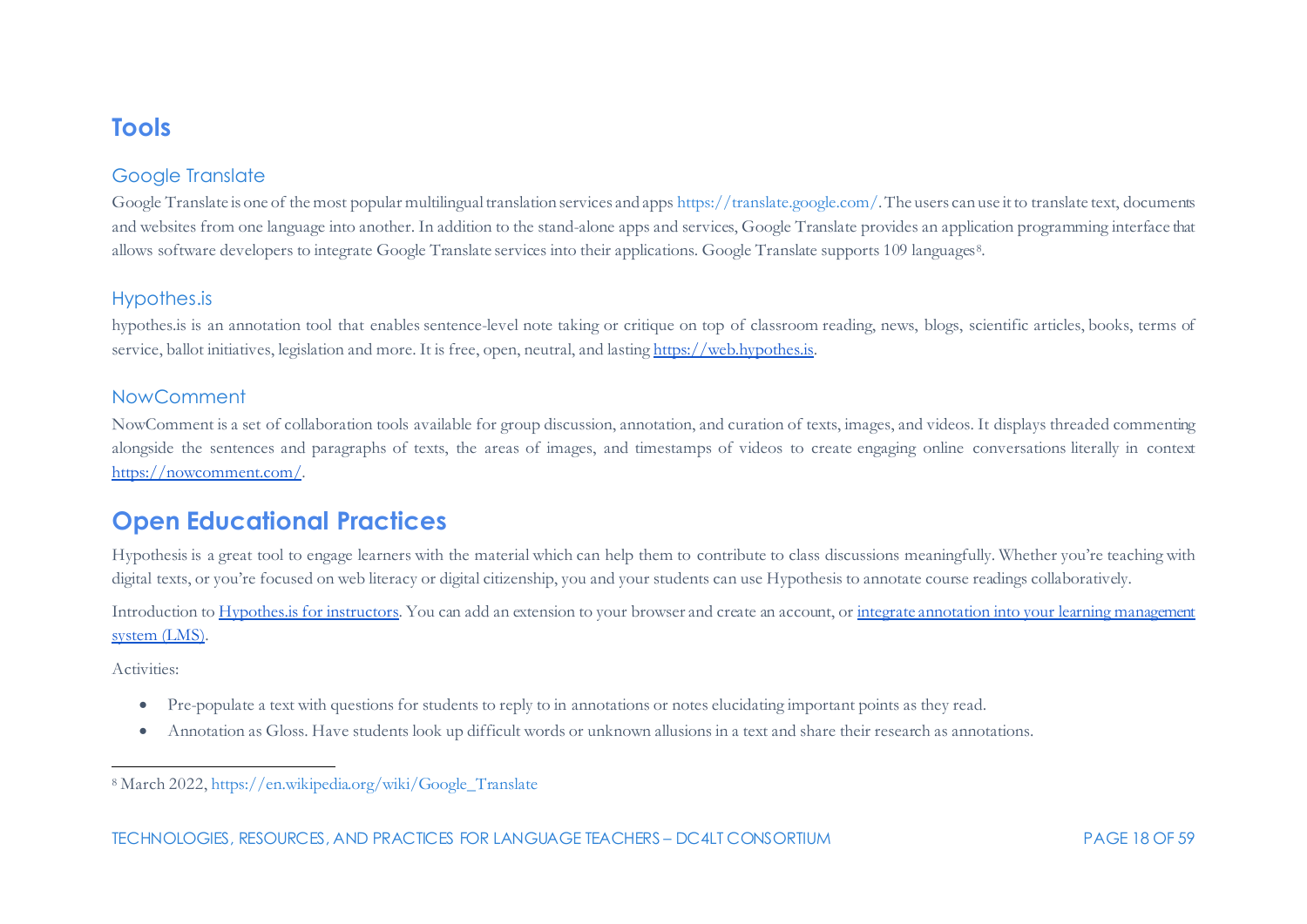- Annotation as Question. Have students highlight, tag, and annotate words or passages that are confusing to them in their readings.
- Annotation as Close Reading. Have students identify formal textual elements and broader social and historical contexts at work in specific passages.
- Annotation as Rhetorical Analysis. Have students mark and explain the use of rhetorical strategies in online articles or essays.
- Annotation as Opinion. Have students share their personal opinions on a controversial topic as discussed by an article.
- Annotation as Multimedia Writing. Have students annotate with images and video or integrate images and video into other types of annotations.
- Annotation as Independent Study. Have students explore the Internet on their own with some limited direction (find an article from a respectable source on a topic important to you personally), exercising traditional literacy skills (define difficult words, identify persuasive strategies, etc.).
- Annotation as Annotated Bibliography. Have students research a topic or theme and tag and annotate relevant texts across the Internet.
- Annotation as Creative Act. Have students respond creatively to their reading with their own poetry or prose or visual art as annotations.

# **Teacher training**

Many classes annotate online texts collaboratively in public. Here ar[e some examples](https://web.hypothes.is/education/examples-of-classroom-use/) of such course work where you can see social annotation in action.

Additional materials[: https://web.hypothes.is/teacher-resource-guide/](https://web.hypothes.is/teacher-resource-guide/)

Video: Using Hypothesis With Small Groups Workshop[: https://youtu.be/vZ6WUM8Trio](https://youtu.be/vZ6WUM8Trio)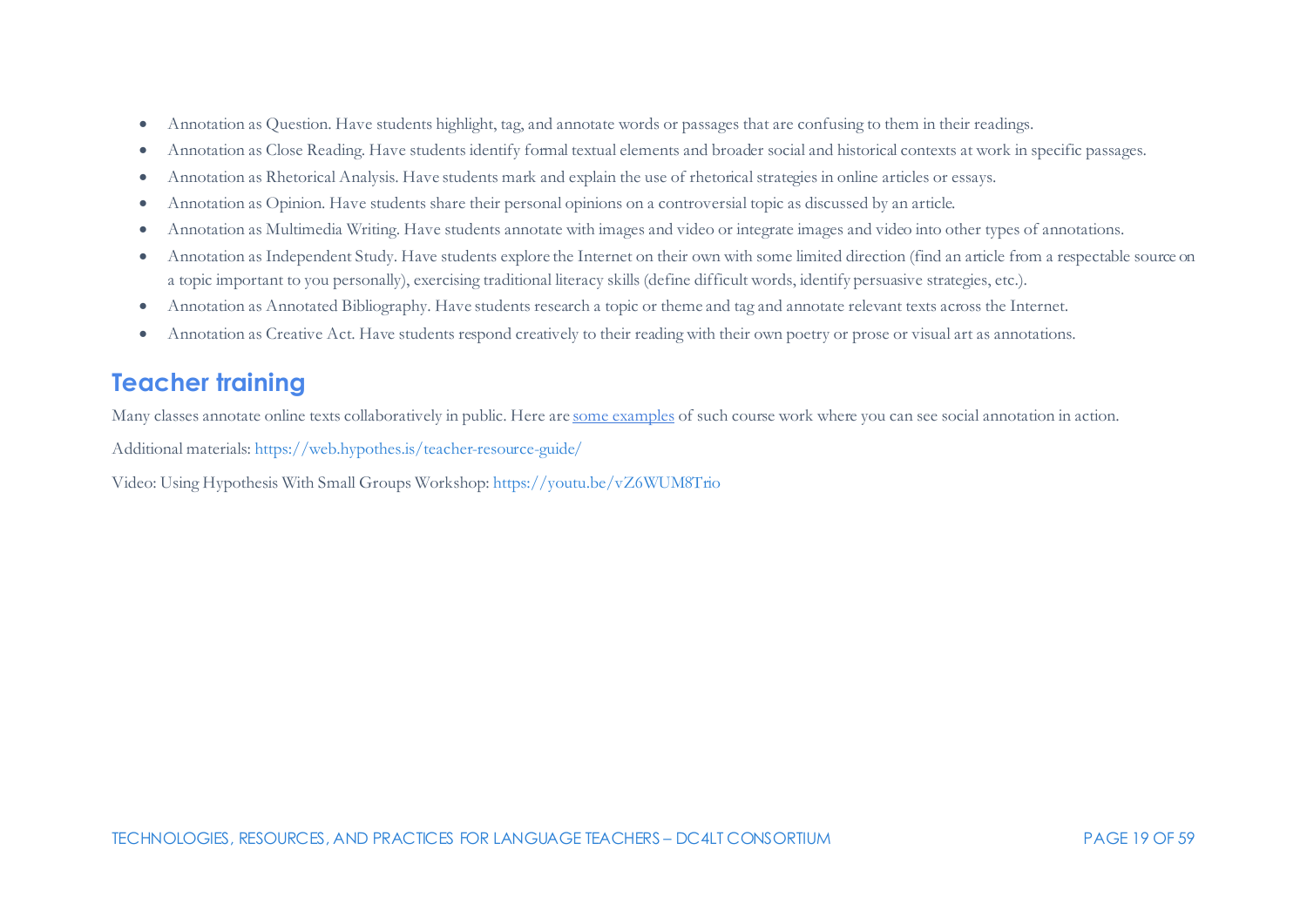# <span id="page-20-0"></span>**Course management systems**

A course management system is a platform of educational software in postsecondary education allowing instructors and institutions to manage a variety of courses with a large number of students and multiple instructional materials.

| Speaking                                                                | Writing                                                                                   | Listening                                                                                                                                            | Reading                                                                                                                                                      |
|-------------------------------------------------------------------------|-------------------------------------------------------------------------------------------|------------------------------------------------------------------------------------------------------------------------------------------------------|--------------------------------------------------------------------------------------------------------------------------------------------------------------|
|                                                                         |                                                                                           |                                                                                                                                                      | Mainly the management systems will Most course management systems will Same as the other categories; uploading There are several ways of integrating         |
|                                                                         |                                                                                           | allow you to upload and download files allow for uploading files and video/podcast and other files is allowed reading practices in                   | course                                                                                                                                                       |
|                                                                         |                                                                                           | and materials, meaning that there are documents from different third party in most systems. Some systems allow management systems, but few tools are |                                                                                                                                                              |
|                                                                         |                                                                                           |                                                                                                                                                      | not too many ways of including speech tools. Some also allow for integrating for more intricate listening practices, as structured as Perusall when it comes |
|                                                                         | practice. Still, more and more systems collaborative writing tools directly in like Spexx |                                                                                                                                                      | structure, collaboration and<br>to:                                                                                                                          |
| allow for interaction through integrated the CMS, like Moodle and Teams |                                                                                           |                                                                                                                                                      | automated feedback.                                                                                                                                          |
| streaming tools, like BB Collaborate                                    |                                                                                           |                                                                                                                                                      |                                                                                                                                                              |
|                                                                         |                                                                                           |                                                                                                                                                      |                                                                                                                                                              |

# **Tools**

If you are planning to use a course management system platform in your language classes, the following tools can be a good start.

## BB Collaborate

The BB Collaborate virtual classroom solution enables faster online classroom access through browser-based use. Blackboard Collaborate eliminates app installation barriers, allowing learners to join from anywhere on any internet-connected device [https://www.blackboard.com/teaching-learning/collaboration-web](https://www.blackboard.com/teaching-learning/collaboration-web-conferencing/blackboard-collaborate)[conferencing/blackboard-collaborate.](https://www.blackboard.com/teaching-learning/collaboration-web-conferencing/blackboard-collaborate)

### Moodle

Moodle is a platform for online learning that enables you to create online courses, add assignments, and keep an eye on your students' progress. It also allows you to communicate with the students and encourage communication between them in forums and discussion[s https://moodle.com/](https://moodle.com/).

Moodle at ECML[: https://www.ecml.at/Resources/InventoryofICTtools/tabid/1906/InventoryID/93/language/en-GB/Default.aspx](https://www.ecml.at/Resources/InventoryofICTtools/tabid/1906/InventoryID/93/language/en-GB/Default.aspx)

TECHNOLOGIES, RESOURCES, AND PRACTICES FOR LANGUAGE TEACHERS – DC4LT CONSORTIUM PAGE 20 OF 59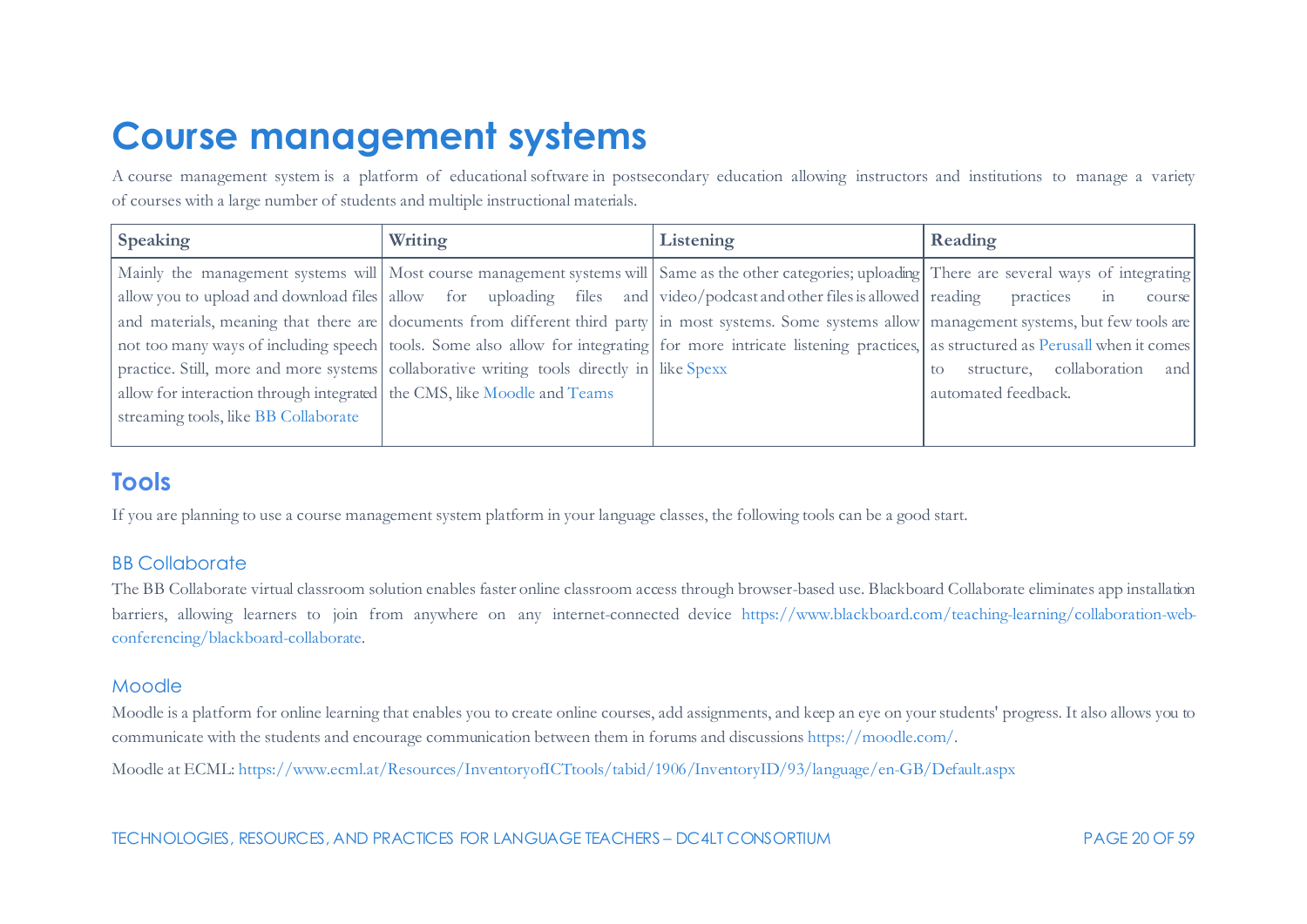#### Google workspace for Education

Google Workspace is a collection of cloud computing, productivity and collaboration tools, software and products developed and marketed by Google. It includes Google Drive, Docs, Sheets, Slides, and more. Classroom works with Google Workspace for Education so that instructors and students can communicate easily, create classes, distribute work, and stay organize[d https://edu.google.com/products/workspace-for-education/](https://edu.google.com/products/workspace-for-education/).

Google Classroom at ECML[: https://www.ecml.at/Resources/InventoryofICTtools/tabid/1906/InventoryID/167/language/en-GB/Default.aspx](https://www.ecml.at/Resources/InventoryofICTtools/tabid/1906/InventoryID/167/language/en-GB/Default.aspx)

#### Teams

Microsoft Teams is a persistent chat-based collaboration platform complete with document sharing, online meetings, and many more extremely useful features for communication[s https://www.microsoft.com/nb-no/microsoft-teams/group-chat-software](https://www.microsoft.com/nb-no/microsoft-teams/group-chat-software).

#### Spexx

Speexx is one of the most widely used corporate online language learning and testing solutions for Business English, Spanish, German, Italian and French with ongoing support in 13 language[s https://www.speexx.com/.](https://www.speexx.com/)

#### Perusall

Perusall - is a type of collaborative e-book reader Based on extensive (patent-pending) data analytics, behavioral science, and educational research, developed at Harvard. It will work with many types of documents, typically text but also Web pages, images, videos, podcast[s https://perusall.com/](https://perusall.com/about).

## **Open Educational Practices**

#### Canvas

"Teaching with Canvas" 2019 by Jennifer Englund is intended for all instructors and course designers who use the Canvas learning management system. It will help them identify which Canvas tool is suited for a particular teaching goal[. https://www.oercommons.org/authoring/51121-teaching-with-canvas/view](https://www.oercommons.org/authoring/51121-teaching-with-canvas/view)

#### Perusall

Introduction t[o Perusall for instructors](https://www.youtube.com/watch?v=_PfAc0D2erk&t=1s)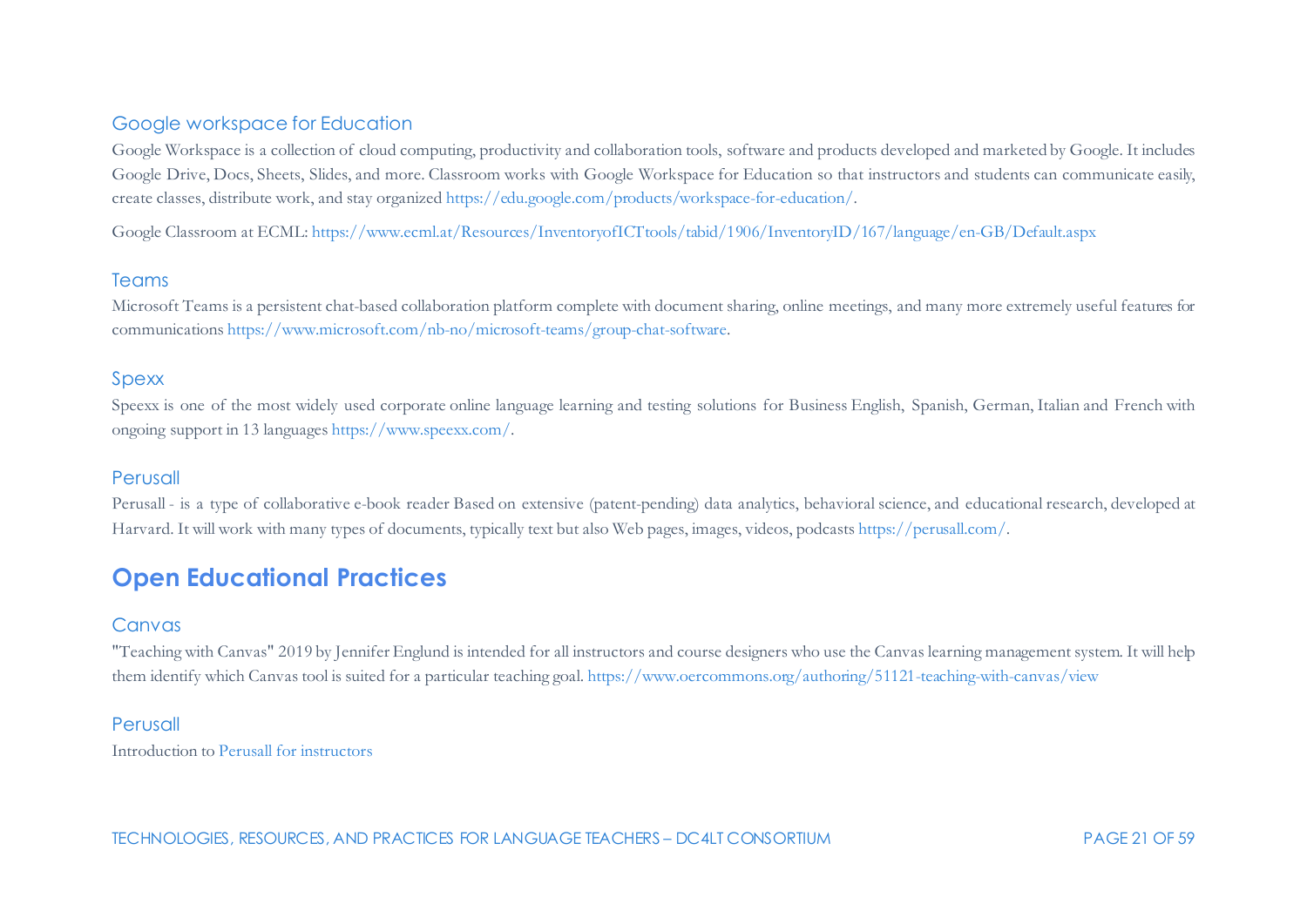Perusall is a tool to foster students' engagement with course materials, especially reading assignments by taking notes, asking questions, and discussing the text with their peers. It is a great way to build an online community and focus instruction on what students find intriguing about the readings. Students annotate readings and asynchronously respond to each other's comments and questions in context. Perusall proactively engages students with automated personalized guidance, ensuring continual motivation.

Activities:

- You can annotate images, insert hyperlinks. Since it facilitates comment, you can use it as a great discussion tool during the class and create debates directly associated with the text under discussion.
- Use it as a peer-to-peer tool to enhance students participation and engagement with the reading materials.
- It has backend data analytics that are useful to understand how long students actually spend within a given text as well as how much time they spend engaged in "deep reading."
- It generates a 'confusion Report' that can be used to pinpoint problem areas of study which can then be addressed during the class.
- Could be used as a guided reading tool for students and to enable authentic group discussion in an online environment.
- You can download a spreadsheet with all comments if you'd like to see your class dynamics in depth.
- An automatic grading feature, based on the number of comments, and the number of questions will provide instant feedback to your students.

## Google Classroom

Educational technology could prove invaluable in the implementation of learning theories such as social constructivism (Vygotsky, 1978) and connectivism (Siemens, 2005). Students may be introduced to different ways of employing several technology tools, in order to collaborate, construct new knowledge and improve their language performance through being engaged in collaborative authentic or authentic-like tasks which relate to their everyday reality. The learning process can be further enforced through reflection that can take place through the use of technology, either individually or collaboratively. Eventually, through online interaction and collaboration, learners can build networks which may facilitate the learning process and enhance their language learning experience.

#### Activities:

- First activity: Presentation of cloud technologies and more specifically the G Workspace for Education and how such technologies can cater for social constructivist and connectivist approaches to learning and task-based learning methodologies.
- Second activity: The facilitator shows the core tools of the G Workspace for Education (Google Classroom, GDrive, Google Docs, Google Slides and Google Forms) and he/she demonstrates how these tools can be used in language teaching showing examples of real language classes.

#### TECHNOLOGIES, RESOURCES, AND PRACTICES FOR LANGUAGE TEACHERS – DC4LT CONSORTIUM PAGE 22 OF 59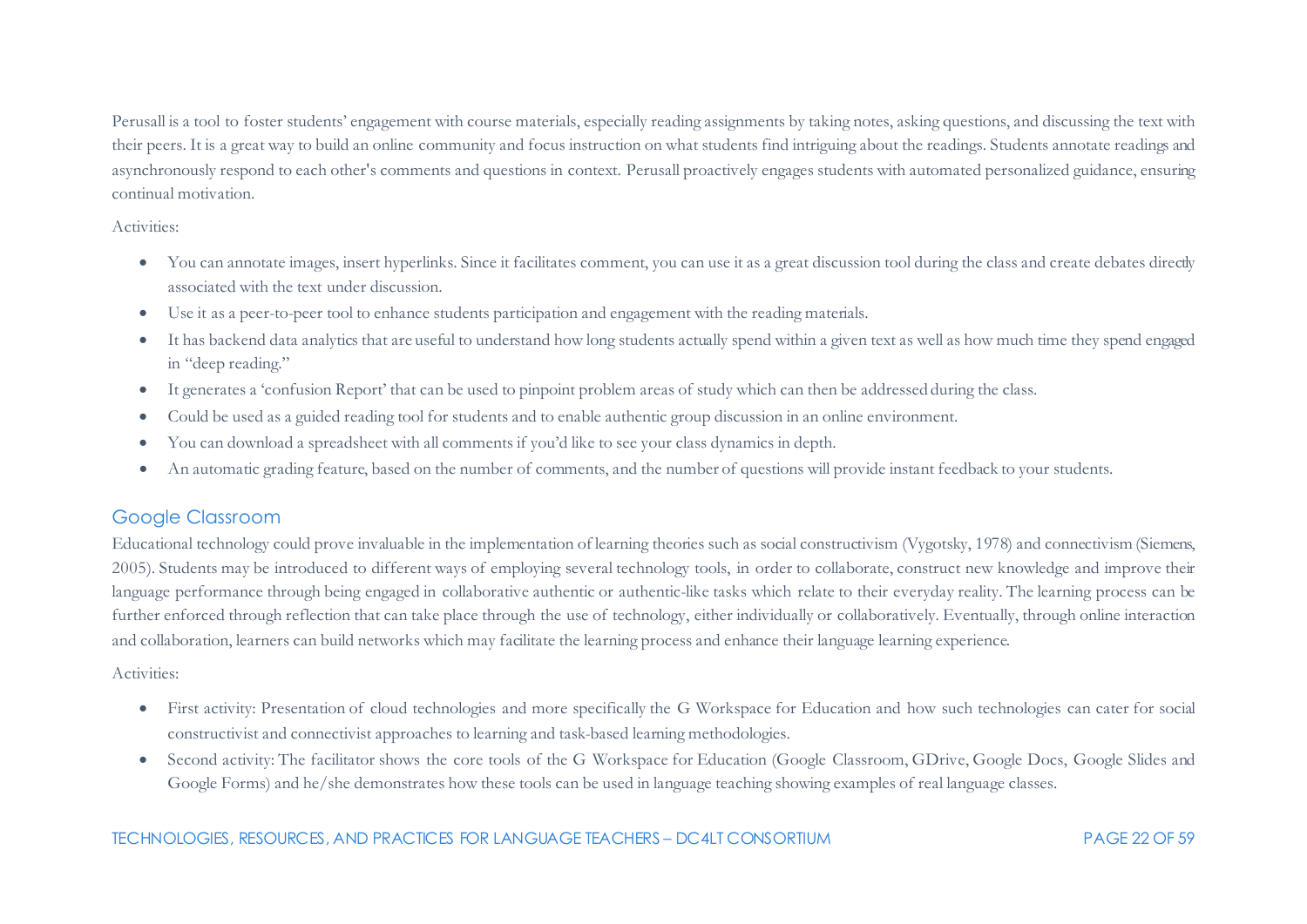- Third activity: The participants are organized in groups by the facilitator and they work collaboratively sharing ideas on how each of these tools can be utilized in their own language teaching contexts.
- Fourth activity: The participants create their own Google class and create a task for their students.
- Fifth activity: Reflective discussion.

# **Teacher training**

### Perusal

Additional materials: An introduction to Perusal[: https://gking.harvard.edu/files/gking/files/ph.pdf](https://gking.harvard.edu/files/gking/files/ph.pdf)

Video" PERUSALL Tutorial: Introduction to the platfor[m https://youtu.be/ODE6v4YOo0E](https://youtu.be/ODE6v4YOo0E)

## Google Classroom

The DC4LT workshop *Cloud Technologies in Language Learning and Google Workspace for Education* explores cloud technologies, in particular, the different tools offered by the Google Workspace for Education, and ways in which they can be integrated in the language teaching and learning processes. The workshop focuses on the use of tools such as Google Classroom, GDrive, Google Docs, Google Slides and Google Forms in the language teaching and learning practices. The learning objectives of this training comprise: learn how to get familiar with social constructivism, connectivism, and task-based learning, learn how to utilize Google Workspace for Education tools for language teaching and learning, learn how to create and manage a Google class, learn how to share material on Google Class, learn how to assign collaborative tasks, and learn how to provide feedback.

More about the workshop[: https://www.dc4lt.eu/cloud-technologies-in-language-learning-and-google-workspace-for-education/](https://www.dc4lt.eu/cloud-technologies-in-language-learning-and-google-workspace-for-education/)

Part of the DC4LT Google Classroom[: https://classroom.google.com/c/MjM2MjI5OTY0MTU0?cjc=p4fgvci](https://classroom.google.com/c/MjM2MjI5OTY0MTU0?cjc=p4fgvci)

Direct link (free enrollment required)[: https://classroom.google.com/u/0/w/MjM2MjI5OTY0MTU0/tc/MjY4NDQ3NjgwMTAz](https://classroom.google.com/u/0/w/MjM2MjI5OTY0MTU0/tc/MjY4NDQ3NjgwMTAz)

Video:<https://youtu.be/Jiqhzxpfg9Q>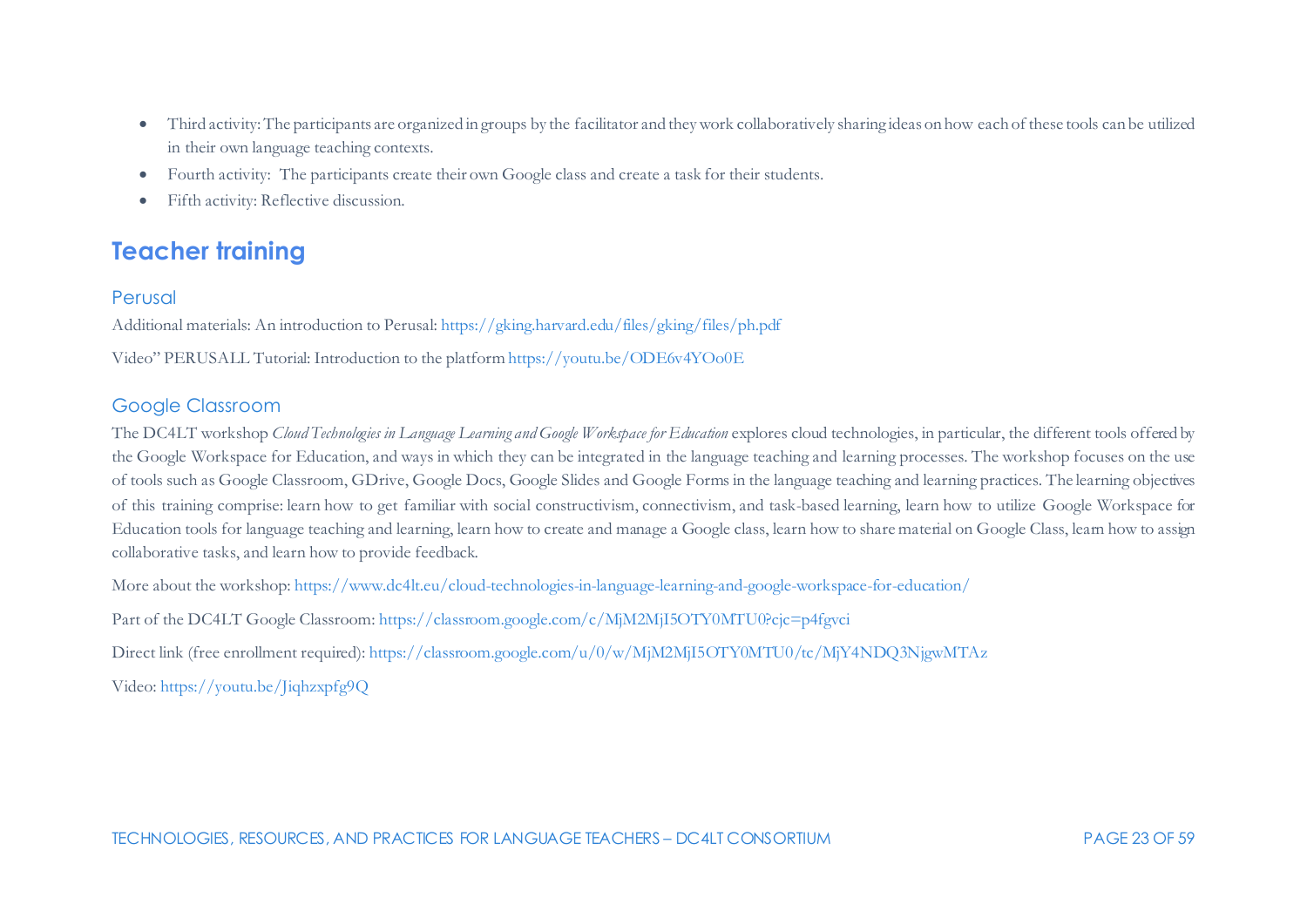# <span id="page-24-0"></span>**Collaborative writing**

Collaborative writing involves two or more persons working together to produce a written document. It may also be called group writing, and is a significant component of new online environments in language training, as well as a tool for both in-class work and professional development in all areas of the educational sector. The quality of the document will always be dependent on the collaboration of the writing team.

| <b>Speaking</b> | Writing                                                                                                                                                                                                                                                        | Listening | Reading                                                                                                    |
|-----------------|----------------------------------------------------------------------------------------------------------------------------------------------------------------------------------------------------------------------------------------------------------------|-----------|------------------------------------------------------------------------------------------------------------|
|                 | It is obvious that collaborative writing<br>enhances writing skills for the learner.<br>There are a magnitude of these<br>programs, the most known is of course<br>Google docs, but also other tools, like<br>EtherPad can be useful for language<br>training. |           | A collaborative writing tool will most<br>probably also influence the learners<br>critical reading skills. |

## **Tools**

If you are planning to use collaborative writing in your language classes, the following tools can be a good start.

## Google Docs

Google Docs is an online word processor included as part of the free, web-based Google Docs Editors suite offered by Google, which also includes Google Sheets, Google Slides, Google Drawings, Google Forms, Google Sites, and Google Keep. Google Docs is user-friendly, and students can work collaboratively on writing tasks without being restricted by time and space. Students can work collaboratively on their texts synchronously or asynchronously <https://docs.google.com/document/u/0/>.

## EtherPad

Etherpad is an open-source, web-based collaborative real-time editor, allowing authors to simultaneously edit a text document, and see all of the participants' edits in real-time, with the ability to display each author's text in their own color. There is also a chat box in the sidebar to allow meta communicatio[n https://etherpad.org/.](https://etherpad.org/) 

TECHNOLOGIES, RESOURCES, AND PRACTICES FOR LANGUAGE TEACHERS – DC4LT CONSORTIUM PAGE 24 OF 59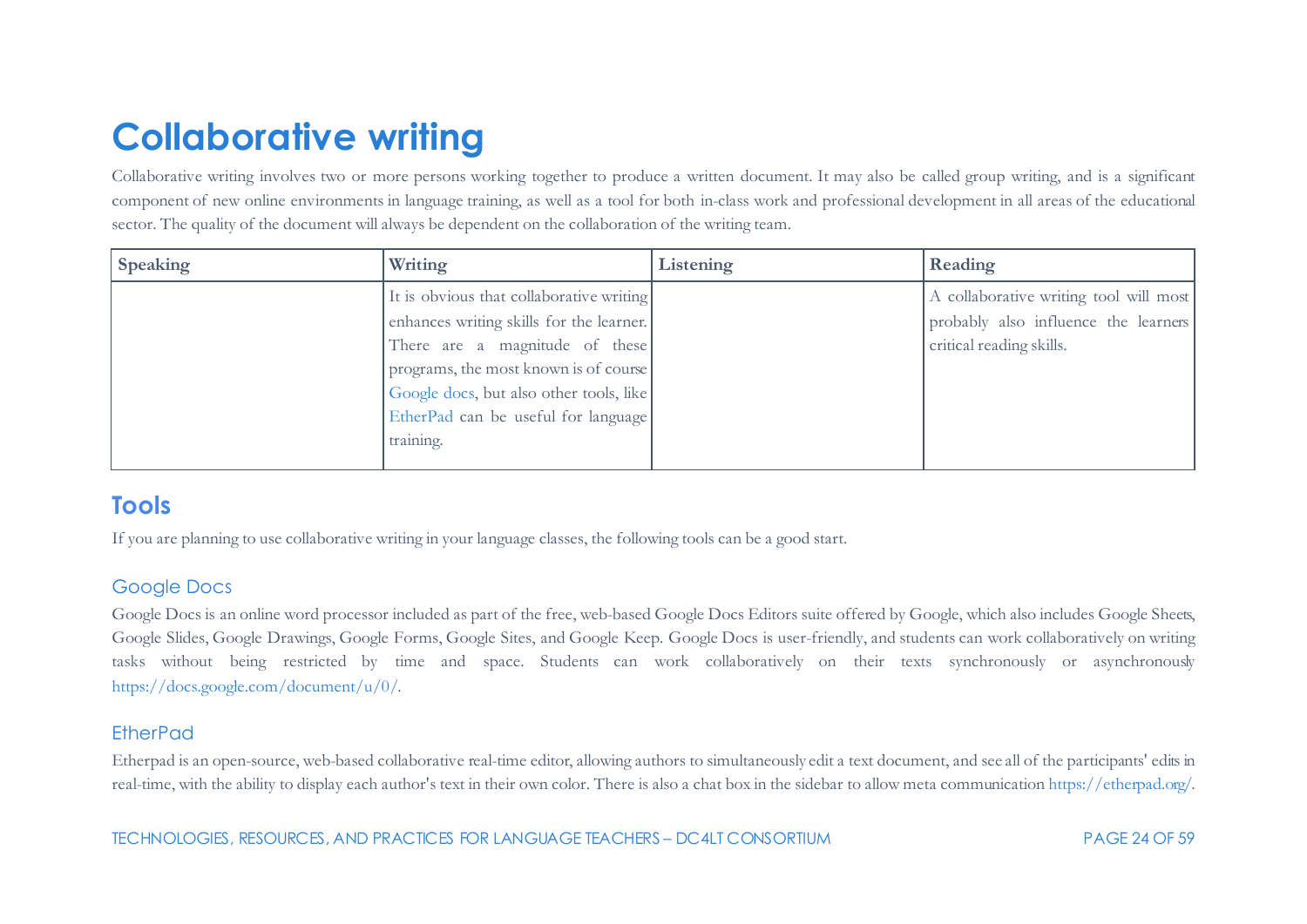## **Open Educational Practices**

Learners are divided in groups in order to write synchronously or asynchronously collaborative texts.

- First activity. The task consists of writing a text synchronously with the use of Google Docs. The instructor discusses with learners the three steps proposed by the Distributed Constructionist approach: Discussing constructions, Sharing constructions, Collaborating on constructions, as well as writing roles such as Writer, Editor, Reviewer, Team Leader and Facilitator.
- Second activity. The task consists of writing a text asynchronously with the use of Google Docs. This task can be implemented in the context of publishing a project. At a later stage, students convert their documents into an interactive publication using the digital magazine "calameo.com".
- Third activity: Assessing collaborative writing. Collaborative writing can be assessed with  $DocuViz$ , a tool that displays the entire revision history of Google Docs and investigates the patterns of collaborative creation of documents. The tool helps instructors to see who has contributed what and which changes were made to comments from them.

## **Teacher training**

The DC4LT workshop *Collaborative Learning Tools for Enhancing Language Learning* explores collaborative learning tools that can be used in the process of collaborative writing for the creation of digital artifacts within the social constructionist approach. The learning objectives of this training comprise: learn how to work collaboratively online, learn how to use social technologies, learn how to use collaborative writing tools, and learn how to assess collaborative writing.

More about the workshop[: https://www.dc4lt.eu/collaborative-learning-tools-for-enhancing-language-learning/](https://www.dc4lt.eu/collaborative-learning-tools-for-enhancing-language-learning/)

Part of the DC4LT Google Classroom[: https://classroom.google.com/c/MjM2MjI5OTY0MTU0?cjc=p4fgvci](https://classroom.google.com/c/MjM2MjI5OTY0MTU0?cjc=p4fgvci)

Direct link (free enrollment required)[: https://classroom.google.com/u/0/w/MjM2MjI5OTY0MTU0/tc/MjMzNDY0NTYxMTIy](https://classroom.google.com/u/0/w/MjM2MjI5OTY0MTU0/tc/MjMzNDY0NTYxMTIy)

Video:<https://youtu.be/qo5NAFBd6zg>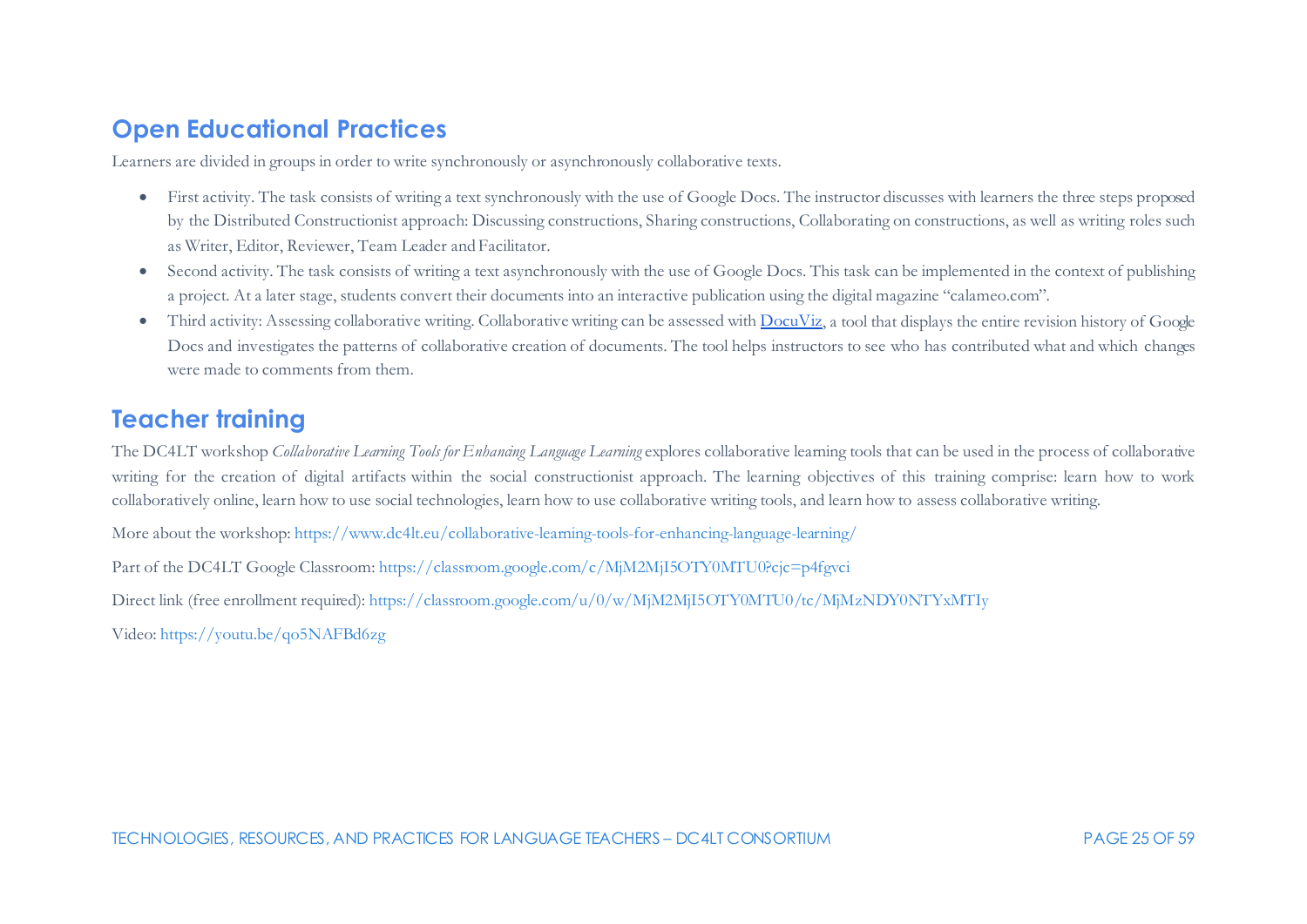# <span id="page-26-1"></span><span id="page-26-0"></span>**Automated feedback**

Automated feedback is intelligent artificial intelligence systems based on statistical models designed for predicting human-assigned scoring on different parameters and indicators. The statistics needs to be based on samples from a variety of previous examples, and will provide immediate feedback for the student. For now it is not widely used in CALL, but the potential for efficiency and objectivity is enormous.

| Speaking          | Writing                            | Listening                                                                                                                                                            | Reading                         |
|-------------------|------------------------------------|----------------------------------------------------------------------------------------------------------------------------------------------------------------------|---------------------------------|
|                   |                                    | There are some tools and programs An automated feedback can be Several ways of providing listening One can find systems for peers to                                 |                                 |
|                   |                                    | designed for assessing speaking skills designed to assess pre-determined practice and assessing this, like for automatically assess essays and short                 |                                 |
|                   |                                    | out there, but as literature claims <sup>9</sup> it is parameters, like structure, grammar example providing multiple choice texts, like for example Calibrated Peer |                                 |
|                   |                                    | not developed enough to provide essential and content, thus allowing for alternatives to choose from, like Review systems, where the automation                      |                                 |
| improvements yet. | automated feedback even on essays. | Duolingo does.                                                                                                                                                       | helps the assessment to be more |
|                   |                                    |                                                                                                                                                                      | common for all.                 |
|                   |                                    |                                                                                                                                                                      |                                 |

## **Tools**

If you as a teacher would like to investigate the possibility of automated feedback in your class, you would probably find these tools useful.

## **Turnitin**

TurinItin is a service that provides a variety of automated feedback. It was originally designed as a plagiarism checker, but TurinItIn has developed into becoming a software that allows the teacher to address originality, grade all types of assessments from anywhere, provide feedback within the system and the results can identify similarities with existing sources, thus provides the opportunity of formative assessment, especially to learn students how to avoid plagiarism [https://www.turnitin.com/.](https://www.turnitin.com/)

<sup>9</sup> Klaus Zechner and Keelan Evanini (2019) Automated Speaking Assessment: Using Language Technologies to Score Spontaneous Speech. DOI: [10.4324/9781315165103](https://doi.org/10.4324/9781315165103)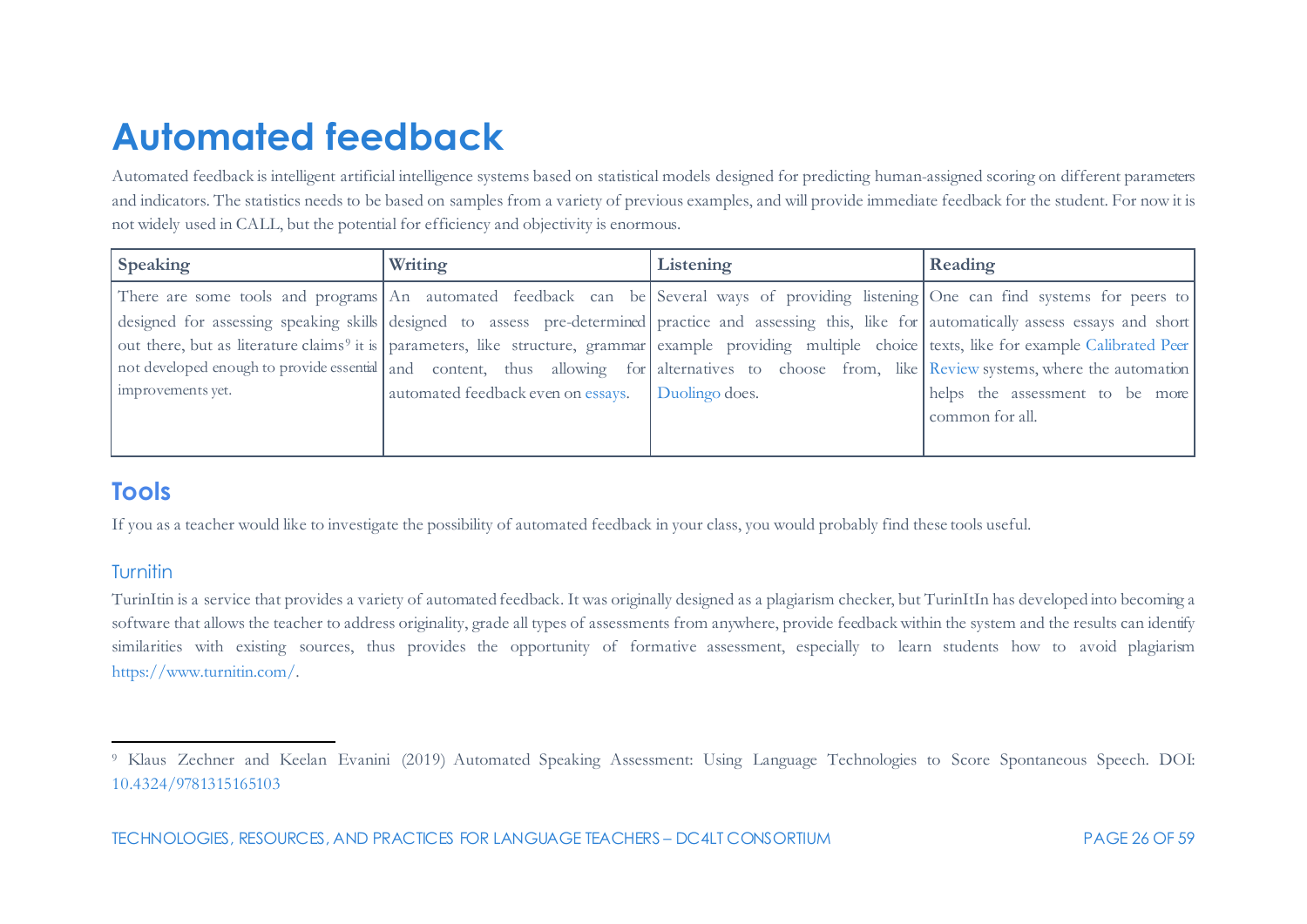# **Open Educational Practices**

There are two best practices for using automated feedback; one is for the teacher to in an easy way provide feedback to the students. In Turnitin this can be done by adding different colors directly in the text produced by the students, indicating what type of feedback/mistake has been done. Thus, the students easily can correct and self-regulate his/her own learning process.

Automated feedback makes the process of peer learning effective. Allowing students access to each other's texts has proven to be successful. By introducing for example Turnitin to the students, they can easily mark each other's text, thus heightening their own skills as well as providing feedback to peers.

## **Teacher training**

#### How to use Turnitin

In the following video you are introduced to the Turnitin system. Several functionalities are displayed and explained. Collaborative learning and the changing landscape of learning and teaching:

Video part 1[: https://youtu.be/KOVJU6fLkhA](https://youtu.be/KOVJU6fLkhA)

Video part 2[: https://youtu.be/DxJl5WHZ\\_Rk](https://youtu.be/DxJl5WHZ_Rk)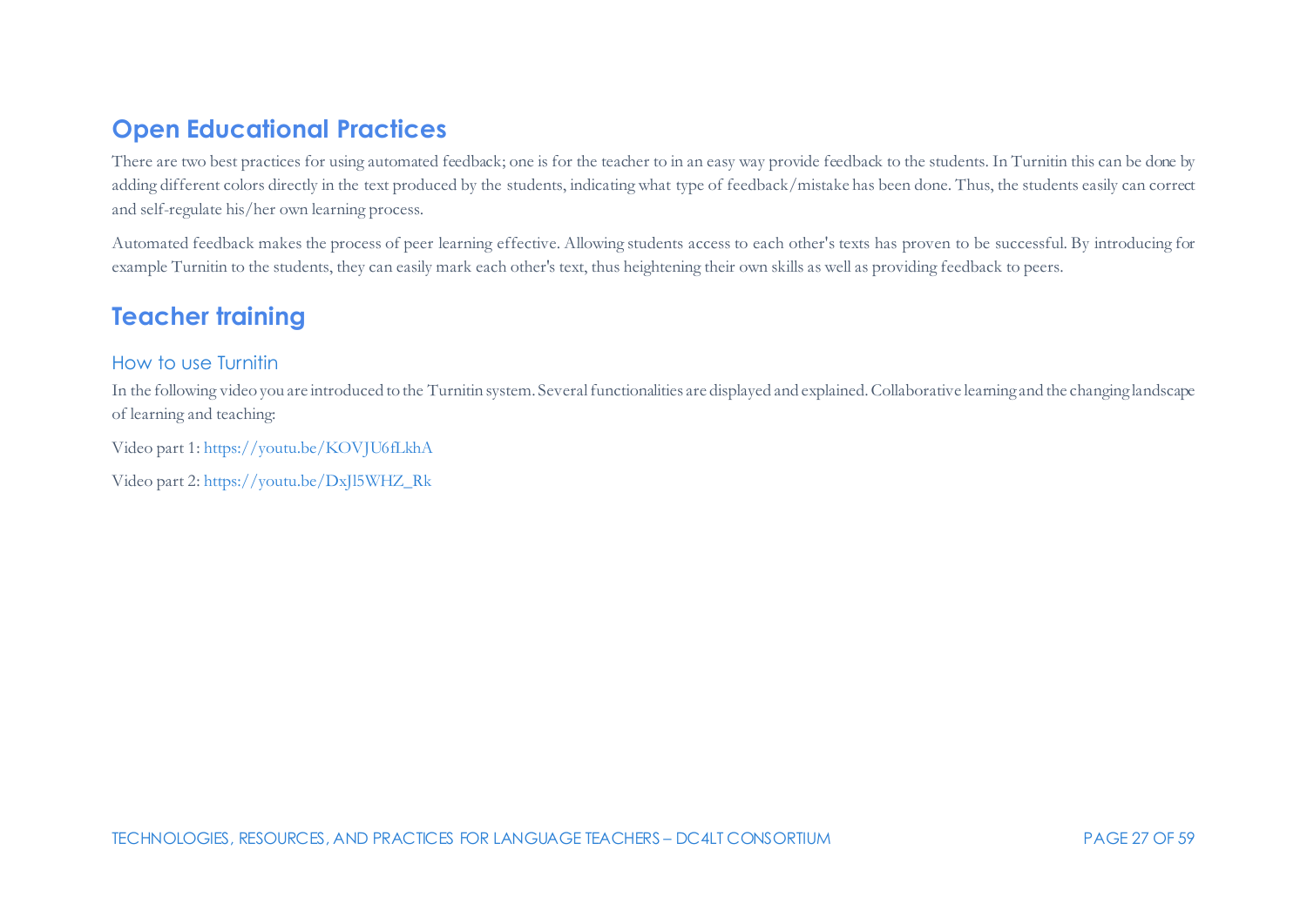# <span id="page-28-0"></span>**Intelligent tutoring systems / chat bots**

An intelligent tutoring system is a computer system that aims to provide immediate and customized instruction or feedback to learners, usually without requiring intervention from a human teacher. ITSs have the common goal of enabling learning in a meaningful and effective manner by using a variety of computing technologies.

| <b>Speaking</b> | Writing                                                                          | Listening | Reading                                 |
|-----------------|----------------------------------------------------------------------------------|-----------|-----------------------------------------|
|                 | An ITS should principally be able to Even early intelligent systems, like the    |           | Off course ITSs can also increase the   |
|                 | provide feedback on all types of skills to ones developed by Alan Turing, had    |           | reading skills of students, especially  |
|                 | be assessed/practiced. Still, for now it some sort of text recognition, replying |           | considering variation, alternatives and |
|                 | might be most useful when practicing to easy input. Today this is commonly       |           | fluency/dynamics in your text. A good   |
|                 | speaking, since the ITS can provide found in chatbots, reacting to               |           | example would be the paraphrasing tool  |
|                 | immediate feedback on pronunciation   predetermined indicators. A fun            |           | Quillbot.                               |
| to some degree. | example (although not the best) might                                            |           |                                         |
|                 | be Eliza, the therapist                                                          |           |                                         |
|                 |                                                                                  |           |                                         |

## **Tools**

If you are planning to use collaborative writing in your language classes, the following tools can be a good start.

## **Quillbot**

Quillbot is an artificial intelligence that aids your writing. It is mainly focused on automating the tasks that may be standardized, allowing the users access to automatically adjust their text. Quillbot includes categories like paraphrase, fluency, formal and more. Some functionality is free, and you are able to upgrade the tool if you find it usefu[l https://quillbot.com/.](https://quillbot.com/)

# **Open Educational Content**

The following OER is an example of how to introduce and work with Quillbot for basic users of English as L2-language: <https://www.oercommons.org/courseware/lesson/90701>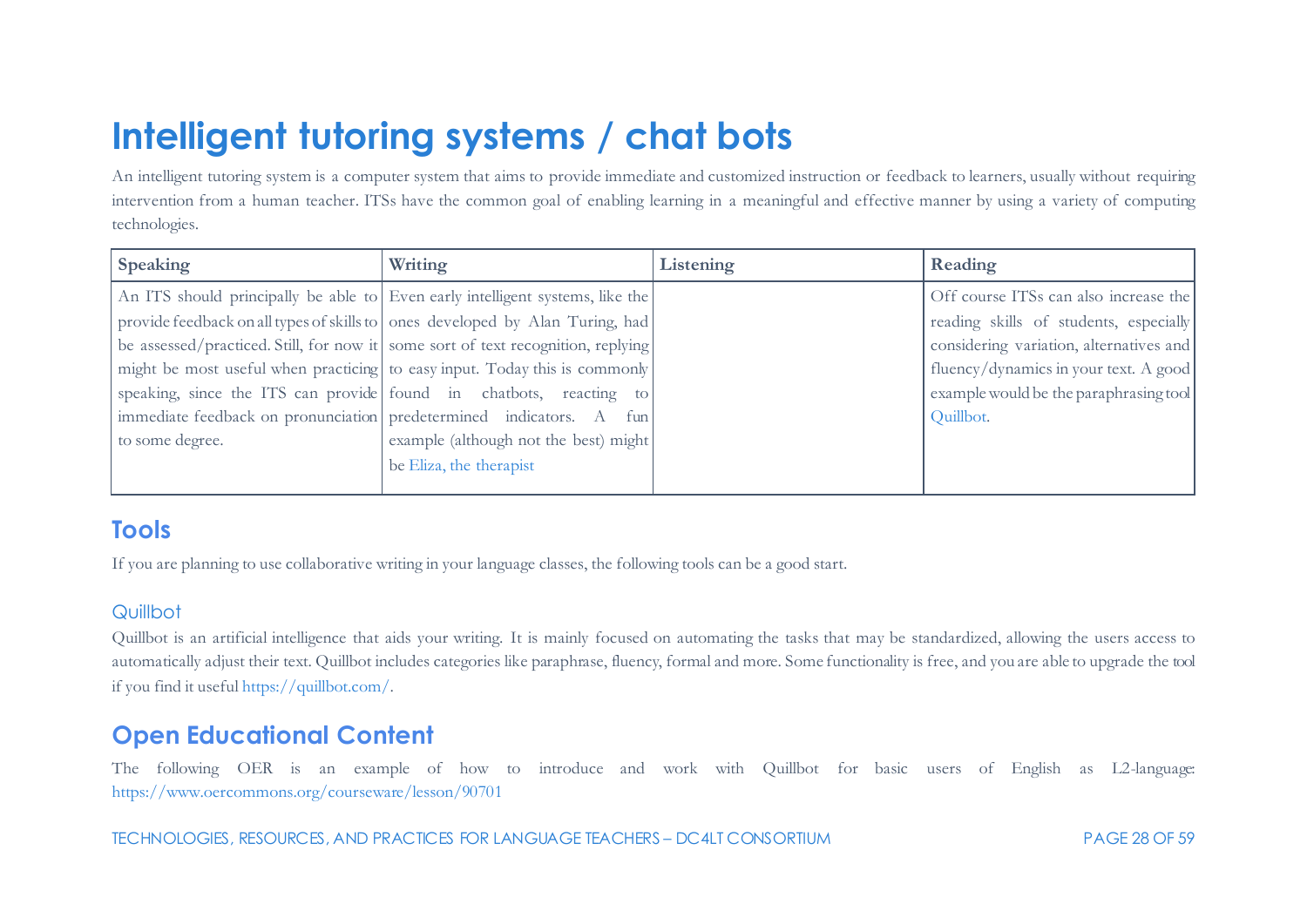# **Open Educational Practices**

There are more or less endless tasks that might be refined by using Quillbot, but the most obvious one in the free version will be to create more dynamics in students' texts. Let the students write a full text on a subject. Then ask them to paste the text into Quilbot and adjust the number of synonyms they want access to (from less to more accurate). Asks the students to choose the synonyms they want. After the task it is a good idea to let the students reflect on the differences between their own text and the suggested text form Quillbot.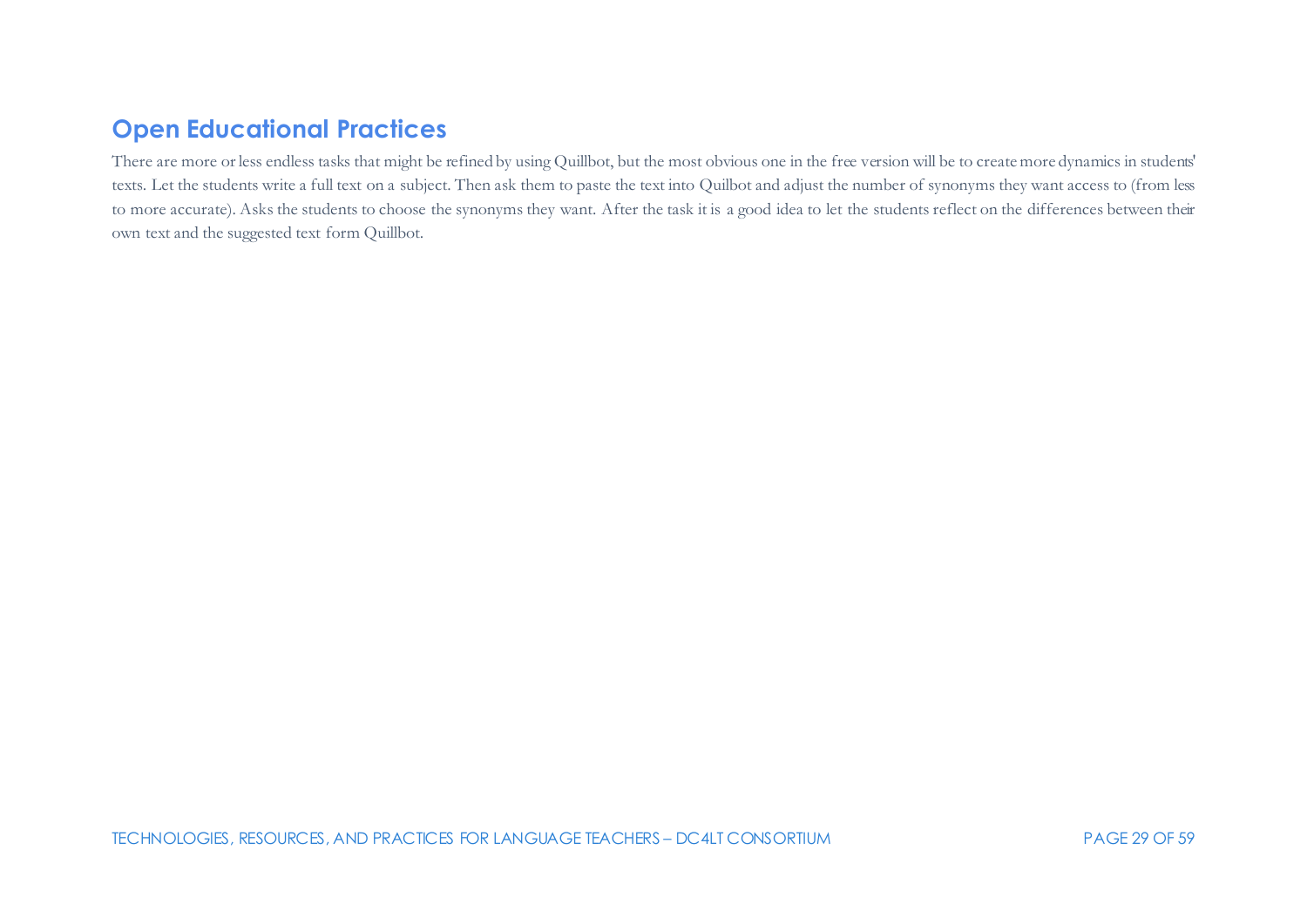# <span id="page-30-0"></span>**In-class tools / clickers**

Response technology can shortly be described as a type of wireless technology aimed at promoting better communication, response and interactivity in large classrooms. It is a technology that allows teachers to present a question or problem to a class and let students respond by using response devices. Responses are quickly summarized and aggregated for the teacher and students to see. Based on the response data, both students and the teacher can get an idea whether key concepts are understood or misunderstood.

| <b>Speaking</b> | Writing            | Listening                                                                           | Reading |
|-----------------|--------------------|-------------------------------------------------------------------------------------|---------|
|                 |                    | It is difficult to claim that response Seeing response tools can be used to         |         |
|                 |                    | tools aid writing skills to a high degree, vote for whatever kind of tasks, it is   |         |
|                 |                    | but you have several systems including easy to introduce listening exercises in     |         |
|                 |                    | some sort of text response, like Padlet order to practice language skills, like for |         |
|                 | and <i>iLike</i> . | example identifying dialects. Including                                             |         |
|                 |                    | gamified experiences might make the                                                 |         |
|                 |                    | students even more engaged, like                                                    |         |
|                 |                    | Kahoot, where you can easily add music                                              |         |
|                 |                    | or other sound files.                                                               |         |
|                 |                    |                                                                                     |         |

# **Tools**

If you are planning to use collaborative writing in your language classes, the following tools can be a good start.

## Kahoot

Kahoot is a commercial tool that might be accessed for free, limited to a certain amount. With more users than 10, you need a professional account that costs money. Kahoot is game-based, and the teacher needs to create the quiz and alternatives before the session begin[s https://kahoot.com/](https://kahoot.com/).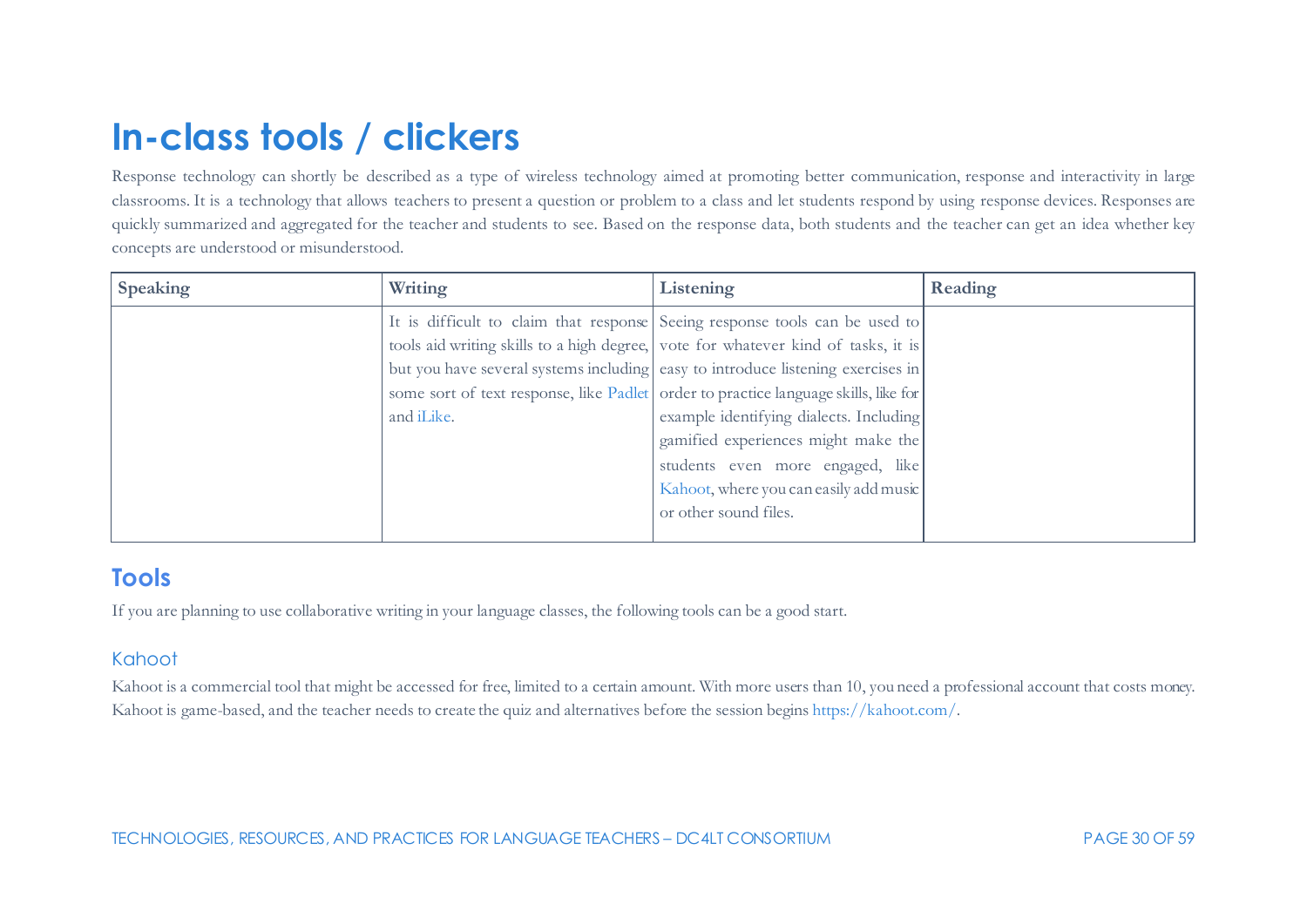#### il ike

iLike is a free tool developed in the one2act-platform. It can be downloaded either to your computer or as a portable version on a USB-stick, and is compatible with all operating systems. iLike has a lot of functionality directed towards language learning, including MP-alternatives and free text answers. iLike lays on top of whatever application you are running, making it easy to use in class when neede[d http://one2act.no.](http://one2act.no/)

#### **Padlet**

Padlet is a commercial app that can be used for free with limitations of five padlets. Padlet allows the teacher to ask a question whereas the students can reply on the padlet-wall in short texts. This allows students to argue their case in an anonymous way, and ask questions to the teacher during the sessio[n http://padlet.com](http://padlet.com/).

## **Open Educational Content**

This OER is an example of how to use Padlet when engaging students in a discussion about thematic areas in a novel they have been reading/working with <https://www.oercommons.org/courseware/lesson/90699>

## **Open Educational Practices**

The beauty of response tools is that they are easy to implement into already existing lectures, as well as the possibility of designing a whole lecture around responses received from the participants. We will mention two possible examples where response tools enhance both the learning experience and learning.

1. Repetition. The group has been focusing on grammar, and especially subject-verb agreement for a period of time. For the teacher it is important to monitor to what extent the students have understood, for the students it is vital to repeat key-elements. In order to make this process both time-efficient and to include all, one can use Kahoot at the end of the period. The teacher defines questions, and the students compete with each other and the rest of the group in the Kahoot.

2. Introducing a new topic or a discussion. When reading a book or a novel, it might be interesting to do a thematic analysis with the whole student group. The teacher can use iLike and suggest for example four alternatives for possible thematic areas in the novel, and ask the students to vote for their preferred alternative. The students will immediately engage in their answers, making it easier to create a discussion in the student group afterwards.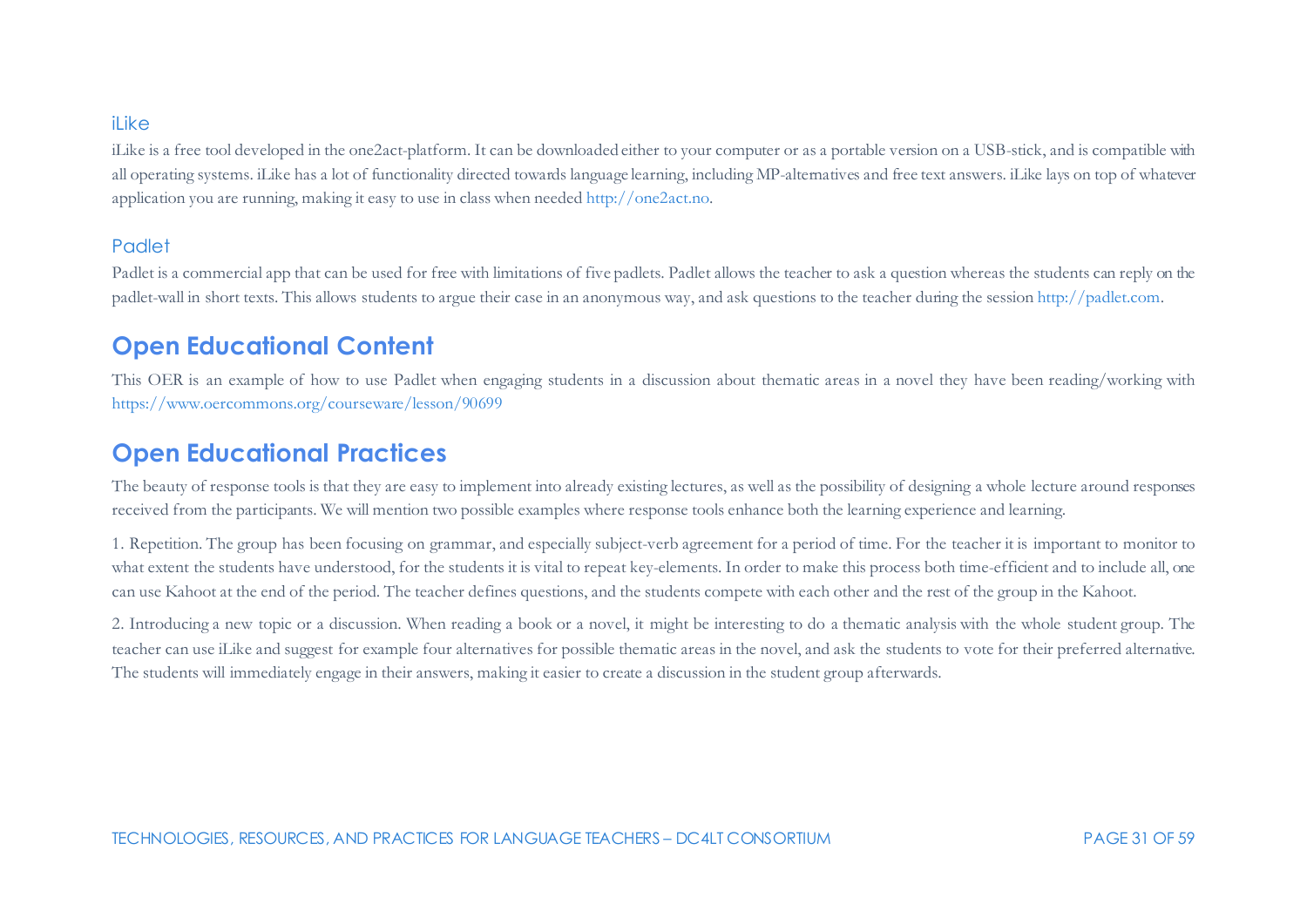## **Teacher training**

### Teacher training session: "Response tools for the Language Classroom"

In this session you are introduced to the background and reasons for using response tools in the classroom. The tool iLike is being used in the session, and the focus is on different methodological approaches to the usage. Discussions revolve around how this technology can be useful, at what levels it can be implemented and if there are ways to enhance collaboration through the use of response technology.

More about the workshop[: https://www.dc4lt.eu/response-tools-for-the-language-classroom/](https://www.dc4lt.eu/response-tools-for-the-language-classroom/)

Part of the DC4LT Google Classroom[: https://classroom.google.com/c/MjM2MjI5OTY0MTU0?cjc=p4fgvci](https://classroom.google.com/c/MjM2MjI5OTY0MTU0?cjc=p4fgvci)

Direct link (free enrollment required)[: https://classroom.google.com/u/0/w/MjM2MjI5OTY0MTU0/tc/MjM4NTk0NTY0Mzg0](https://classroom.google.com/u/0/w/MjM2MjI5OTY0MTU0/tc/MjM4NTk0NTY0Mzg0)

Video:<https://youtu.be/s4KYG6qb2kk>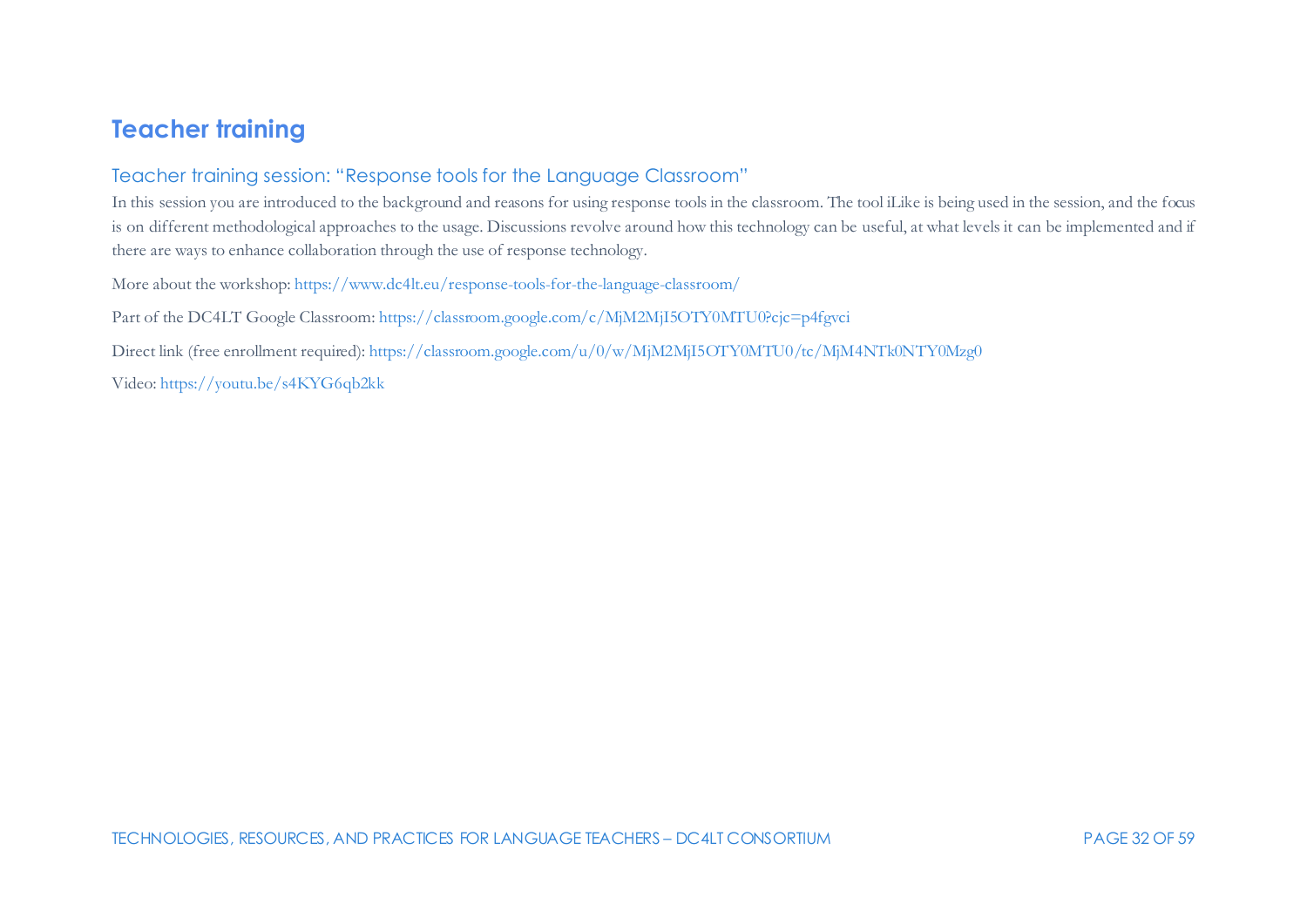# <span id="page-33-0"></span>**Virtual Reality**

Virtual Reality is a computer-generated simulation of a three-dimensional environment that can be interacted with in a seemingly real or physical way by a person using special electronic equipment, such as a helmet with a screen inside or gloves fitted with sensors. In other words, Virtual Reality is *replacing* the real world with a digital reality.

| <b>Speaking</b>                                                                                                                                                                                                                                                       | Writing | Listening                                                                                                                                                                                                                                                                                                                                                      | Reading |
|-----------------------------------------------------------------------------------------------------------------------------------------------------------------------------------------------------------------------------------------------------------------------|---------|----------------------------------------------------------------------------------------------------------------------------------------------------------------------------------------------------------------------------------------------------------------------------------------------------------------------------------------------------------------|---------|
| Virtual Reality allows human-to-human<br>interaction with voice. Such multi-user<br>environments combine the advantage<br>of natural communication and<br>immersion.<br>Examples of multi-user virtual reality<br>environments: Second<br>Life.<br>Altspace VR, Witly |         | Virtual Reality allows to simulate<br>environments and situations that are<br>required for a specific learning scenario.<br>The virtual environment can include<br>characters that can talk controlled by<br>artificial intelligence or have pre-recorded<br>dialogs.<br>Examples of single-user virtual reality<br>systems: Mondly, PlaytoSpeak,<br>ImmerseMe |         |
|                                                                                                                                                                                                                                                                       |         |                                                                                                                                                                                                                                                                                                                                                                |         |

# **Tools**

### Mozilla Hubs

Mozilla Hubs is a free virtual reality collaboration service. The users can use it in browsers and headsets. The Hubs allow users to navigate in 3D virtual environments with up to 25 participants, interact with each other by voice and text, and interact with the 3D environmen[t https://hubs.mozilla.com/.](https://hubs.mozilla.com/)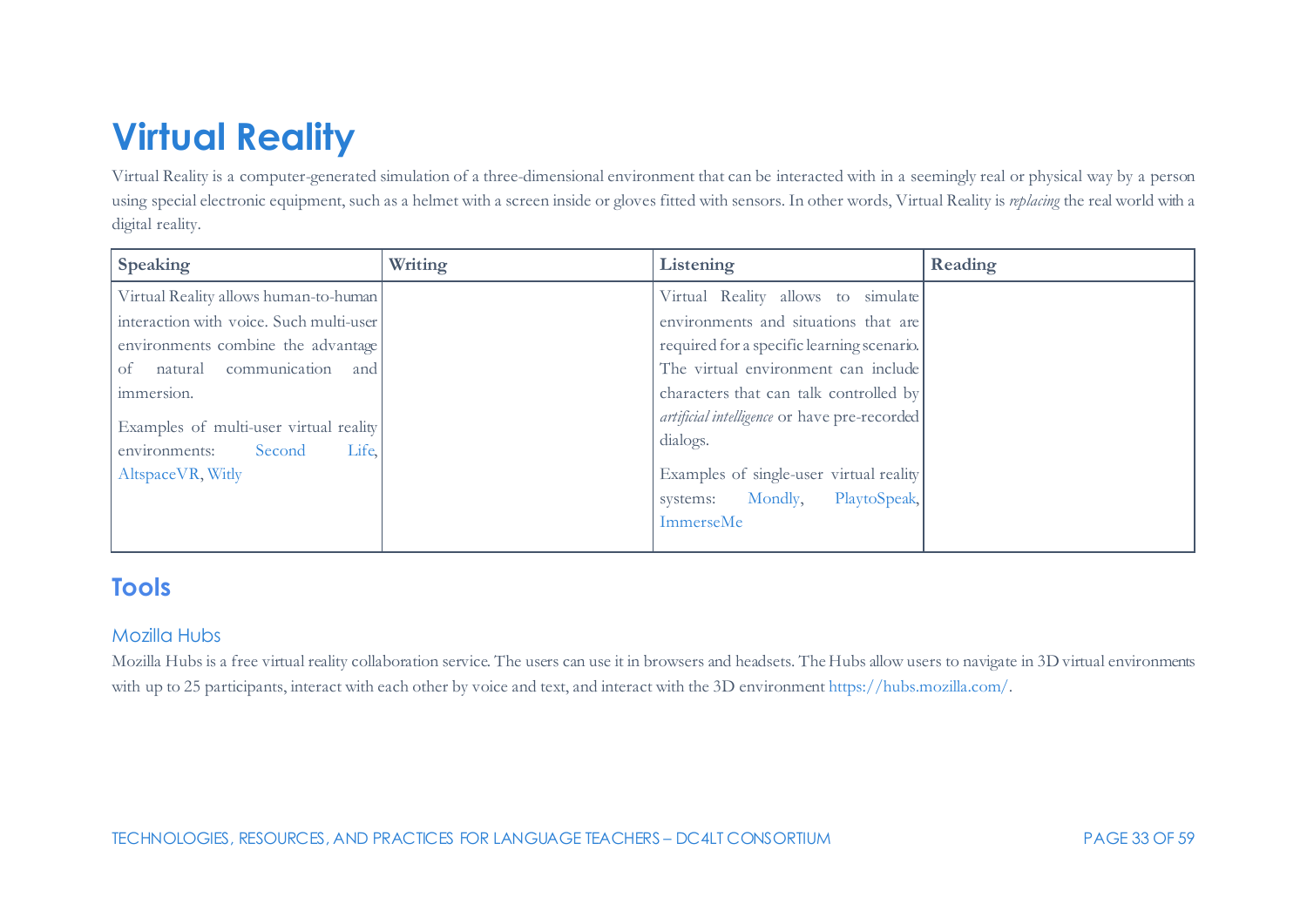#### <span id="page-34-0"></span>AltspaceVR

AltspaceVR is a social virtual reality platform owned by Microsoft. The platform supports multiple headsets but is also available as a 2D application on Windows and macOS. AltspaceVR is organized in spaces called "worlds", which can be found and accessed via a floating menu or via in-world "teleporters" [10](#page-34-0). AltspaceVR hosts many virtual events including those for language learning and practic[e https://altvr.com/](https://altvr.com/).

#### ImmerseMe

immerseme is a virtual reality platform that uses 360-degree video content to help practice and learn multiple languages. The platform is available in the browser, on mobile devices, and in virtual reality headset[s https://immerseme.co/](https://immerseme.co/).

#### Immerse

Immerse is a virtual reality platform designed for social language learning. The platform is available for desktop computers and headset[s https://www.immerse.online/](https://www.immerse.online/)

# **Teacher training**

### Teacher training session "Immersive Technologies for Language Teaching"

Immersive Technologies is an umbrella term for Virtual Reality and Augmented Reality. This workshop is designed for language teachers who wish to learn about these technologies and how to use them in their practice. In the first part of the workshop, we summarize the principles of two technologies Virtual Reality and Augmented Reality, showcasing typical scenarios for using these technologies in language learning. In the second part of the workshop, we demonstrate two Virtual Reality applications: LanguageVR and Mozilla Hubs. In the next part, we invite the participants to our space in Mozilla Hubs and continue with a discussion about the use cases of Virtual Reality for language learning and about the implementation of language learning scenarios in Virtual Reality. The participants explore the application and perform simple language learning tasks. We use an educational role-playing method for these activities. In the fourth part of the workshop, we invite the participants to explore the LanguageVR prototype.

More about the workshop[: https://www.dc4lt.eu/immersive-technologies-for-language-learning/](https://www.dc4lt.eu/immersive-technologies-for-language-learning/)

Part of the DC4LT Google Classroom[: https://classroom.google.com/c/MjM2MjI5OTY0MTU0?cjc=p4fgvci](https://classroom.google.com/c/MjM2MjI5OTY0MTU0?cjc=p4fgvci)

<sup>10</sup> <https://en.wikipedia.org/wiki/AltspaceVR>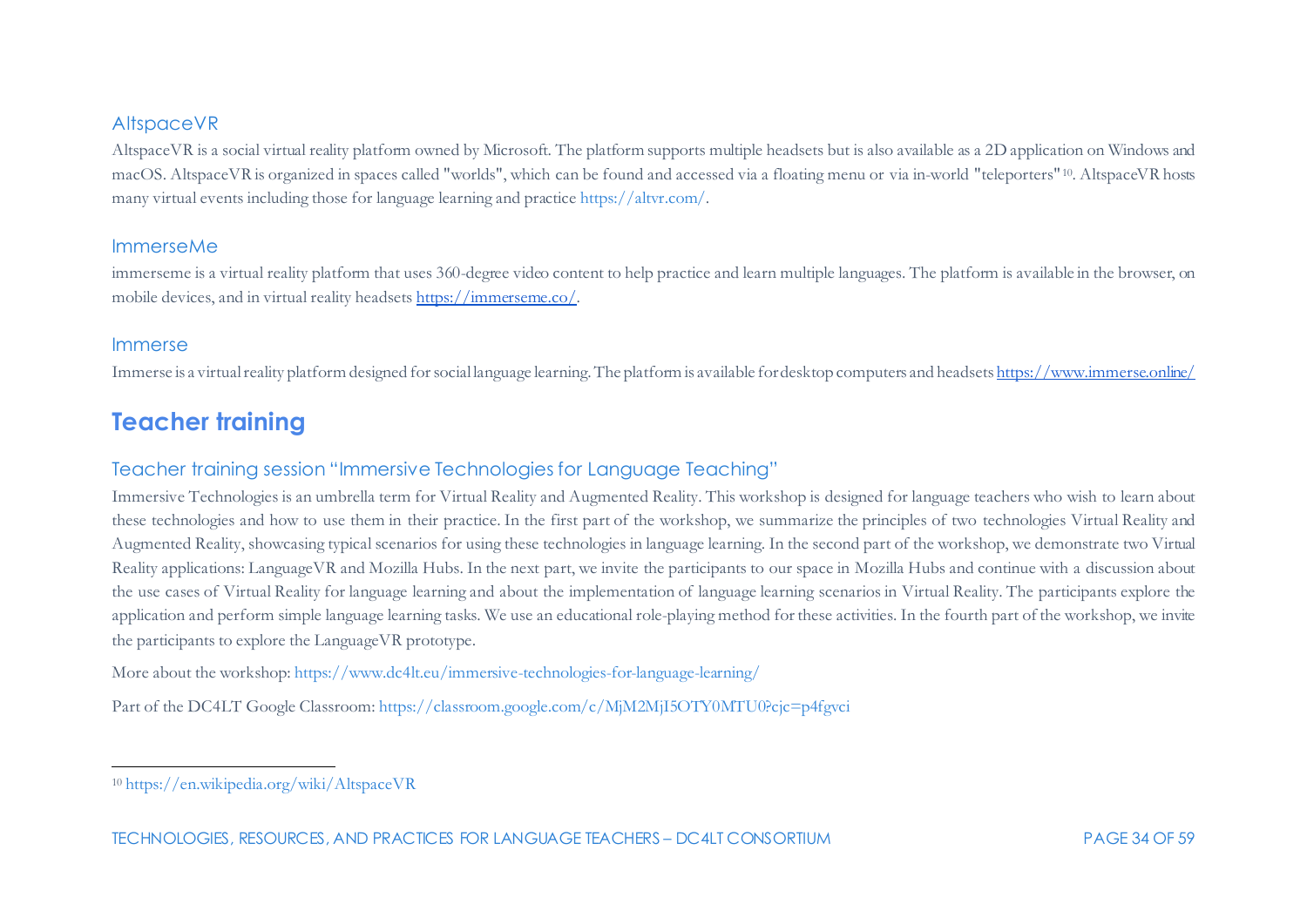Direct link (free enrollment required)[: https://classroom.google.com/u/0/w/MjM2MjI5OTY0MTU0/tc/MTczMTA3NDMxNDE0](https://classroom.google.com/u/0/w/MjM2MjI5OTY0MTU0/tc/MTczMTA3NDMxNDE0)

Video:<https://youtu.be/-dzIYB26FqA>

# <span id="page-35-0"></span>**Voice recording and Speech recognition**

Voice recording usually refers to digital recording of human voice. Speech recognition is a technology that allows to identify human words spoken aloud and convert them into readable text. Voice recognition is also called speech-to-text.

| <b>Speaking</b>                                                        | Writing | Listening                               | Reading |
|------------------------------------------------------------------------|---------|-----------------------------------------|---------|
| Voice recording and speech recognition                                 |         | Voice recognition can be combined       |         |
| can help to practice and fine-tune                                     |         | with artificial intelligence and speech |         |
| pronunciation. Speech recognition is                                   |         | synthesis technologies. This allows you |         |
| not intimidating for the learner, who                                  |         | to practice both speaking and listening |         |
| can practice with an app.                                              |         | in a dialog format.                     |         |
| Examples of general language learning                                  |         | These technologies are not yet common   |         |
| apps with speech recognition: Mondly                                   |         | in language learning practice.          |         |
| Busuu, Babbel                                                          |         |                                         |         |
| Examples of apps dedicated to speech<br>recognition: Saundz, AudioNote |         |                                         |         |

# **Tools**

### Busuu

Busuu is a language learning platform available in browsers and iOS and Android mobile devices. Busee allows its users to interact with native speakers. The platform encourages collaborative learning by allowing members to practice their writing and speaking skills with help from native speakers of the language they are learning.

TECHNOLOGIES, RESOURCES, AND PRACTICES FOR LANGUAGE TEACHERS – DC4LT CONSORTIUM PAGE 35 OF 59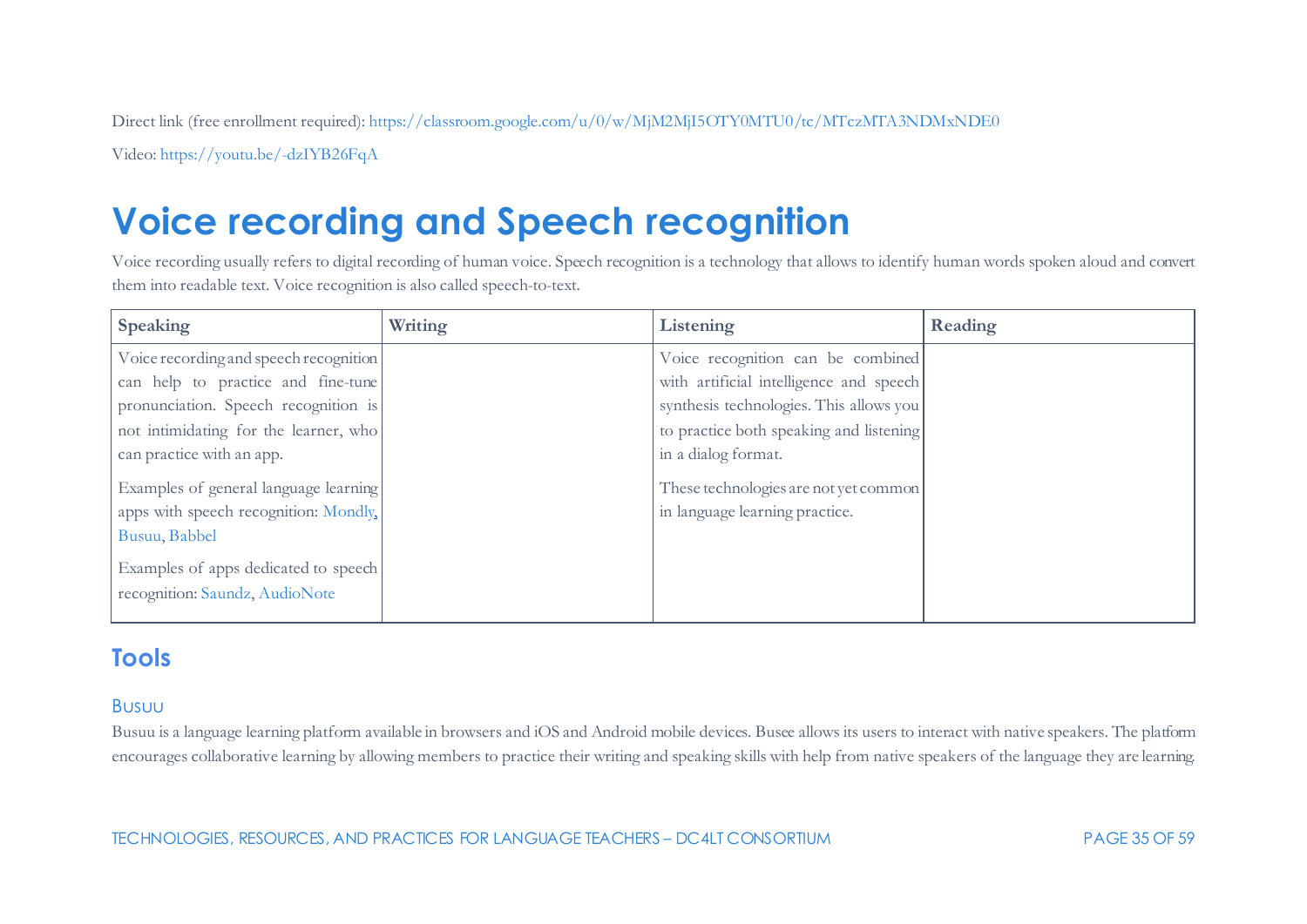<span id="page-36-0"></span>All learners correct one another's work. They can converse via asynchronous voice recording or text chat. In this way, every Busuu user is both a student of a foreign language and tutor of the languages they can already speak[11](#page-36-0)[. https://www.busuu.com/](https://www.busuu.com/).

#### **AudioNote**

AudioNote is an app to work with audio notes available on desktop computers with Windows and macOS and on iOS and Android mobile devices. The users can take written, graphical, and audio notes, annotate documents, and edit their annotations later [https://luminantsoftware.com/apps/audionote-notepad-and-voice](https://luminantsoftware.com/apps/audionote-notepad-and-voice-recorder/)[recorder/](https://luminantsoftware.com/apps/audionote-notepad-and-voice-recorder/)

<sup>11</sup> <https://en.wikipedia.org/wiki/Busuu>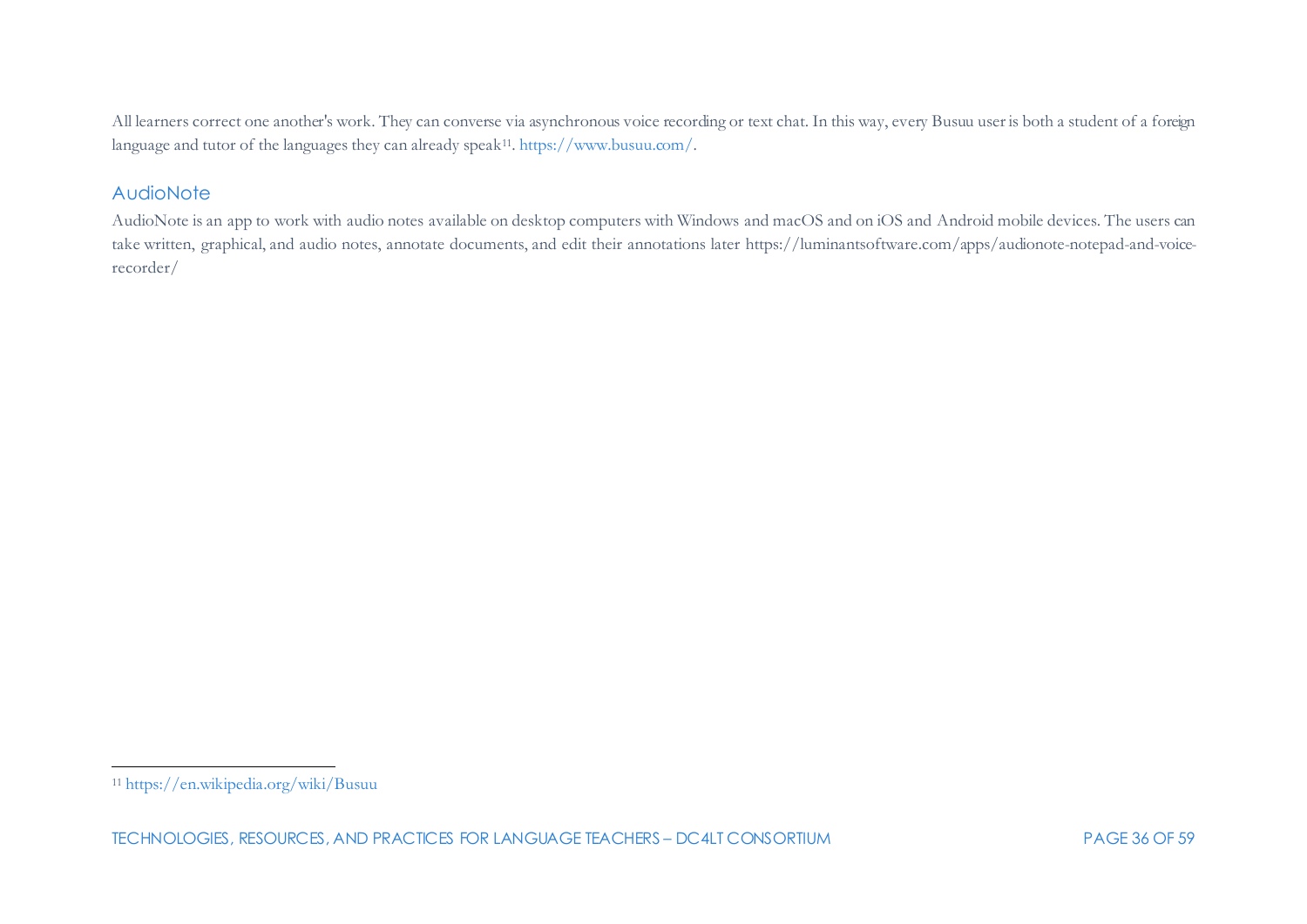# <span id="page-37-0"></span>**Websites and digital resources**

Databases, books, journals, newspapers, magazines, archives, theses, conference papers, government papers, research reports, scripts, and monographs in a digital form.

| Speaking                                           | Writing                                                                                                                                                              | Listening                                                          | Reading                    |
|----------------------------------------------------|----------------------------------------------------------------------------------------------------------------------------------------------------------------------|--------------------------------------------------------------------|----------------------------|
| conference software                                | Giving academic presentations on web- Use blogs to facilitate sociocultural Listening to online lectures for specific Critically read academic texts and<br>learning | disciplines on YouTube                                             | articles                   |
| evaluating                                         | Recording presentations and self- Use breakout rooms to facilitate peer- Using TED talks as academic Compare the language of academic<br>reviewing                   | comprehension texts                                                | journal articles and blogs |
| Examples: Italki / The Polyglot Club /<br>HiNative | Examples: Itchy Feet / Talk Foreign to Examples: FluentU / Innovative Examples: Journal of<br>Me / Travelengua                                                       | Language / Easy Languages / TED   Evolution / ELT Journal<br>Talks | Language                   |

# **Tools**

If you are planning to use websites and digital resources in your language classes, the following tools can be a good start.

### **Italki**

Italki is an online language learning platform which connects language learners and teachers through video chat. The site allows students to find online teachers for 1-on-1 tutoring, and teachers to earn money as freelance tutors. One can choose online language lessons taught by a professional teacher, who provides structured learning plans, or a community tutor. Students may also use it as a platform for mutual language exchang[e https://www.italki.com/.](https://www.italki.com/)

## Polyglot Club

The Polyglot Club is a place where one gets to practice those languages with native speakers from all over the world. Vincent Scheidecker started this multilingual club in 2003. It all began with a simple ad he posted in a small Parisian magazine, seeking a French-Chinese language exchange. The response to the ad was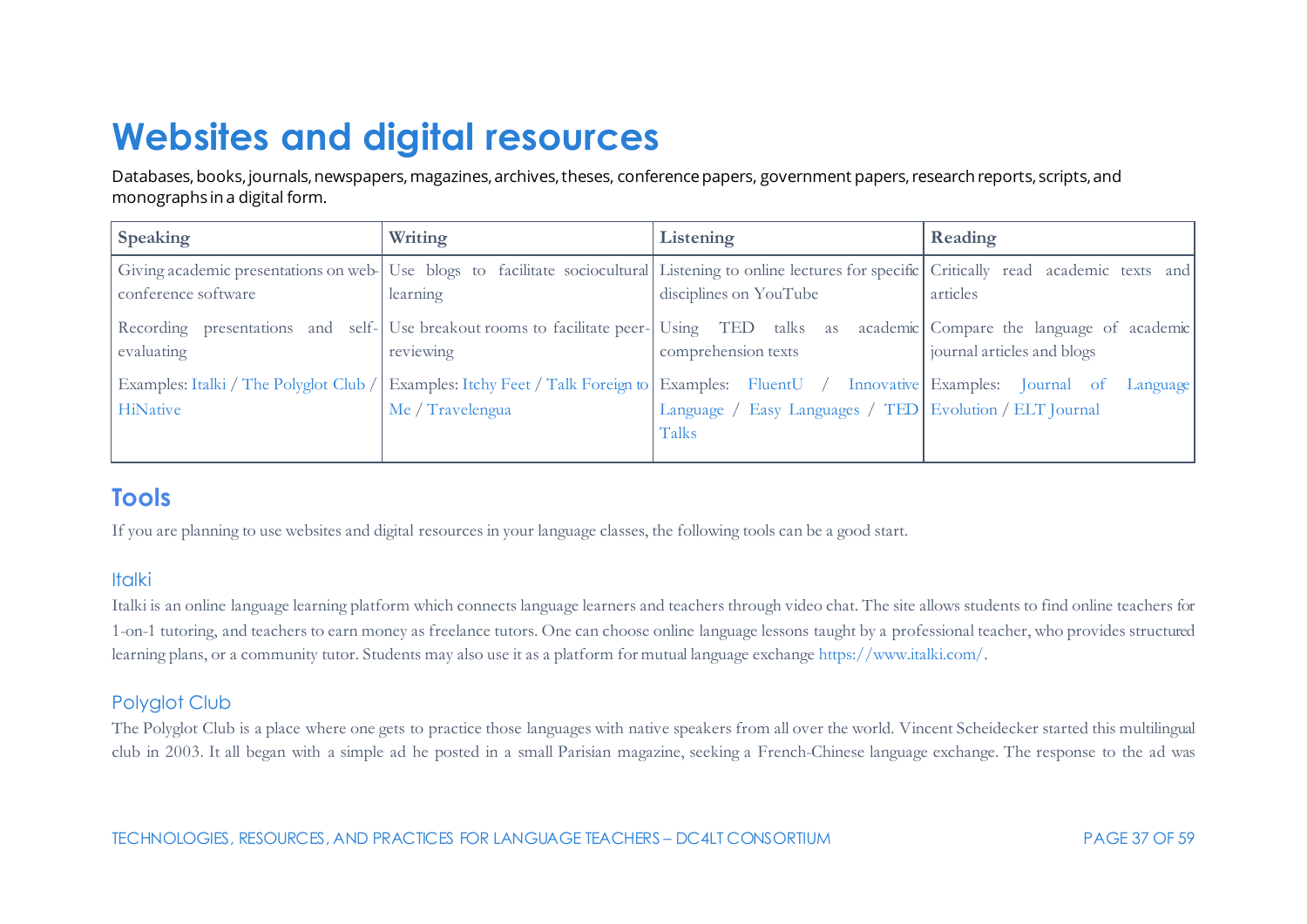overwhelming and soon after Scheidecker developed the Polyglot Club where others could also benefit from the online source which facilitates the development of language exchange[s https://polyglotclub.com/.](https://polyglotclub.com/)

#### **HiNative**

HiNative is a global Q&A community for language learners and people that are curious about the world. HiNative allows students to ask questions, get answers, and connect with native speakers from over 170 different countries. When users post in their target language, native speakers show them the natural ways to say what they want to sa[y https://hinative.com/.](https://hinative.com/en-US)

#### Itchy Feet

Itchy Feet is the weekly webcomic about travel, life in foreign countries, and learning new languages. Readers can expect an astonishing array of exaggerated facial expressions, humorous situations involving foreigners and foreign lands, and ordinary sillines[s http://www.itchyfeetcomic.com/](http://www.itchyfeetcomic.com/).

#### **FluentU**

FluentU is a language-learning platform that uses real-world videos and interactive subtitles to create an immersive learning experience. Accompanying quizzes give users the chance to practice language used in videos. FluentU offers videos in nine different languages and is available for iOS, Android, and on the web [https://www.fluentu.com/.](https://www.fluentu.com/)

#### EasyLanguages

Easy Languages is a video and podcast series that showcases language as spoken in the streets and among friends. It is produced by a network of content creators who are passionate about language learning and intercultural exchang[e https://www.easy-languages.org/](https://www.easy-languages.org/).

#### TED Talks

A TEDx Talk is a showcase for speakers presenting great, well-formed ideas in under 18 minutes. This short talk model works, since it only demands the audience's attention for a short period of time, decreasing the chance of minds wandering. [https://www.ted.com/.](https://www.ted.com/) A specific session of TED Talks is addressed to language practicing [\(https://www.ted.com/playlists/655/great\\_ted\\_talks\\_for\\_language\\_practice](https://www.ted.com/playlists/655/great_ted_talks_for_language_practice)).

TECHNOLOGIES, RESOURCES, AND PRACTICES FOR LANGUAGE TEACHERS – DC4LT CONSORTIUM PAGE 38 OF 59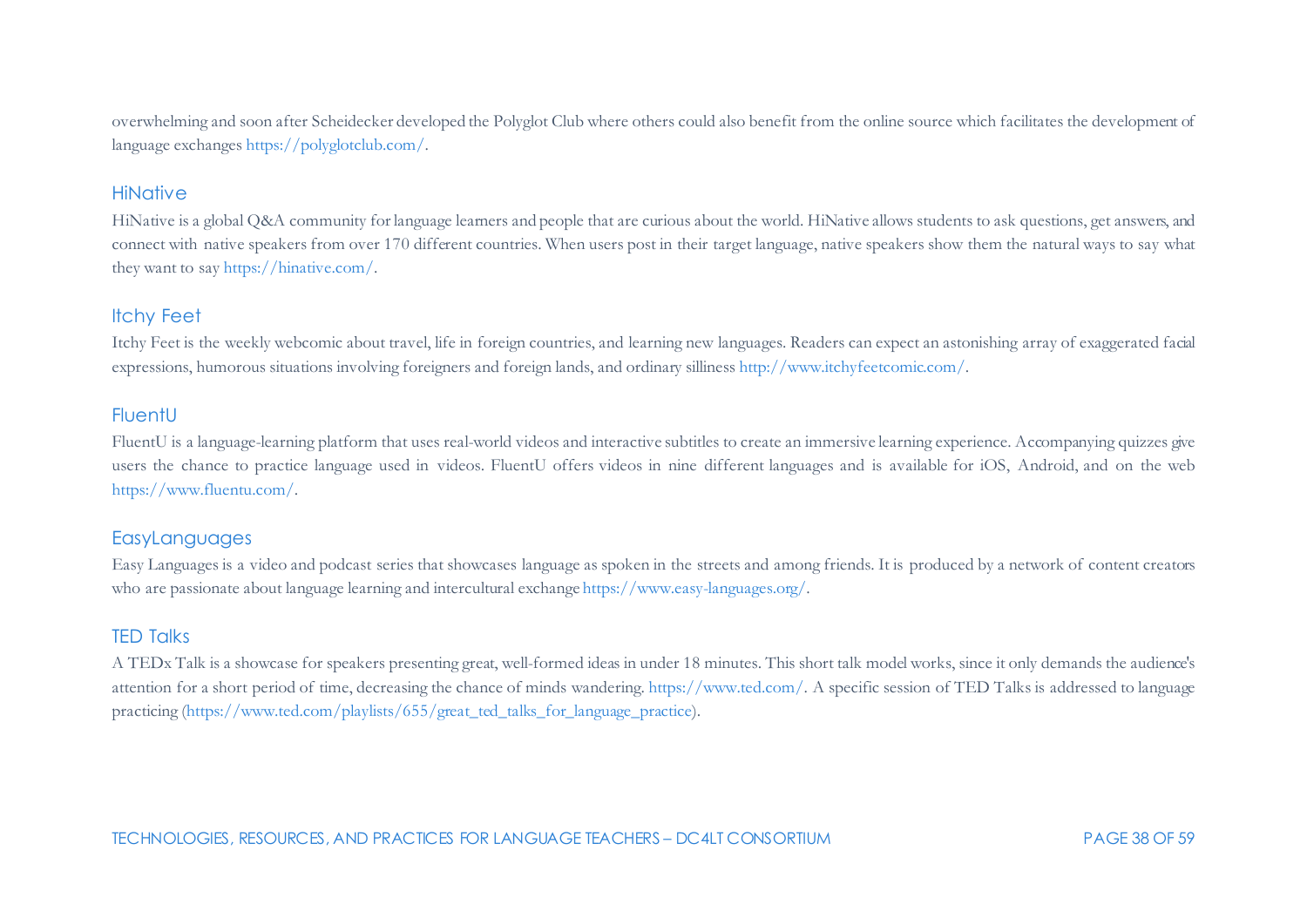#### The Journal Language Evolution

The Journal of Language Evolution aims to be the venue of choice for language evolution research. Language evolution is concerned with the question of how language came to be and how it came to be the way it is today. We are therefore interested in both biological evolution and cultural evolution as well as their interaction, and in all the functional constraints that determine how these processes take place. The journal is highly interdisciplinary and covers theoretical, computational, database-driven, and experimental work emerging from linguistics, (neuro-)cognitive sciences, psychology, anthropology, biology, evolutionary theory, computer sciences, philosophy, and other relevant discipline[s https://academic.oup.com/jole](https://academic.oup.com/jole).

### **ELT** Journal

ELT Journal is a quarterly publication for all those involved in English Language Teaching (ELT), whether as a second, additional, or foreign language, or as an international Lingua Franca. The Journal links the everyday concerns of practitioners with insights gained from relevant academic disciplines such as applied linguistics, education, psychology, and sociology. ELT Journal aims to provide a medium for informed discussion of the principles and practice which determine the ways in which English is taught and learnt around the world. It also provides a forum for the exchange of information and ideas among members of the profession worldwide <https://academic.oup.com/eltj>.

## **Open Educational Resources**

Videos:

- Review: 1 year on Italki as teache[r https://youtu.be/P4iTmAwkNV4](https://youtu.be/P4iTmAwkNV4)
- HiNative Review: how to ask questions about foreign culture[s https://youtu.be/wksUH57ga2w](https://youtu.be/wksUH57ga2w)
- A talk by Malachi Rempen, creator of Itchy Fee[t https://youtu.be/e7W4KP51o\\_A](https://youtu.be/e7W4KP51o_A)

Collections of video resources:

- FluentU YouTube channe[l https://www.youtube.com/channel/UCV6f8jw9JoJBvGRs7Ksj0XA](https://www.youtube.com/channel/UCV6f8jw9JoJBvGRs7Ksj0XA)
- Easy Languages YouTube channe[l https://www.youtube.com/channel/UCqcBu0YyEJH4vfKR--97cng](https://www.youtube.com/channel/UCqcBu0YyEJH4vfKR--97cng)
- Great TED Talks for language practic[e https://www.ted.com/playlists/655/great\\_ted\\_talks\\_for\\_language\\_practice](https://www.ted.com/playlists/655/great_ted_talks_for_language_practice)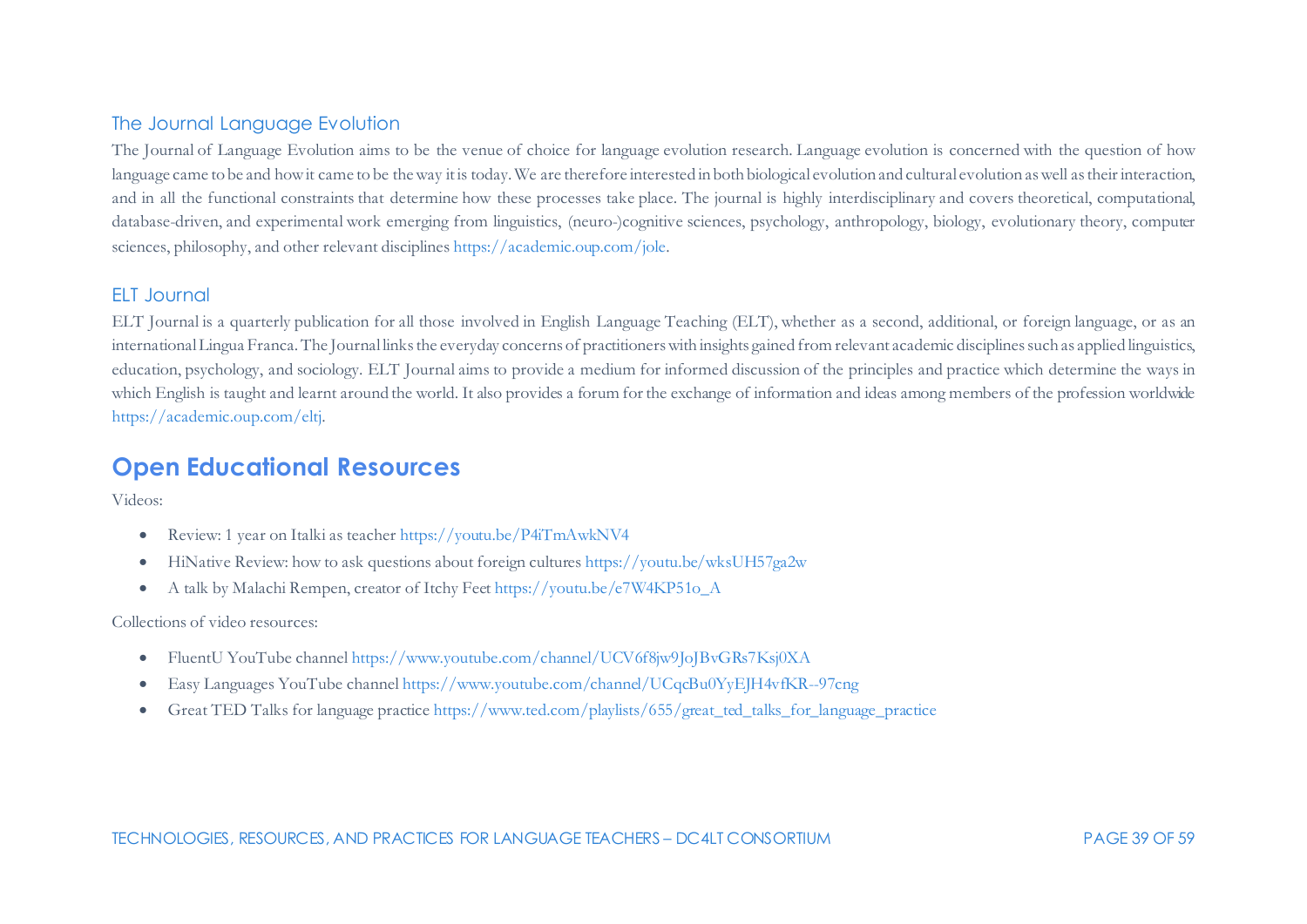## **Open Educational Practices**

Learners are divided in groups and each group is asked to produce a video essay. Video essays allow users to transmediate between written text to a multimodal form of communication which combines written, audio and visual modes to communicate an idea or a thesis. As an assignment, for instance, the video essay is an excellent way to develop an argument using the language of cinema, video and visual culture. It is also a way to reflect and critically explore how we think about what we see. Video essays offer new tools for criticism at a time when culture is produced in a huge variety of new media. Digital videos can replace or integrate written and oral communicative and argumentative activities and assignments for language and content modules in Modern Languages.

## **Teacher training**

### Teacher training session "Webquests 2.0 Activities for language learning"

This workshop aims at promoting the creation and sharing of language OERs via Webquest 2.0 activities which are based on a collaborative and inquiry-based methodology and are facilitated by web 2.0 tools.

More about the workshop[: https://www.dc4lt.eu/webquests-2-0-activities-for-language-learning/](https://www.dc4lt.eu/webquests-2-0-activities-for-language-learning/)

Part of the DC4LT Google Classroom[: https://classroom.google.com/c/MjM2MjI5OTY0MTU0?cjc=p4fgvci](https://classroom.google.com/c/MjM2MjI5OTY0MTU0?cjc=p4fgvci)

Direct link (free enrollment required)[: https://classroom.google.com/u/0/w/MjM2MjI5OTY0MTU0/tc/NDAxNDM4MTQwMDg1](https://classroom.google.com/u/0/w/MjM2MjI5OTY0MTU0/tc/NDAxNDM4MTQwMDg1)

Video:<https://youtu.be/tiJ3Jzb9FBQ>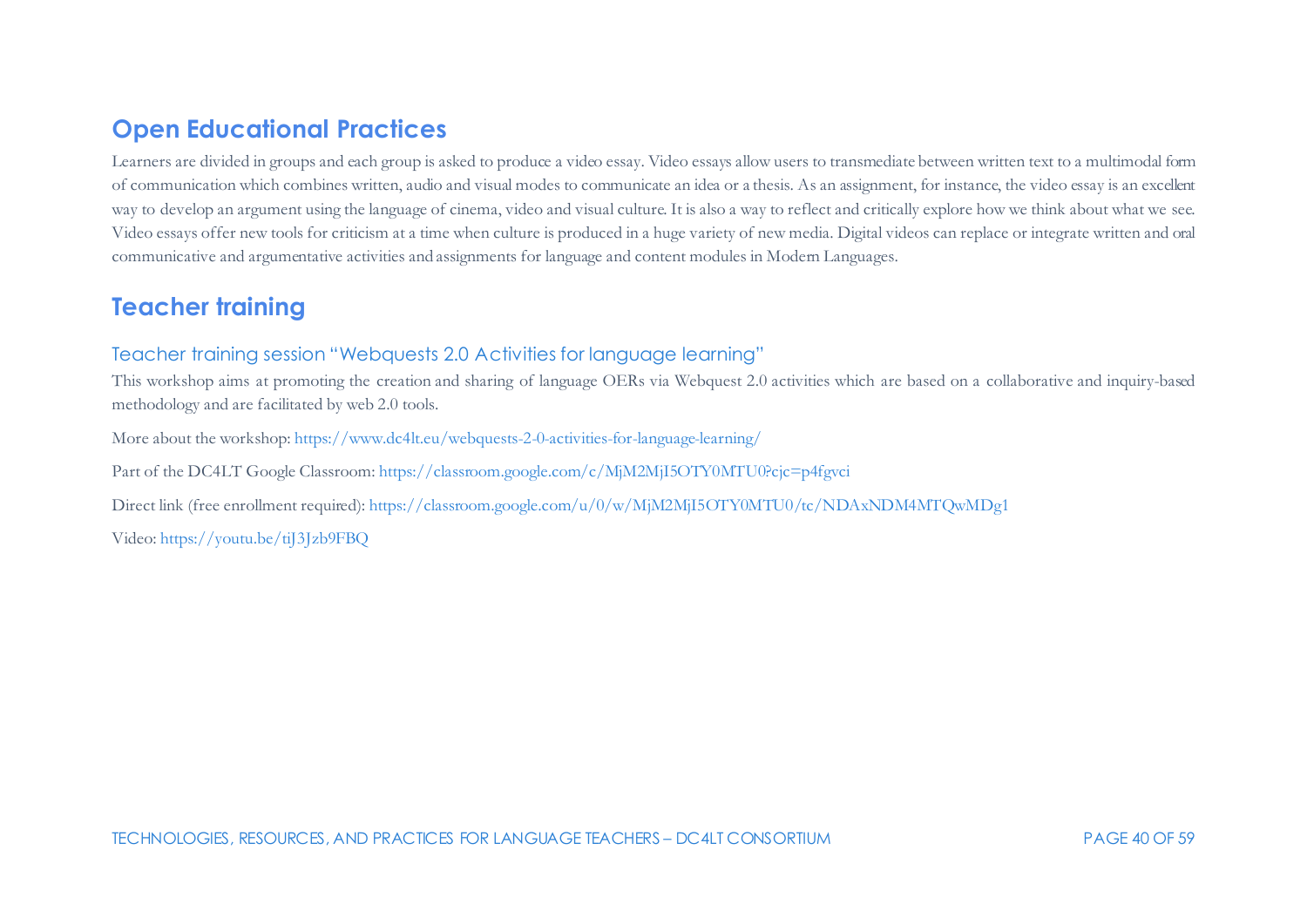# <span id="page-41-1"></span><span id="page-41-0"></span>**Digital libraries**

A digital library is an online database of digital objects that can include text, still images, audio, video, digital documents, or other digital media formats. Objects can consist of digitized content like print or photographs, as well as originally produced digital content like word processor files or social media posts. In addition to storing content, digital libraries provide means for organizing, searching, and retrieving the content contained in the collection<sup>12</sup>.

| <b>Speaking</b>                                                                                                                                                                         | Writing | Listening                                                                                                                                                                                                 | Reading                                                                                                    |
|-----------------------------------------------------------------------------------------------------------------------------------------------------------------------------------------|---------|-----------------------------------------------------------------------------------------------------------------------------------------------------------------------------------------------------------|------------------------------------------------------------------------------------------------------------|
| Building collections that introduce the<br>people, history, environment, art,<br>literature, music<br>Bringing teachers and learners together.<br>forums, discussion boards, electronic |         | Providing linguistic resources: audios Building collections<br>and videos provided by the digital resources<br>libraries are commonly used as material<br>for teaching and improving listening<br>skills. | language<br>of<br>Interpreting the target language and<br>master skills in communication and<br>behavior   |
| journals and chat programs can be<br>incorporated to create a community<br><b>Example: Rosetta Stone</b>                                                                                |         | Example: Living Language                                                                                                                                                                                  | Experiencing the culture without<br>leaving the classroom<br>Example:<br>Transparent<br>Language<br>Online |

# **Tools**

If you are planning to use digital libraries in your language classes, the following tools can be a good start.

## Rosetta Stone

Rosetta Stone is a language-learning company. Its flagship product is a software platform and suite of mobile apps that help people learn languages faster than traditional methods. The company offers various language courses, including English, Spanish, French, German, Italian, Japanese, Chinese, Arabic, and Korean. Courses are available for adults and children, and it's a great way to improve your skills and learn a new language quickly. The program takes an innovative approach

<sup>12</sup> [https://en.wikipedia.org/wiki/Digital\\_library](https://en.wikipedia.org/wiki/Digital_library)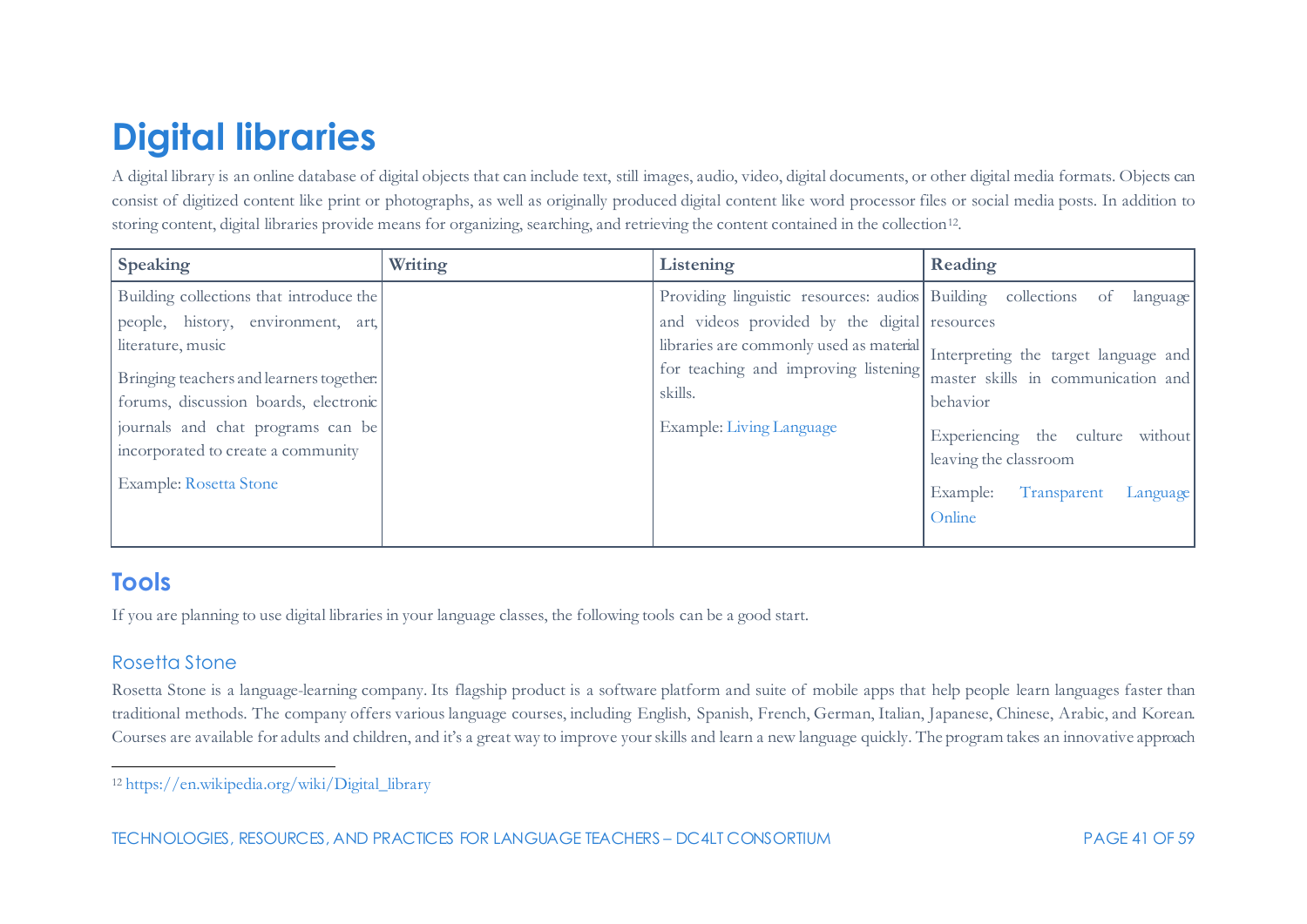to language learning, drawing on cognitive science and multimedia learning research. Students typically start by greeting someone in their new language, then move on to more complex phrases and words, and eventually to full sentences. The software uses an adaptive approach to learning that grows easier or more difficult based on whether you're a beginner or advanced student, engaging you in an immersive experience that allows you to learn through repetition and association. Dynamic immersion is a natural method of language learning that teaches the language as it is used naturall[y https://www.rosettastone.com/languages/learn-language.](https://www.rosettastone.com/languages/learn-language)

## Living Language

Living Language, an imprint of Random House, LLC, is a foreign language self-study publisher. Living Language publishes a number of courses in languages such as French, German, Italian, Persian, Arabic, etc. Living Language was originally developed in 1946 by foreign language education experts to teach overseas-bound service personnel and diplomats. In recent years, the imprint has expanded its publishing program to include audio-only CD courses, online-based courses and comprehensive language learning kits for adults and children. The combination of audio and visual input, along with written, recorded, and interactive digital practice, creates a true multimedia learning experience that actively engages you in your new language right from the start. In addition, special recall exercises move your new language from short-term to long-term memor[y https://www.livinglanguage.com/](https://www.livinglanguage.com/).

### Transparent Language Online

Transparent Language Online develops innovative technology and methods to enable faster and more reliable language learning outcomes for professionals in organizations with critical language requirements, for students and teachers in academic environments, and for anyone else intent on becoming more proficient in another language. Transparent Language Online uses a whole host of activities to help users learn. These activities touch allfour aspects of language learning: listening, reading, writing and speakin[g https://www.transparent.com/](https://www.transparent.com/).

## **Open Educational Resources**

Videos:

- Living Language e-Tutoring Orientation Video[: https://youtu.be/mOKy2mtl9hA](https://youtu.be/mOKy2mtl9hA)
- Review of Transparent Language Online[: https://youtu.be/RD14iizXpjw](https://youtu.be/RD14iizXpjw)

# **Open Educational Practices**

Digital libraries can serve many roles in language education. First, they provide linguistic resources. In the classroom, text, pictures, models, audio, and video are used as material for teaching. Second, digital libraries can bring teachers and learners together. Third, digital libraries can provide students with activities, references and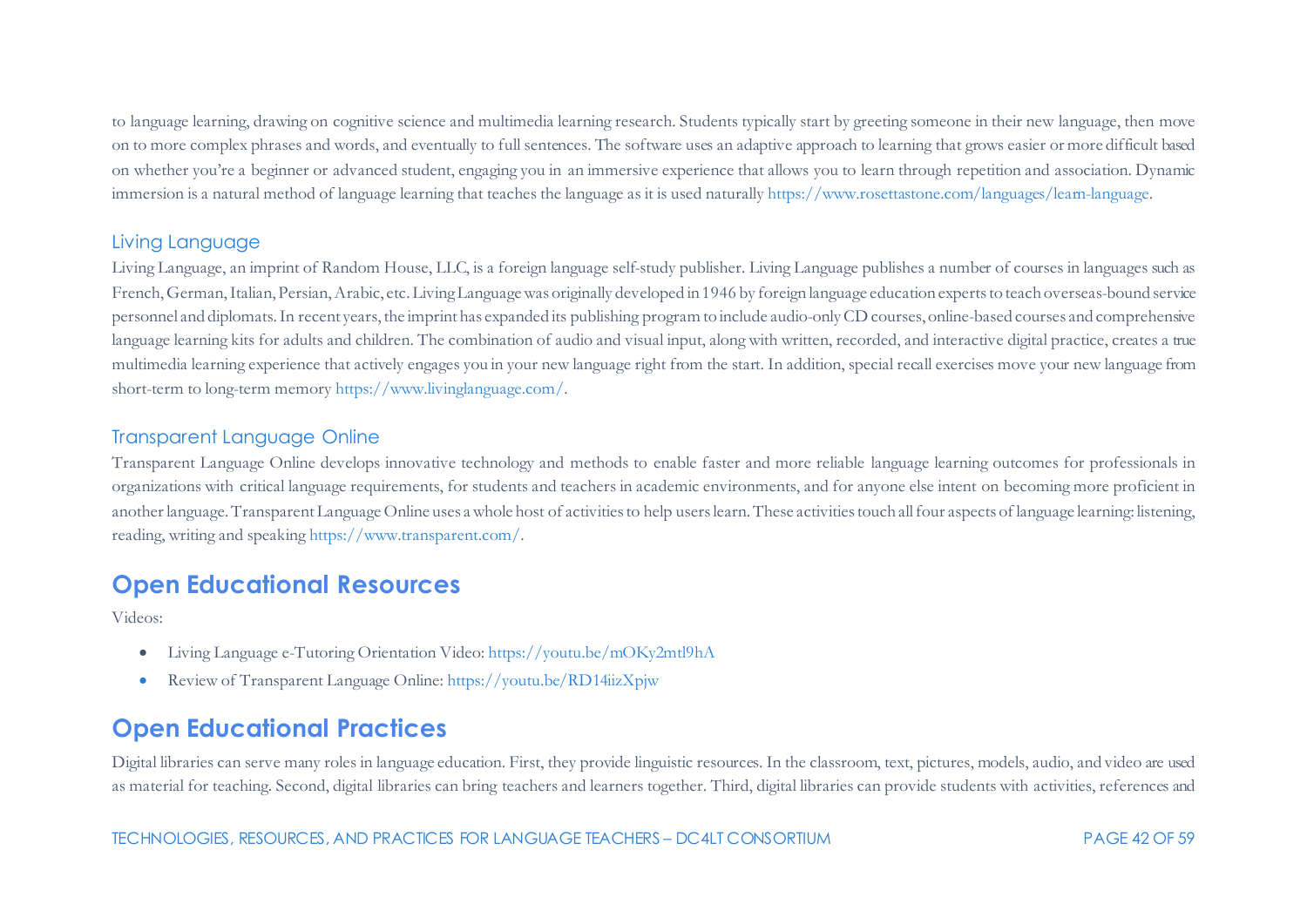<span id="page-43-0"></span>tools. Language activities include courses, practice exercises, and instructional programs. In traditional libraries students find reference works: dictionaries, thesauri, grammar tutorials, books of synonyms, antonyms and collocations, and so on. Equivalent resources in digital libraries can be used as the basis of stimulating educational games.

"Digital libraries have untapped potential for supporting language learning and teaching. They include an unprecedented supply of authentic linguistic material in the form of top-quality prose. They make language material easily accessible through purposeful searching and browsing. They include rich metadata that can support interesting linguistic exercises. They provide a safe and controlled learning environment. Socially-oriented library software can support collaborative activities that strengthen and enrich the students' learning experience. Exercise content can be focused on a particular subject. Last but not least, digital libraries can be distributed to people who lack the opportunity to attend traditional classroom lessons"[13.](#page-43-0)

The most important changes that digital libraries bring may be in advancing informal learning. The same advantages that accrue to classroom learning also accrue to individuals pursuing their own learning. Digital libraries are digital schools that offer formal packaging for specific skills and topics as well as general browsing for creative discovery and self-guided, informal learning. Just as teachers must learn new strategies for using electronic tools in teaching, students must learn how to learn with multimedia (both actively and passively) and how to take increased responsibility for directing their own learning. For this reason, a possible practice of using digital libraries in teaching / learning a foreign language could be that of identifying a topic belonging to the target language' culture and asking students to autonomously find information about that through the use of digital libraries. The research activities – carried out autonomously by students – are then objects of shared discussion guided by the trainer.

<sup>13</sup> Shaoqun Wu and Ian H. Witten (2007) Content-based language learning in a digital library. DOI[: 10.1007/978-3-540-77094-7\\_54](https://doi.org/10.1007/978-3-540-77094-7_54)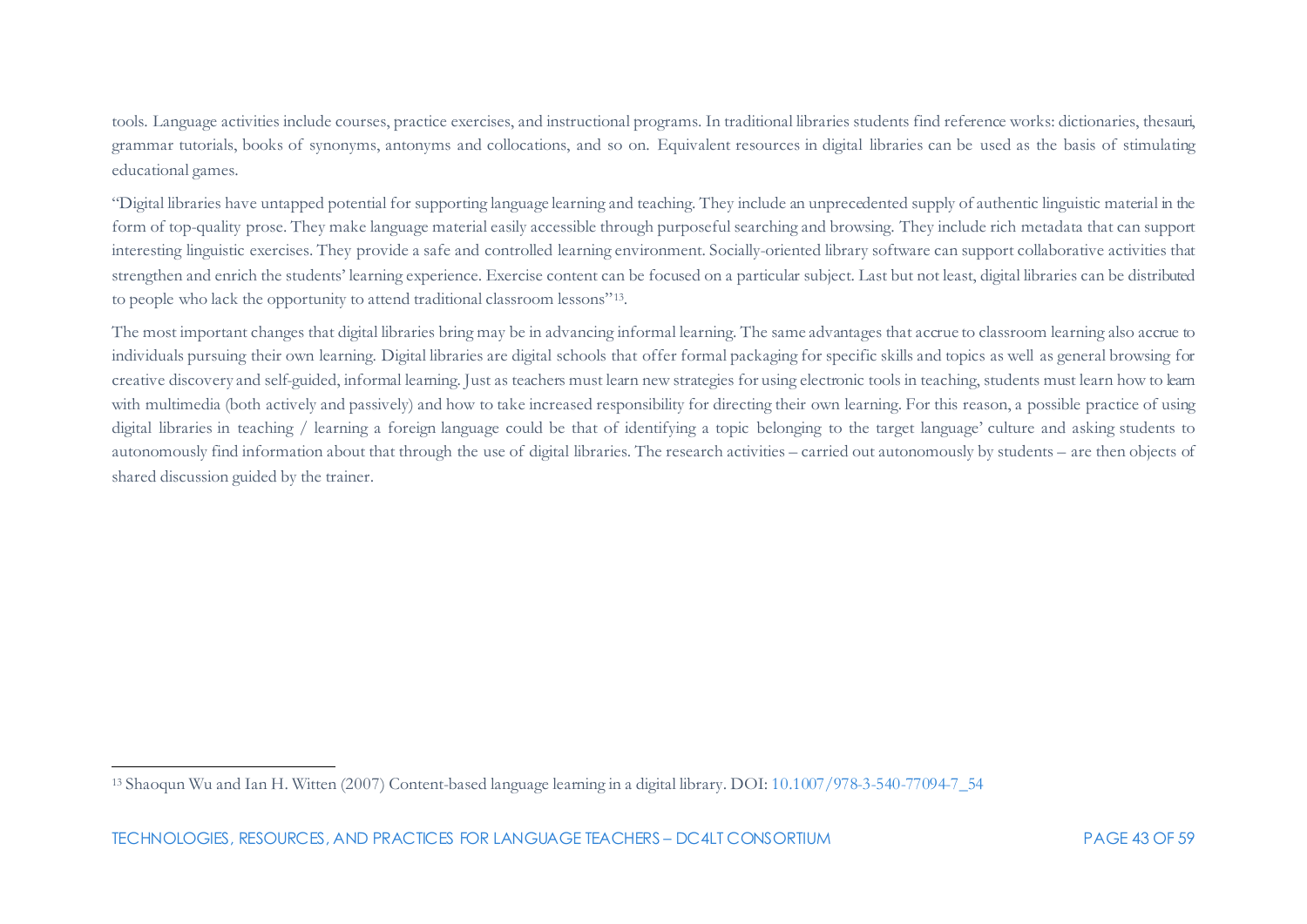# <span id="page-44-1"></span><span id="page-44-0"></span>**e-Books**

E-book is a digital file containing a body of text and images suitable for distributing electronically and displaying on-screen in a manner similar to a printed book. Ebooks can be created by converting a printer's source files to formats optimized for easy downloading and on-screen reading, or they can be drawn from a database or a set of text files that were not created solely for print. An audiobook (or a talking book) is a recording of a book or other work being read out loud[14.](#page-44-1)

| <b>Speaking</b> | Writing | Listening                                                                                                                 | Reading                                                                                                                                                                                                                                                                           |
|-----------------|---------|---------------------------------------------------------------------------------------------------------------------------|-----------------------------------------------------------------------------------------------------------------------------------------------------------------------------------------------------------------------------------------------------------------------------------|
|                 |         | with varying accents<br>Matching students' language skills<br>Stretching language skills' development<br>Example: Audible | Providing exposure to native speakers Fitting in reading practice anytime,<br>anywhere<br>Easy access to language tools on<br>personal devices: looking up unfamiliar<br>words / switching to translator apps<br>without losing the train of the story<br>Example: DigitalBook.Io |

## **Tools**

If you are planning to use e-books in your language classes, the following tools can be a good start.

### Audible

Audible is an audiobook service from Amazon, offering the world's biggest selection of titles ranging from much-loved classics to new releases and original podcasts. Listeners can download or stream their chosen titles with a membership to Audible. Books may be read aloud by a narrator, the authors themselves, well-known stars or even performed by an audio cast. In addition to books, Audible produces original content, called Original[s https://www.audible.com/](https://www.audible.com/).

<sup>14</sup> <https://en.wikipedia.org/wiki/Ebook>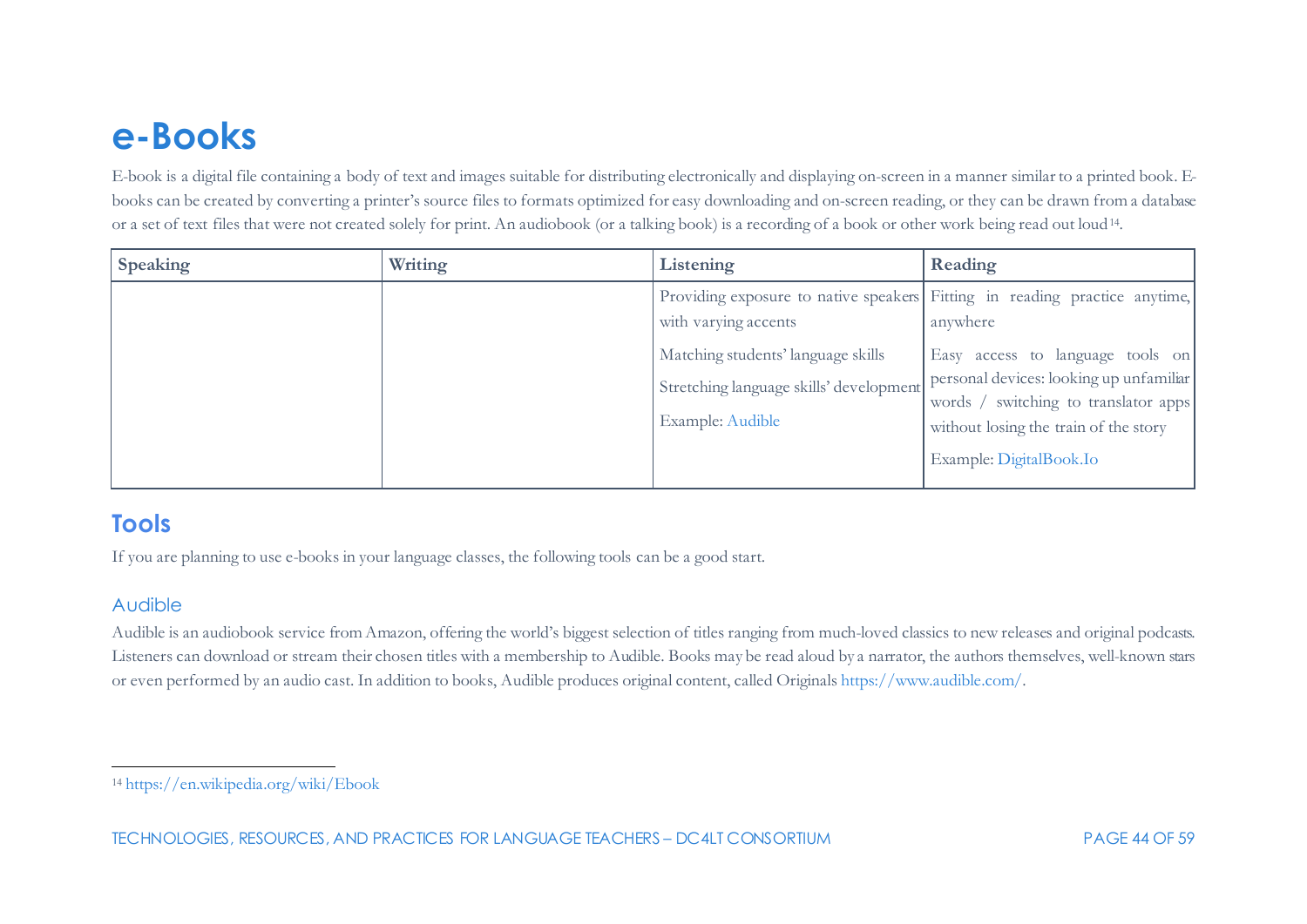#### DigitalBook.IO

Digital Book.IO is an online library that offers digital audiobooks and ebooks. Through DigitalBook.IO it is possible to explore over 100,000 Kindle, ePUB, and audio books using its free bookshelve[s https://www.digitalbook.io/.](https://www.digitalbook.io/)

### **LibreTexts**

LibreTexts is one of the most popular textbook platforms where the users can access or publish textbooks as OER[s https://libretexts.org/](https://libretexts.org/).

# **Open Educational Content**

LibreTexts has many resources licensed under CC BY-NC-SA. An example for learning Spanish: [https://human.libretexts.org/Bookshelves/Languages/Spanish/Naveguemos\\_juntos](https://human.libretexts.org/Bookshelves/Languages/Spanish/Naveguemos_juntos)

# **Open Educational Practices**

DigitalBook.IO is a tool that helps language learners achieve reading and listening simultaneously, as well as their pronunciation, intonation, fluency and understanding. Activities:

- Choose a physical e-reader or an e-book reader app via a tablet or smartphone to be used with your students.
- Select an audio book according to the language level of your students.
- With Digitalbook.io learners can control the playback speed using the inbuilt audio player. This will also allow you to implement differentiated teaching, if needed, in your class (the objective of differentiation is to lift the performance of all students, including those who are falling behind and those ahead of language level expectations).
- Continue with:
	- o Listen and then read
	- o Read and then listen: Ask the students to reflect on their pronunciation and correct where necessary.
	- o Read and listen simultaneously
- Further activities: Reading comprehension activities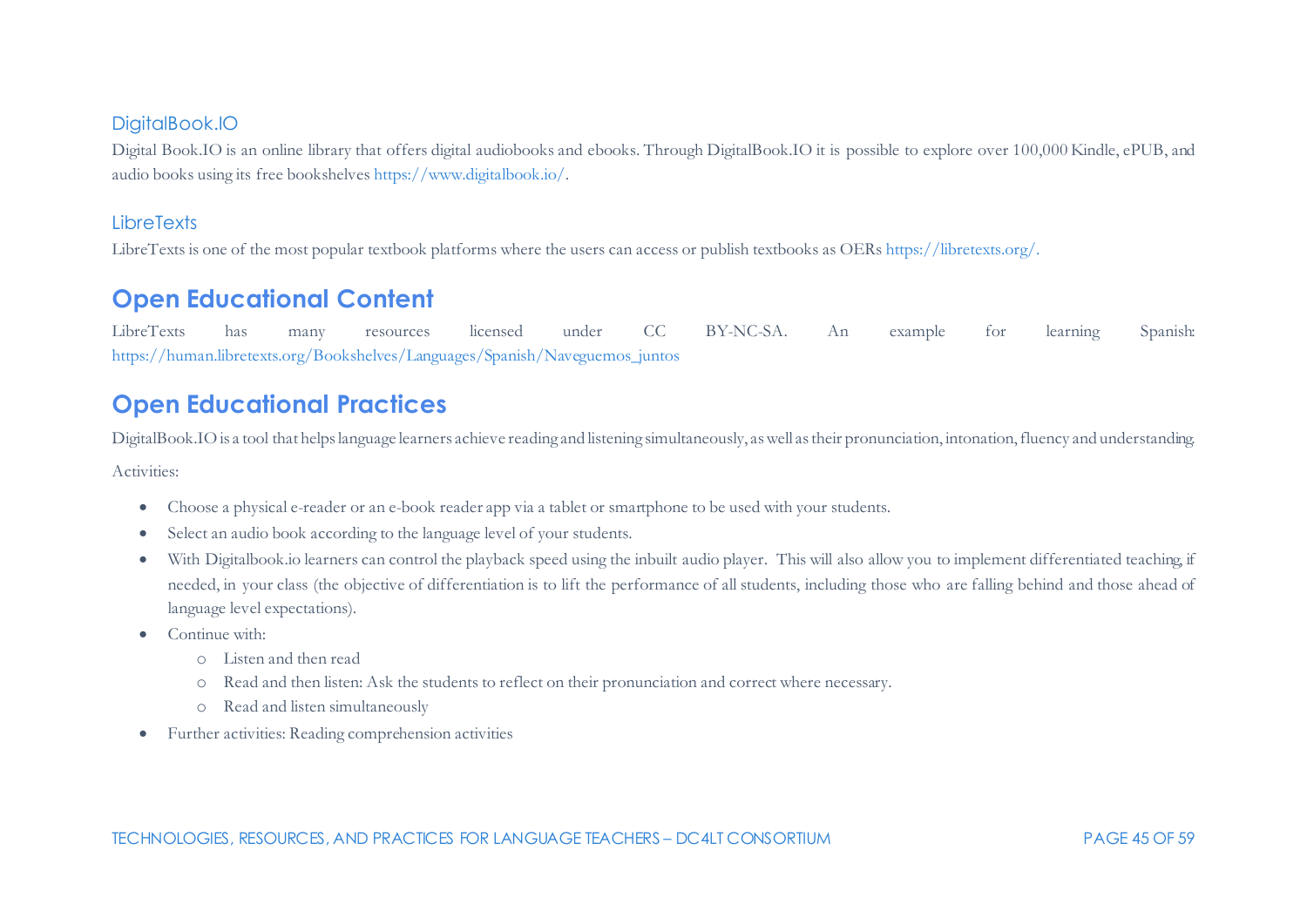- o Ask your students to create a mind-map (you can us[e Coggle\)](https://coggle.it/). They can form connections across their readings and ideas and represent these ideas with the mind map. They can add the information that text provided about a specific topic in the form of images, links to more texts, and also videos.
- o Alternatively, you can check your students' reading comprehension using open-ended questions and/or closed questions wit[h Google Forms](https://docs.google.com/forms/u/0/)

Inspired by[: https://www.digitalbook.io/blog/read-and-listen-at-the-same-time/](https://www.digitalbook.io/blog/read-and-listen-at-the-same-time/)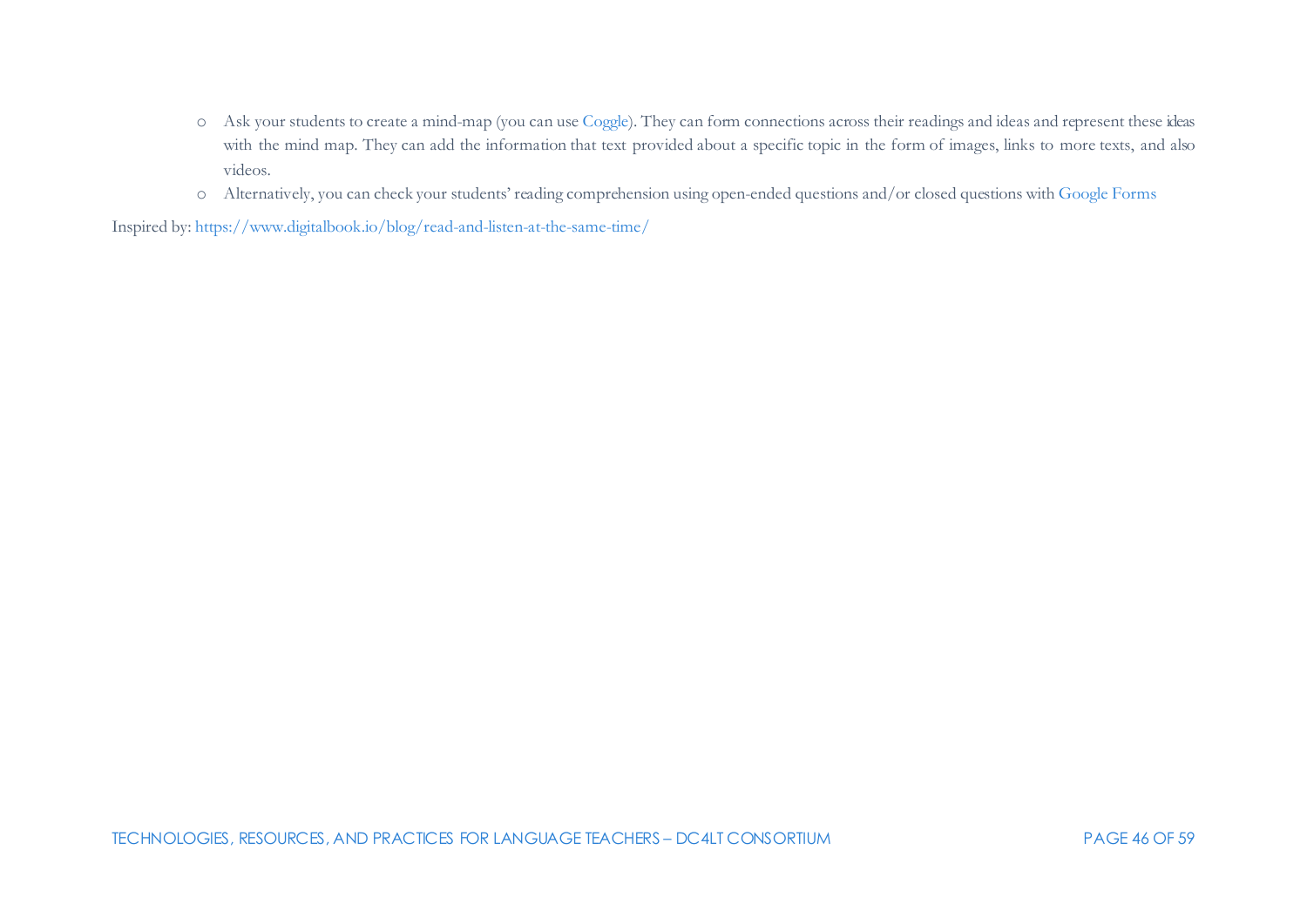# <span id="page-47-1"></span><span id="page-47-0"></span>**White boards**

An interactive whiteboard (IWB) is a large interactive display board in the form factor of a whiteboard. It can either be a standalone touchscreen computer used independently to perform tasks and operations, or a connectable apparatus used as a touchpad to control computers from a projector. They are used in a variety of settings, including classrooms at all levels of education, in corporate boardrooms and work groups, in training rooms for professional sports coaching, in broadcasting studios, and others<sup>[15](#page-47-1)</sup>.

| Speaking                                                        | Writing                                                                        | Listening | Reading |
|-----------------------------------------------------------------|--------------------------------------------------------------------------------|-----------|---------|
|                                                                 | Supporting the development of Overwriting any projected object: this           |           |         |
|                                                                 | speaking skills when used in allows students to focus and to know              |           |         |
|                                                                 | combination with a wireless keyboard: what the teacher wants them to select.   |           |         |
|                                                                 | teachers can sit with the students, Because teachers can emphasize any         |           |         |
|                                                                 | reading a text or having a conversation; particular structure by highlighting, |           |         |
|                                                                 | when new vocabulary is needed or underlining, or circling with different       |           |         |
|                                                                 | appears, teachers can enter the new colors, it is easier for the students to   |           |         |
| word into the keyboard, and it will then develop writing skills |                                                                                |           |         |
| appear on the board                                             |                                                                                |           |         |
|                                                                 |                                                                                |           |         |

# **Tools (whiteboards for classroom)**

## Microsoft Surface Hub

Microsoft Surface Hub is a wall-mounted or roller-stand-mounted device with a touchscreen with multi-touch and multi-pen capabilities, running the Windows 10 operating system. The devices are targeted for businesses to use while collaborating and videoconferencing [https://www.microsoft.com/en](https://www.microsoft.com/en-us/surface/business/surface-hub-2)[us/surface/business/surface-hub-2.](https://www.microsoft.com/en-us/surface/business/surface-hub-2)

<sup>15</sup> [https://en.wikipedia.org/wiki/Interactive\\_whiteboard](https://en.wikipedia.org/wiki/Interactive_whiteboard)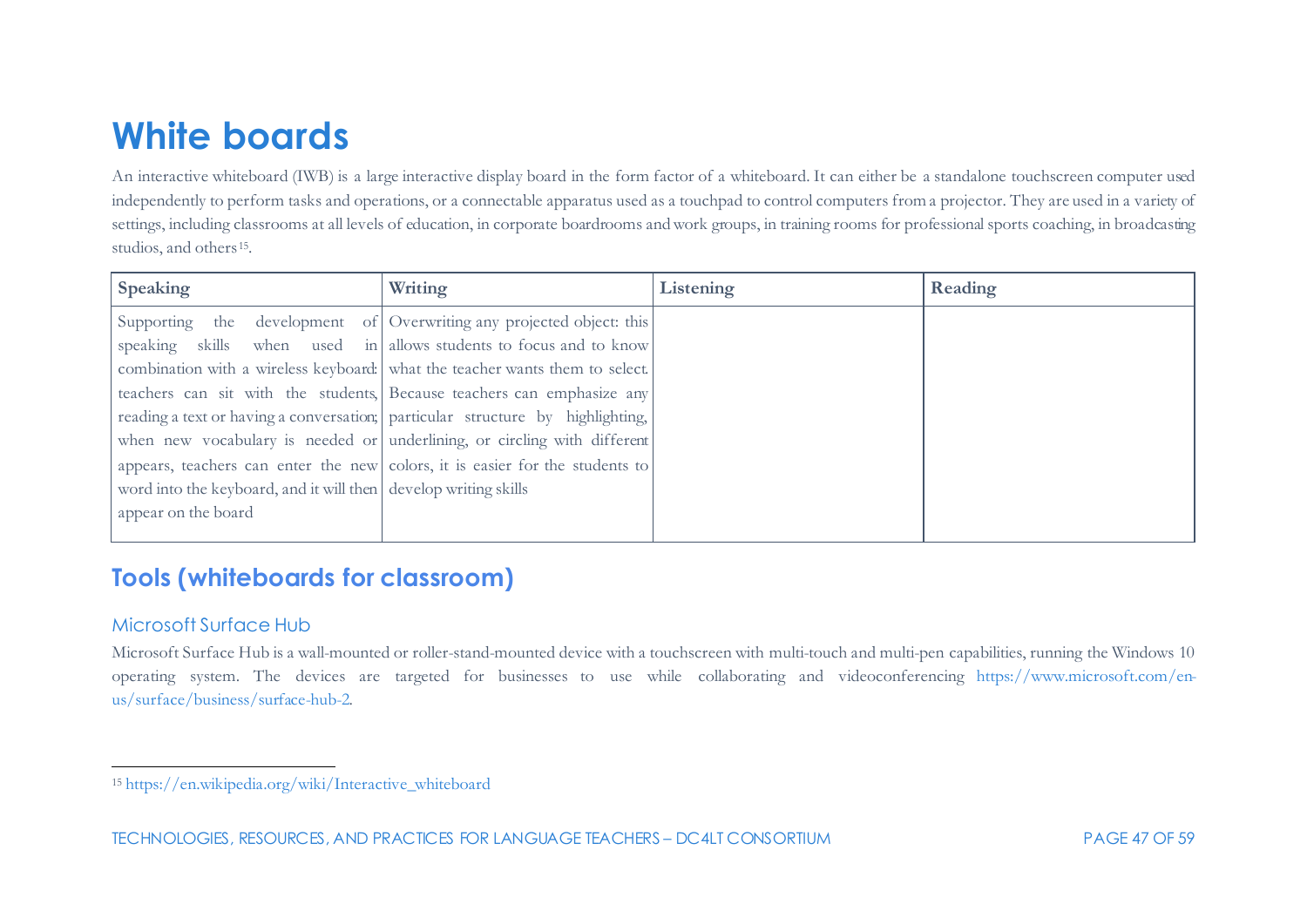#### Google jamboard

Google jamboard whiteboard device is a 55" cloud-based digital whiteboard designed for businesses and education programs. Launched by Google in 2017, the Jamboard was designed as a direct competitor to the Microsoft Surface Hu[b https://workspace.google.com/products/jamboard/](https://workspace.google.com/products/jamboard/).

Samsung Flip digital flipchart is an interactive, touchscreen digital display that allows teams or students to hold and recap meetings or classes. It drives greater collaboration, expands presentation capabilities and can be used for all types of meetings, training or brainstorming. The second edition of the device exists in 55" and 65" size<https://www.samsung.com/us/business/solutions/flip-interactive-signage/>.

## **Tools (interactive whiteboards for online collaboration)**

#### Miro

Miro is a tool for online collaboration, where students and teachers can work together on a whiteboard. You can place various types of files (word documents, powerpoint slides, PDFs, spreadsheets, video, audio files, web links, etc.) and interactive objects (text, mindmaps, storyboards, timelines). There's a possibility to zoom in and out of different parts of the whiteboard to[o https://miro.com/.](https://miro.com/)

#### Whiteboard.fi

Whiteboard.fi is an online whiteboard. Free to use. Whiteboard.fi works on any device and does not require installation or downloads. No personal information is shared with third parties. Everything is deleted after the room is closed. You can insert images, backgrounds, arrows, shapes and text[s https://whiteboard.fi/](https://whiteboard.fi/#home)

#### Google Jamboard online app

Google Jamboard online app is a digital interactive whiteboard developed by Google to work with Google Workspace. It was announced on 25 October 2016. It has a 55" 4K touchscreen display and can be used for online collaboration using Google Workspac[e https://jamboard.google.com/](https://jamboard.google.com/).

## **Open Educational Practices**

Research indicates that using interactive whiteboards in the language classroom can have several benefits, including:

- supporting interaction and conversation in the classroom
- helping with the presentation of new cultural and linguistic elements
- being a delivery tool for literacy instruction

#### TECHNOLOGIES, RESOURCES, AND PRACTICES FOR LANGUAGE TEACHERS – DC4LT CONSORTIUM PAGE 48 OF 59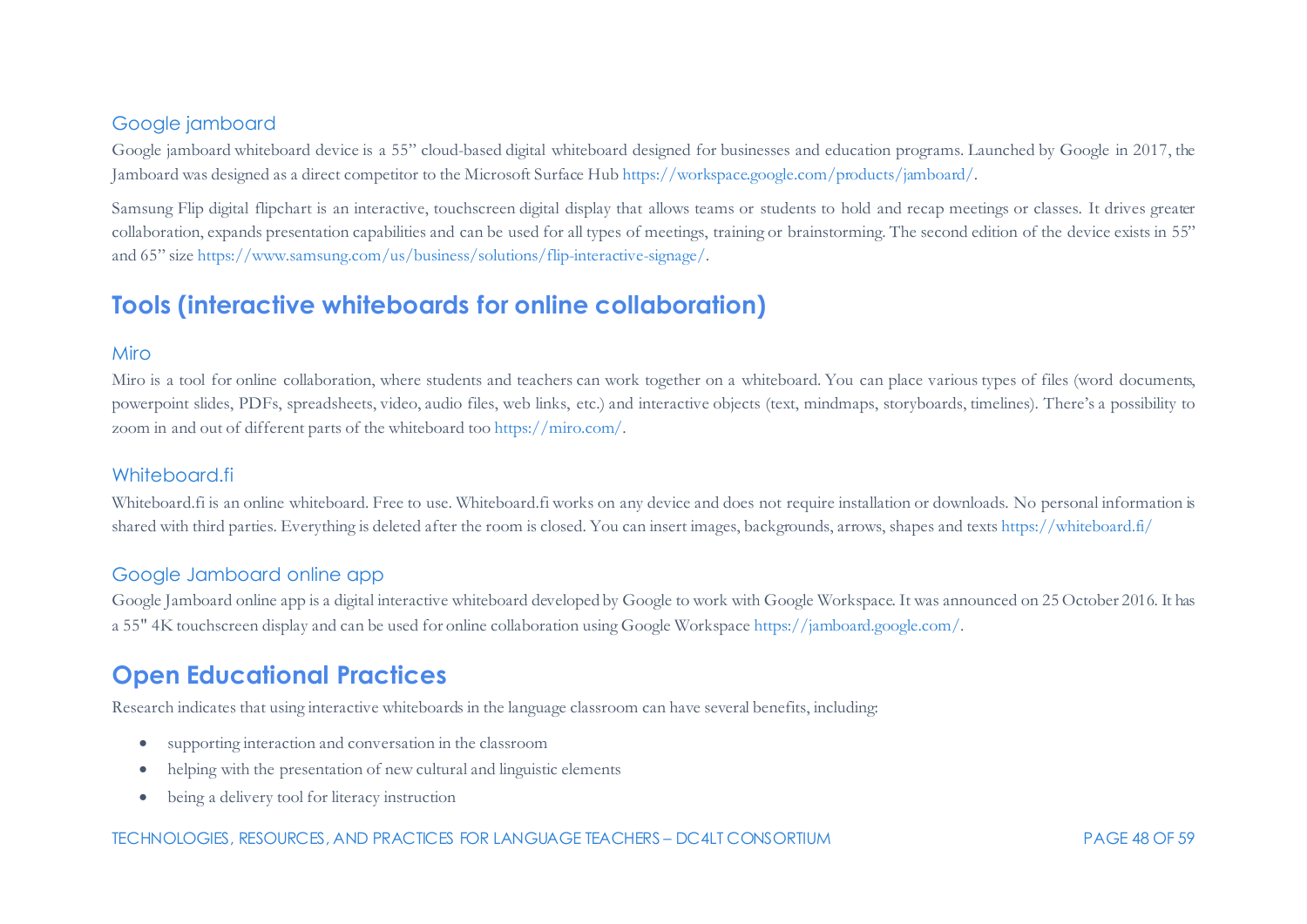• engaging note taking

Miro has a myriad of different functionalities: from templates that help structure the workflow of different types of activities in a seminar, to presentation mode and share screen, to setting a timer for specific activities, commenting, chatting, voting, highlighting all activity on a board, exporting, downloading or embedding the board onto other platforms.

#### Miro can be used to support:

- asynchronous activities, before or after a session, to help students prepare and make the most of synchronous sessions
- project work, and presenting results by student teams
- student participation in synchronous sessions.

#### Activities:

- 1. Create as many infinite boards as you need. Organize them by course, research project. These projects act like folders to help you stay organized. Separate and manage access to your classes, lesson planning, and administrative work.
- 2. Set up a flipped classroom. Add video instructions, PDFs, presentations or documents to make it more engaging for students.
- 3. Leave instructions for the board. Create agendas, tables of contents, and checklists using the visual notes panel.
- 4. Share your board so that students can view, comment, and edit. This is a great option to develop students' reading skills.
- 5. You can use it for presenting by creating slides in Miro using presentation mode.
- 6. It can also be used as an engagement tool, a built-in timer is available. With the 'Bring Everyone to Me' feature your students will be alert, focused, and on the same page.
- 7. You can save any part of the board as a template so students can quickly reuse it later for personal or group assignments.

It is worth noting that Miro is unfortunately inaccessible to anybody using a screen reader. It also has quite limited keyboard navigation options.

Whiteboard.fi is a simple tool that can be used instantly by creating a virtual class and letting the students join through a link, room code or QR code. This is an interactive tool that can be used to draw, write text and make notations on images. The student's progress can be viewed in real-time thus making it a great formative assessment tool to provide feedback to the students.

It is generally free but has some features that will require payment.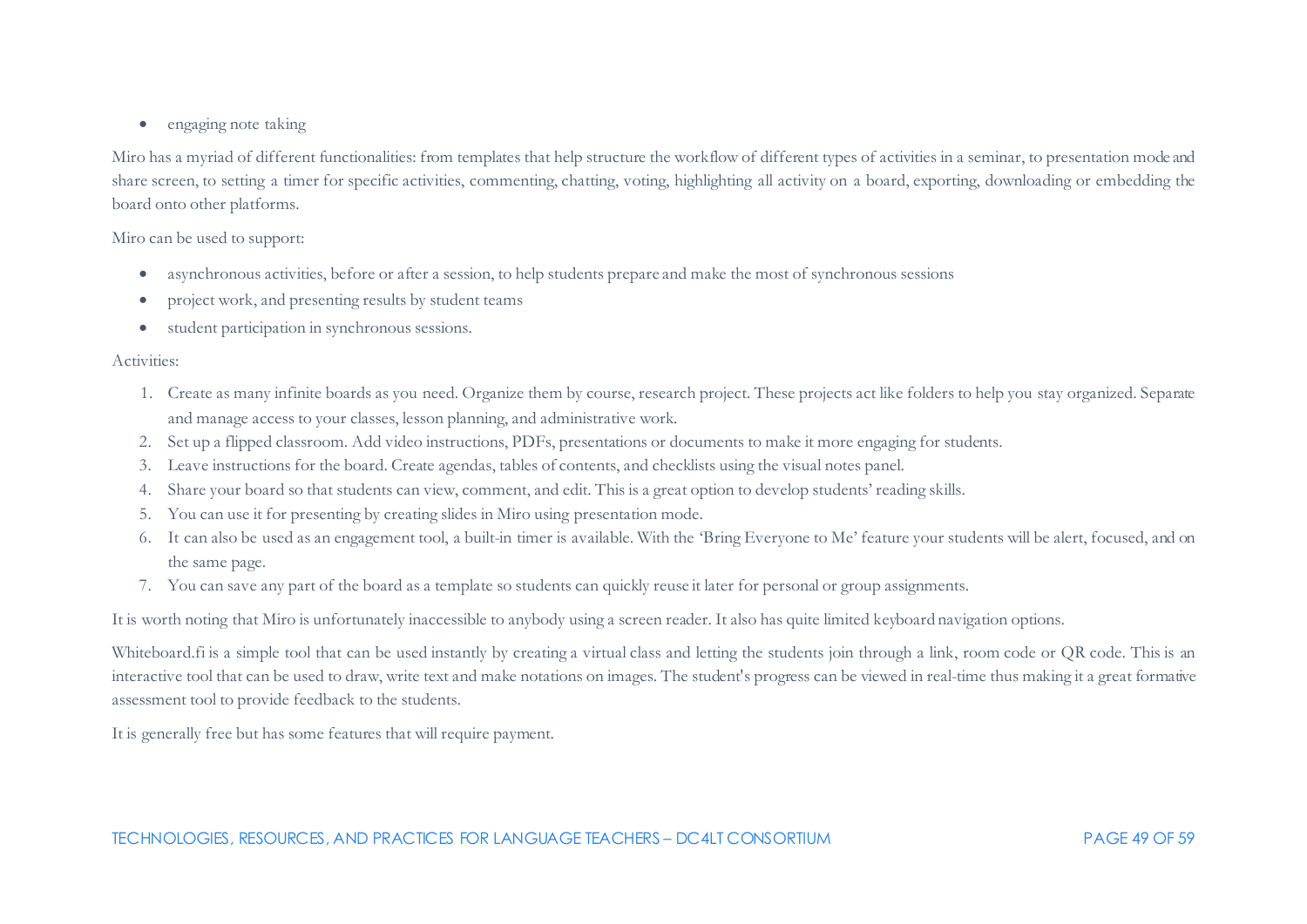# **Teacher training**

Reading material:

- Miro: the Visual Collaboration Platform You Need In Your Online Classroom [https://fltmag.com/miro-the-visual-collaboration-platform-you-need-in](https://fltmag.com/miro-the-visual-collaboration-platform-you-need-in-your-online-classroom/)[your-online-classroom/](https://fltmag.com/miro-the-visual-collaboration-platform-you-need-in-your-online-classroom/)
- How to use Jamboard in the classroom[: https://ditchthattextbook.com/jamboard/](https://ditchthattextbook.com/jamboard/)

Videos

- Interactive online classes using Miro @ Online Learning and Teaching Short Video Series[: https://youtu.be/ia9eg1Su0zI](https://youtu.be/ia9eg1Su0zI)
- Introducing: Miro for Education: <https://youtu.be/BYU7TK8huyw>
- A Sample Whiteboard and Games in Miro[: https://youtu.be/tLBR02LEhSA](https://youtu.be/tLBR02LEhSA)
- 10 Tips For Using a Virtual Whiteboard (Using Miro) Also Phil's Game Videos For Teachers[: https://youtu.be/nHqNF-aEChs](https://youtu.be/nHqNF-aEChs)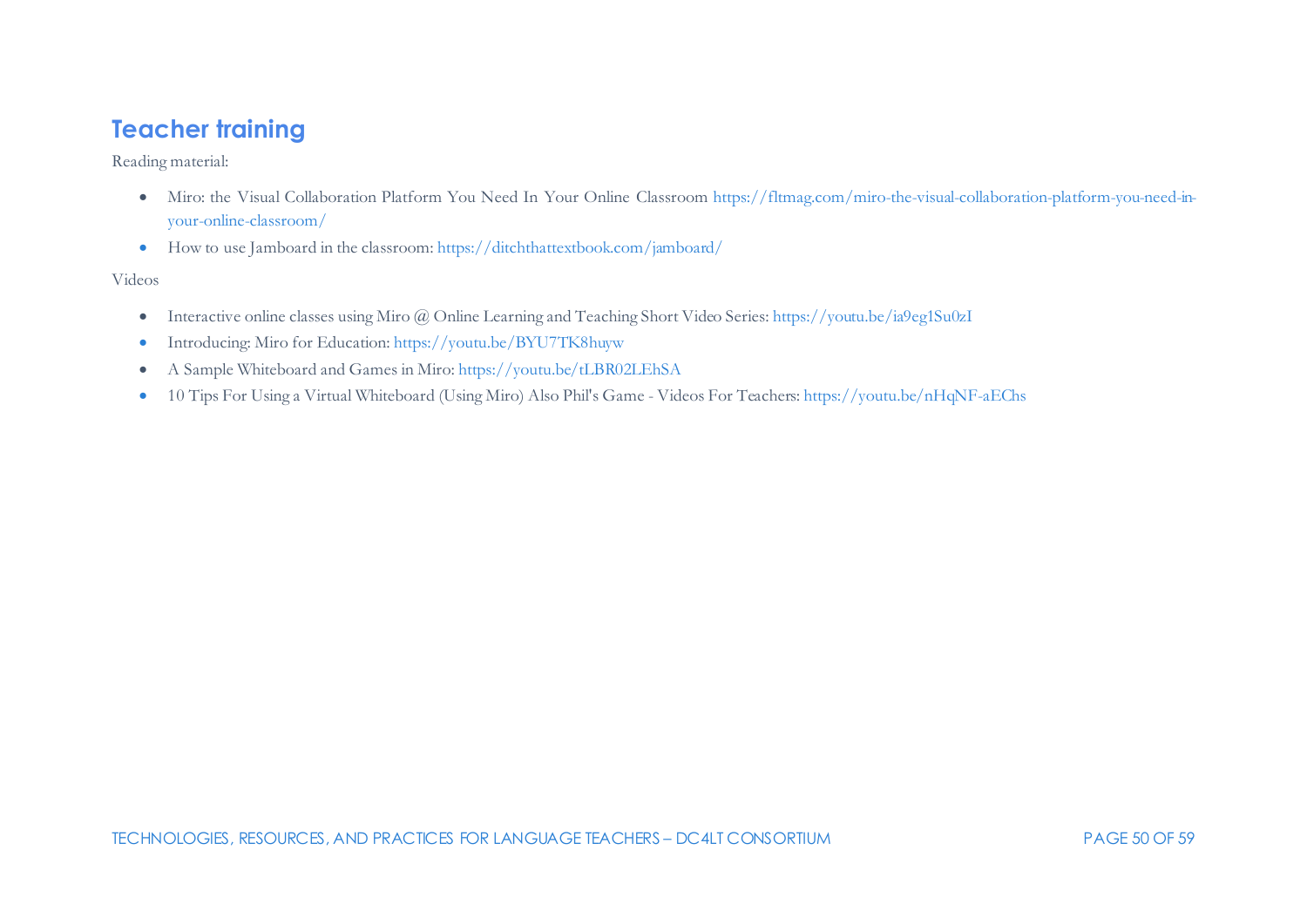# <span id="page-51-0"></span>**Online courses / MOOCs**

MOOC stands for "massive open online courses": they're a form of distance learning delivered online. Unlike conventional courses, MOOCs can often have an unlimited number of students. They often provide plenty of course material like texts, activities and videos. Some even offer forums to allow teachers to interact with students and students to interact with their peers. Since 2012, MOOCs have taken off, with millions of students enjoying these courses.

| <b>Speaking</b>                                                                                                                                             | Writing                            | Listening           | Reading   |
|-------------------------------------------------------------------------------------------------------------------------------------------------------------|------------------------------------|---------------------|-----------|
| Short speaking and pronunciation Writing takes many forms in MOOCs: Availability of a wide range of materials Availability of and easy access to            |                                    |                     |           |
| tasks, evaluated through self-, peer-, courses rely primarily on peer response in terms of subject matter, accent of the (personal devices) a wide range of |                                    |                     |           |
| and experts' assessments                                                                                                                                    | for feedback on students' writing. | speaker, and length | materials |
|                                                                                                                                                             |                                    |                     |           |

# **Tools**

#### edX

edX is a mission-driven, massive open online course (MOOC) provider. edX partners with the world's leading universities and organizations to offer high-quality online courses to learners across the world. Courses consist of video and text content, discussion forums, and a number of problem and assessment types. The majority of edX courses are entirely free to access and most offer an optional paid verified certificate track with graded assignments and the opportunity to work towards a certificate for a fee that varies per cours[e https://www.edx.org/.](https://www.edx.org/)

#### Coursera

Coursera is an online learning platform with thousands of free courses as well as professional certificate and degree programs. Founded in 2012 by Stanford University computer science professors Daphne Koller and Andrew Ng, Coursera is one of dozens of different platforms that offer massive open online courses (MOOC) along with degrees, professional courses, Coursera specializations, and Master Track courses. Course topics range from computer science and IT support to art history and positive psychology, and are offered by top universities and companie[s https://www.coursera.org/](https://www.coursera.org/).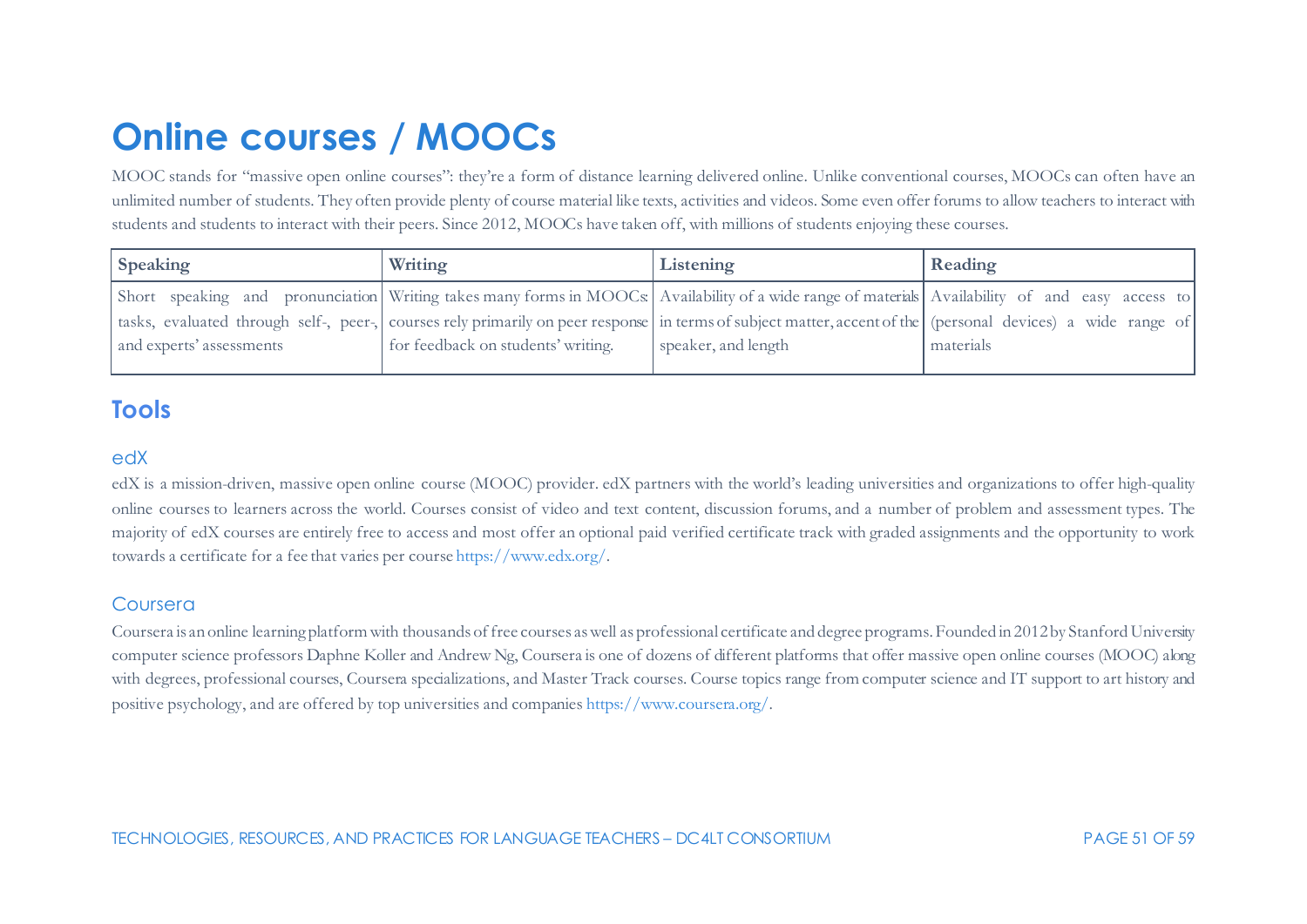#### FutureLearn

FutureLearn is one of Britain's first online education providers. This company offers a variety of British online courses as well as many classes from American universities. Based out of London, FutureLearn was founded in 2012. It has over 175 university partners around the globe along with a learning community that consists of more than 10 million learners. The company is owned by the Seek Group And Open University. Most FutureLearn courses are fully accredited and recognized, with certificates issued by the partnering universities themselves rather than by FutureLear[n https://www.futurelearn.com/](https://www.futurelearn.com/).

#### **Udemy**

Udemy is a massively-open online course (M.O.O.C.) website where anyone is free to create and promote courses in the style of traditional post-secondary education. Users can also take courses to earn credit towards technical certification, or just to pick up or improve various job-related skill[s https://www.udemy.com/](https://www.udemy.com/).

## **Open Educational Content**

The LangMOOC courses [\(http://study.langmooc.com/](http://study.langmooc.com/)) are free pilot massive open and online language courses for learners at A2 Basic user's language level and they are offered under the Creative Commons licens[e CC BY 4.0.](https://creativecommons.org/licenses/by/4.0/) The aim of the courses is to improve your understanding of another language and culture at A2 level of the European framework.

The courses' overall learning goal is to improve your speaking, writing, listening and reading skills through a big variety of interactive and authentic multimedia material such as OERs created specifically for these courses.

## **Teacher training**

Creating Blended Learning Courses (MOOC)[: https://www.oercommons.org/courses/creating-blended-learning-courses-mooc](https://www.oercommons.org/courses/creating-blended-learning-courses-mooc) Designing Online Courses with the 7Cs Framework[: https://platform.europeanmoocs.eu/course\\_designing\\_online\\_courses\\_with\\_](https://platform.europeanmoocs.eu/course_designing_online_courses_with_)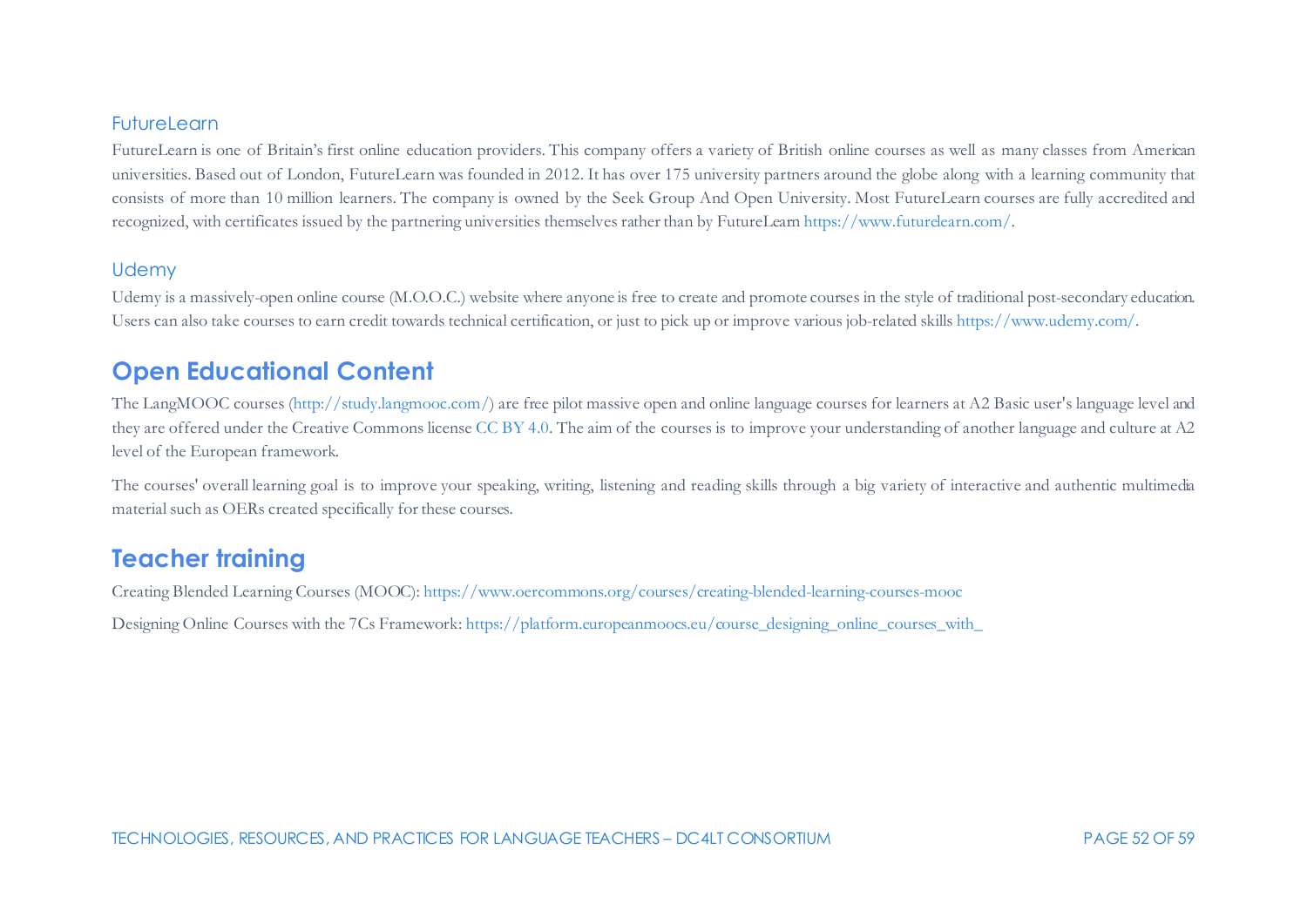# <span id="page-53-0"></span>**Wearable Technology**

Wearable technology (or wearables) refers to smart electronic devices that are worn close to or on the surface of the skin, where they detect, analyze, and transmit information concerning body signals such as vital signs, or ambient data and which allow in some cases immediate biofeedback to the wearer.

| <b>Speaking</b> | Writing | Listening                   | Reading                                |
|-----------------|---------|-----------------------------|----------------------------------------|
|                 |         | Similar use to smart phones | Practicing vocabulary on smart watches |
|                 |         |                             | Complementing practice while on the    |
|                 |         |                             | go.                                    |
|                 |         |                             | Most examples of language learning     |
|                 |         |                             | with wearables are smart watch apps    |
|                 |         |                             | developed by provides of other         |
|                 |         |                             | Topica,<br>technologies: Langoapp,     |
|                 |         |                             | Duolingo                               |
|                 |         |                             |                                        |

## **Tools**

## Duolingo

Duolingo is a popular language learning app and websit[e https://www.duolingo.com/.](https://www.duolingo.com/) Many Duolingo functions are also available in its smartwatch app.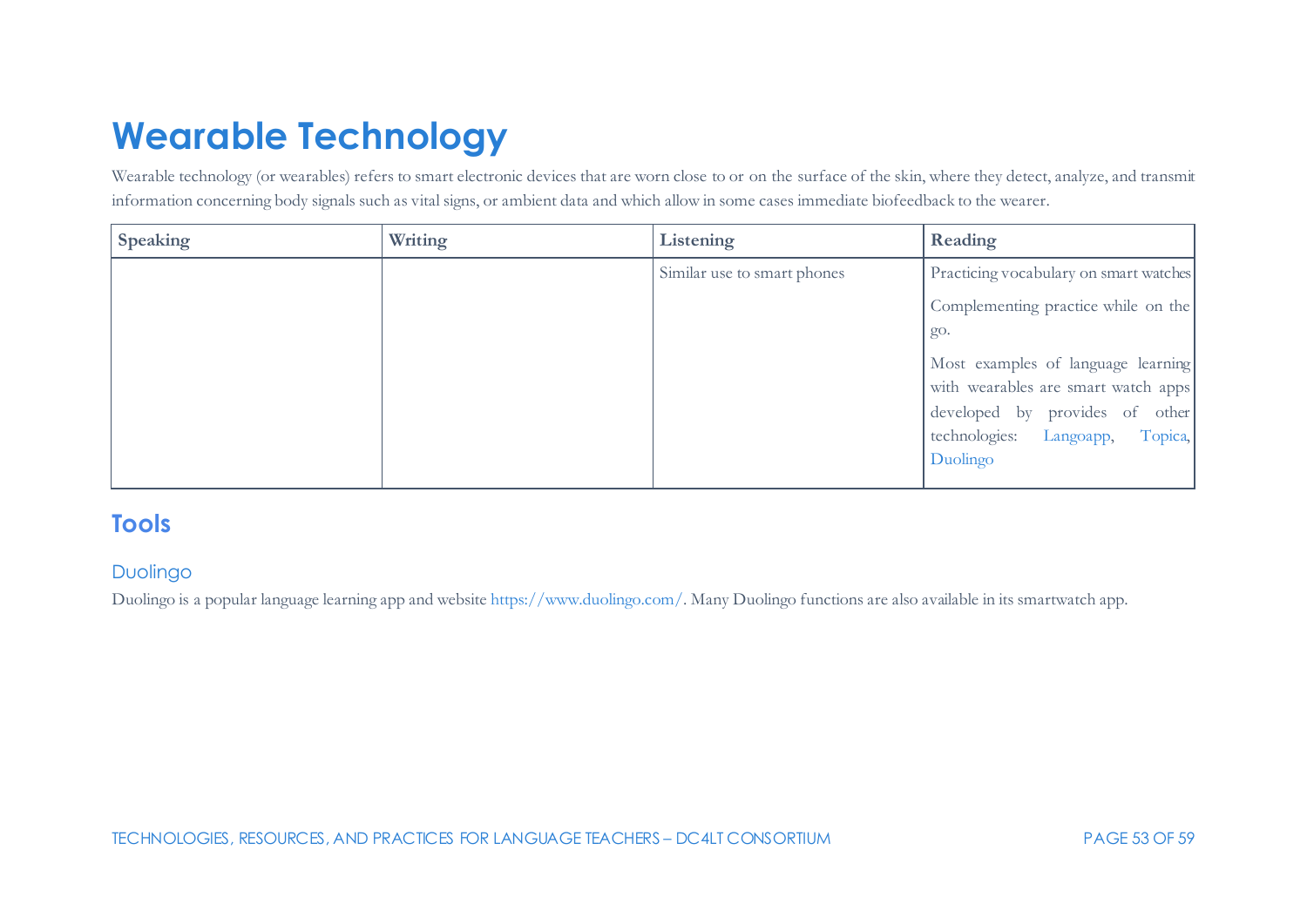# <span id="page-54-0"></span>**Augmented Reality**

Augmented Reality refers to enhancing human perception with additional, computer-generated sensorial input to create a new user experience including, but not restricted to, enhancing human vision by combining natural with digital offers. In other words, Augmented Reality is *combining* a digital layer and the real world.

| Speaking                                                                                                                                                                                                                                           | Writing | Listening                                                                                                               | Reading                                                                                                                                                                                                                                                                                                                                                                                                                                                                            |
|----------------------------------------------------------------------------------------------------------------------------------------------------------------------------------------------------------------------------------------------------|---------|-------------------------------------------------------------------------------------------------------------------------|------------------------------------------------------------------------------------------------------------------------------------------------------------------------------------------------------------------------------------------------------------------------------------------------------------------------------------------------------------------------------------------------------------------------------------------------------------------------------------|
| Augmented Reality can be used to<br>simulate virtual characters who become<br>a part of the real world. Such characters<br>can enrich learning experience when<br>using artificial intelligence (speech)<br>recognition and dialog understanding). |         | only human vision, but also hearing.<br>Combined with voice interaction interfaces,<br>augmentations of the real world. | Augmented Reality can augment not Translation of texts on the real-world<br>objects can supplement learning<br>vocabulary.<br>AR can allow listening to the sound Combined with <i>object recognition</i> , AR<br>digital aids in the real world context and<br>situations<br>useful<br>display<br>can<br>information about the surrounding<br>objects (e.g., recognizing objects and<br>calling them in a language of interest).<br>Google<br>Translate,<br>Examples:<br>MondlyAR |

# **Tools (Wearable Augmented Reality)**

Wearable Augmented Reality is still a new technology, and there are not many tools freely or commercially available. However, there several prototypes that provide a vision of language learning activities possible with this technology, such as WordSense platform for language learnin[g https://medium.com/mit-media-lab/mixing](https://medium.com/mit-media-lab/mixing-realities-language-learning-in-the-wild-dc835ed89c40)[realities-language-learning-in-the-wild-dc835ed89c40](https://medium.com/mit-media-lab/mixing-realities-language-learning-in-the-wild-dc835ed89c40)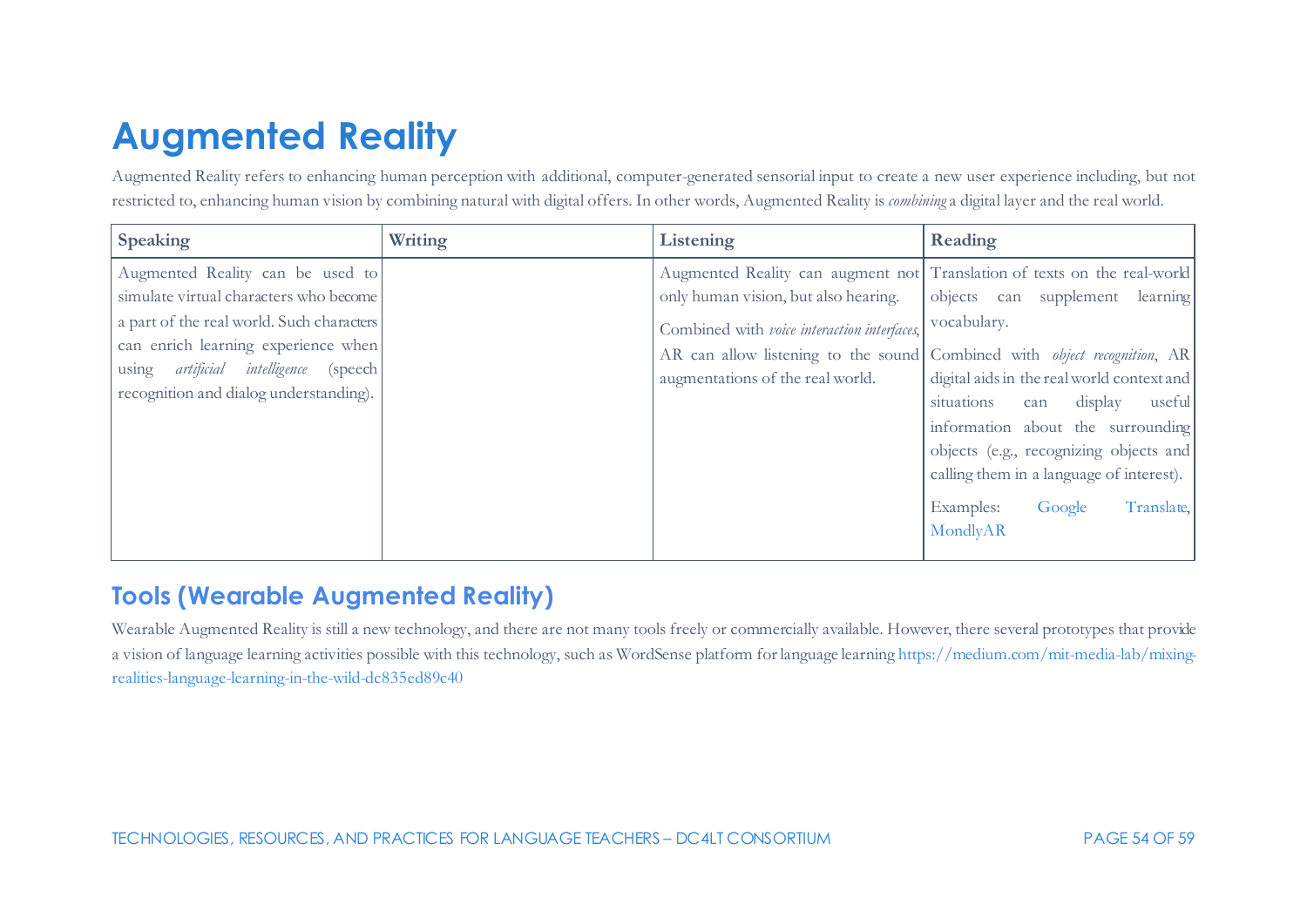# **Tools (Smartphone Augmented Reality)**

### Mondly AR

Mondly AR is an Augmented Reality language learning app for iOS and Android smartphones. The app allows its users to visualize characters and other virtual objects on the physical space around the learner. The app uses speech recognition and allows to have conversations with virtual character[s https://www.mondly.com/ar](https://www.mondly.com/ar)

## Google Translate

Google Translate is one of the most popular multilingual translation services and app[s https://translate.google.com/.](https://translate.google.com/) The users can use it to translate text, documents and websites from one language into another. The Google Translate app uses Augmented Reality in its "Camera" feature, allowing the users to translate text written on a physical object (e.g., a label or a sign with a text in a foreign language) by directing the phone camera to the text, while the translation appears on the screen of the phone.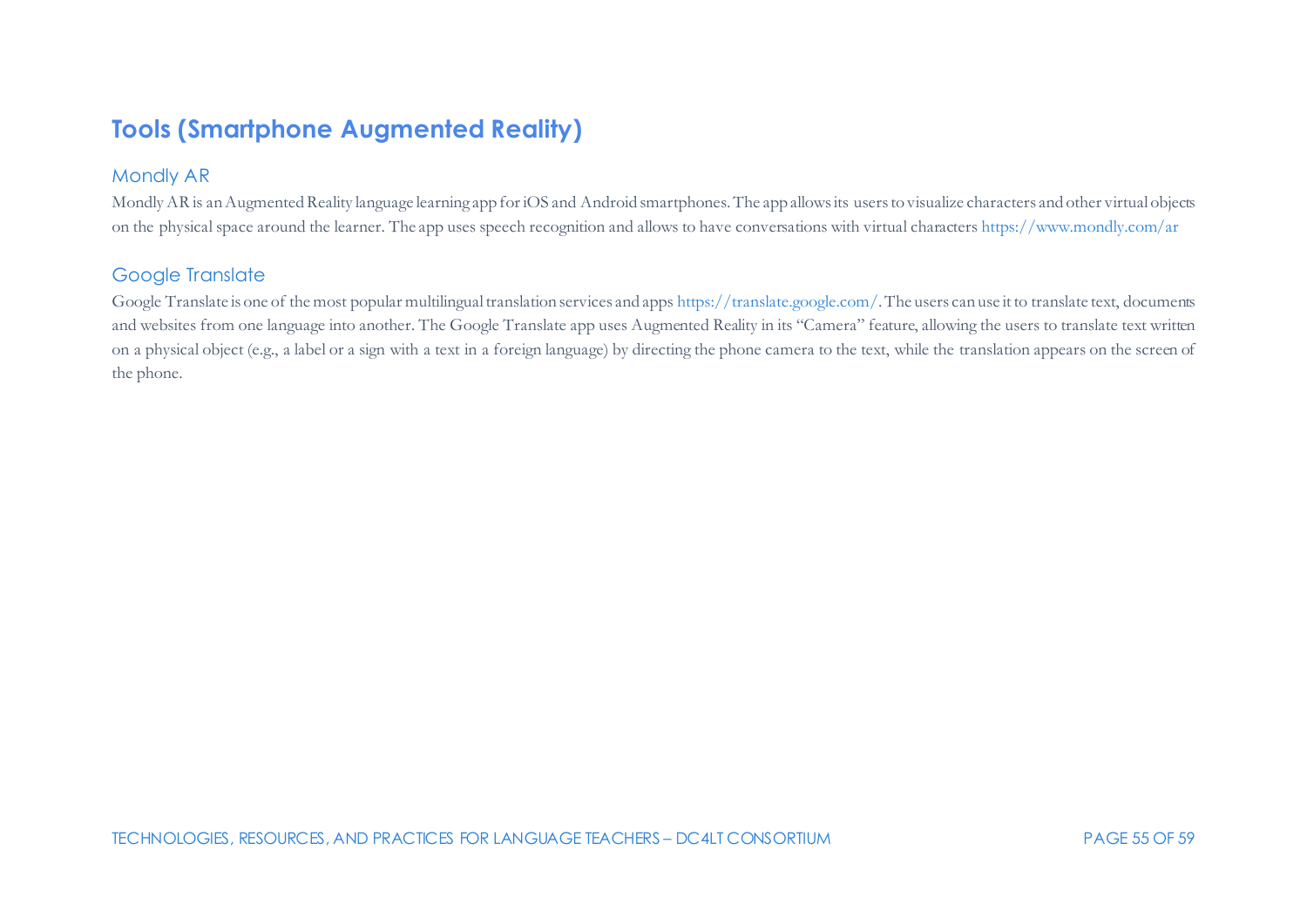# <span id="page-56-0"></span>**Robots**

Robots are machines that resemble a living creature. Their capability of moving and performing various actions may help to improve teaching efficiency and learning motivation. Human-like or cartoon-like external appearances of robots plays an important role in their acceptance when used for young learners. A familiar, interesting appearance is effective to learners who are afraid to speak in English in front of their peers. Robots equipped with front cameras may be used as physical avatars by the students with disabilities, who are unable to visit school.

| <b>Speaking</b>                                                                                                                                                     | Writing | Listening                            | Reading                               |
|---------------------------------------------------------------------------------------------------------------------------------------------------------------------|---------|--------------------------------------|---------------------------------------|
| Robots are usually controlled by Some Robots have a tablet-like Many robots have speech synthesis Some Robots have a tablet-like                                    |         |                                      |                                       |
| software that uses artificial intelligence. interface, but practicing writing with a software built in and can interact by interface, but practicing reading with a |         |                                      |                                       |
| They can therefore naturally be robot is not the most suitable scenario. artificial or pre-recorded voice, acting robot is not the most suitable scenario.          |         |                                      |                                       |
| equipped with such technologies as                                                                                                                                  |         | as impersonation of a virtual agent. | Such scenarios are used in pre-school |
| recognition,<br>dialog<br>speech                                                                                                                                    |         |                                      | education.                            |
| understanding, and speech synthesis.                                                                                                                                |         |                                      |                                       |
| This creates possibilities for practicing                                                                                                                           |         |                                      |                                       |
| speaking.                                                                                                                                                           |         |                                      |                                       |
|                                                                                                                                                                     |         |                                      |                                       |

# **Tools**

### NAO

NAO is the first robot created by SoftBank Robotics. Famous around the world, NAO is a tremendous programming tool, and he has especially become a standard in education and research. Among other features, NAO is equipped with speech recognition and dialogue available in 20 languages <https://www.softbankrobotics.com/emea/en/nao>. More on NAO use in education: [https://www.softbankrobotics.com/emea/en/pepper-and-nao-robots](https://www.softbankrobotics.com/emea/en/pepper-and-nao-robots-education)[education](https://www.softbankrobotics.com/emea/en/pepper-and-nao-robots-education)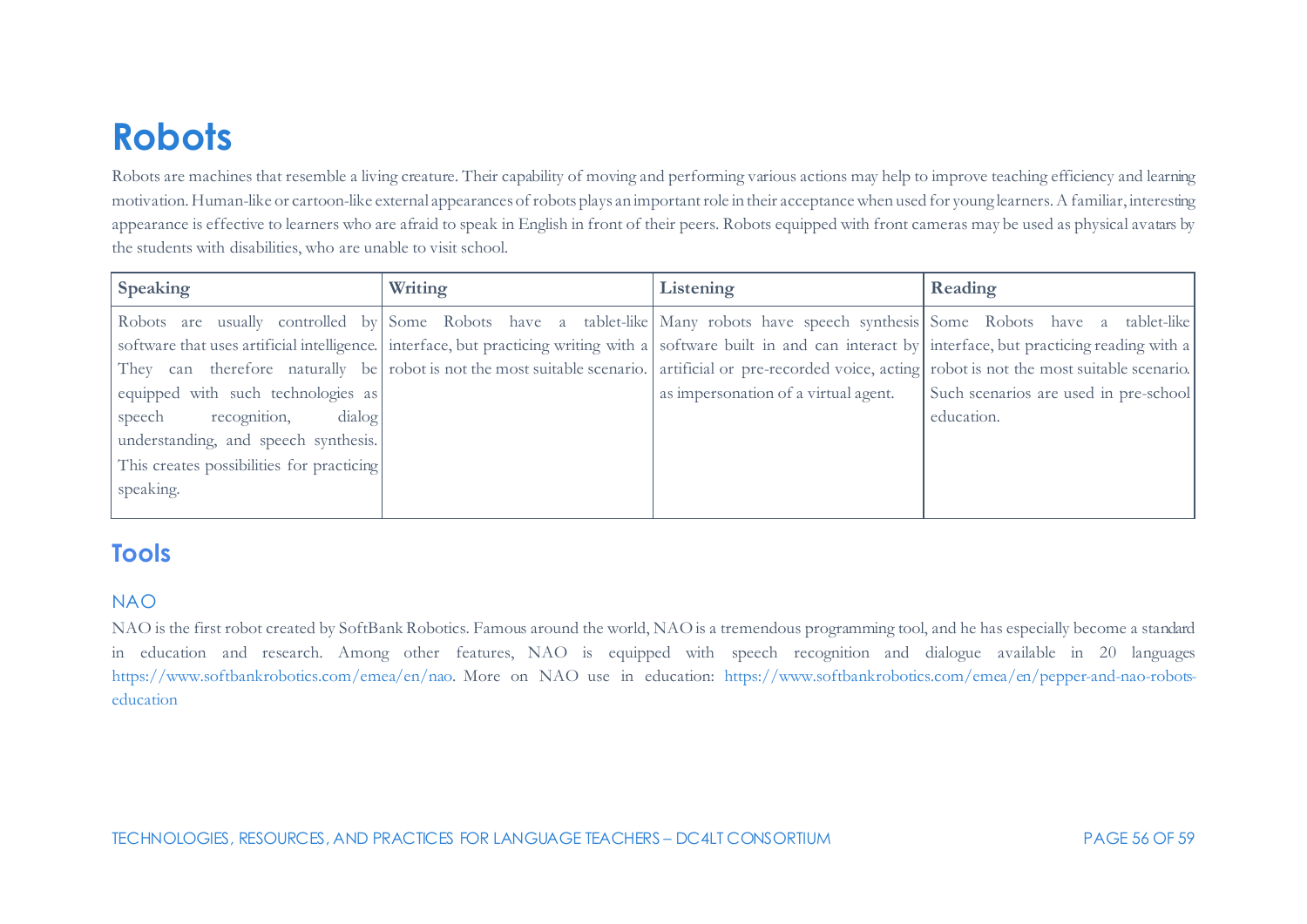#### Pepper

Pepper is the world's first social humanoid robot able to recognize faces and basic human emotions. Pepper was optimized for human interaction and is able to engage with people through conversation and his touch scree[n https://www.softbankrobotics.com/emea/en/pepper](https://www.softbankrobotics.com/emea/en/pepper)

### EMYS

EMYS is a friendly robot head designed to teach kids foreign languages in a fun, interactive way. It can move, speak, and uses its expressive face to display different emotions and connect with users [https://www.emys.co/.](https://www.emys.co/)

### **Elias**

Elias Robot is a language learning app that can be used with three humanoid robots, Nao V5, Nao6 and Pepper. The users can practice multiple languages by listening and speaking with Elias in real-time. Elias Robot provides thematic lesson modules to learn about topics like colors, seasons, and emotions. Teachers can freely modify the lessons to fit their needs <https://www.eliasrobot.com/>

## **Teacher training**

How to use robots in education[: https://www.lasserouhiainen.com/how-to-use-robots-in-education/](https://www.lasserouhiainen.com/how-to-use-robots-in-education/)